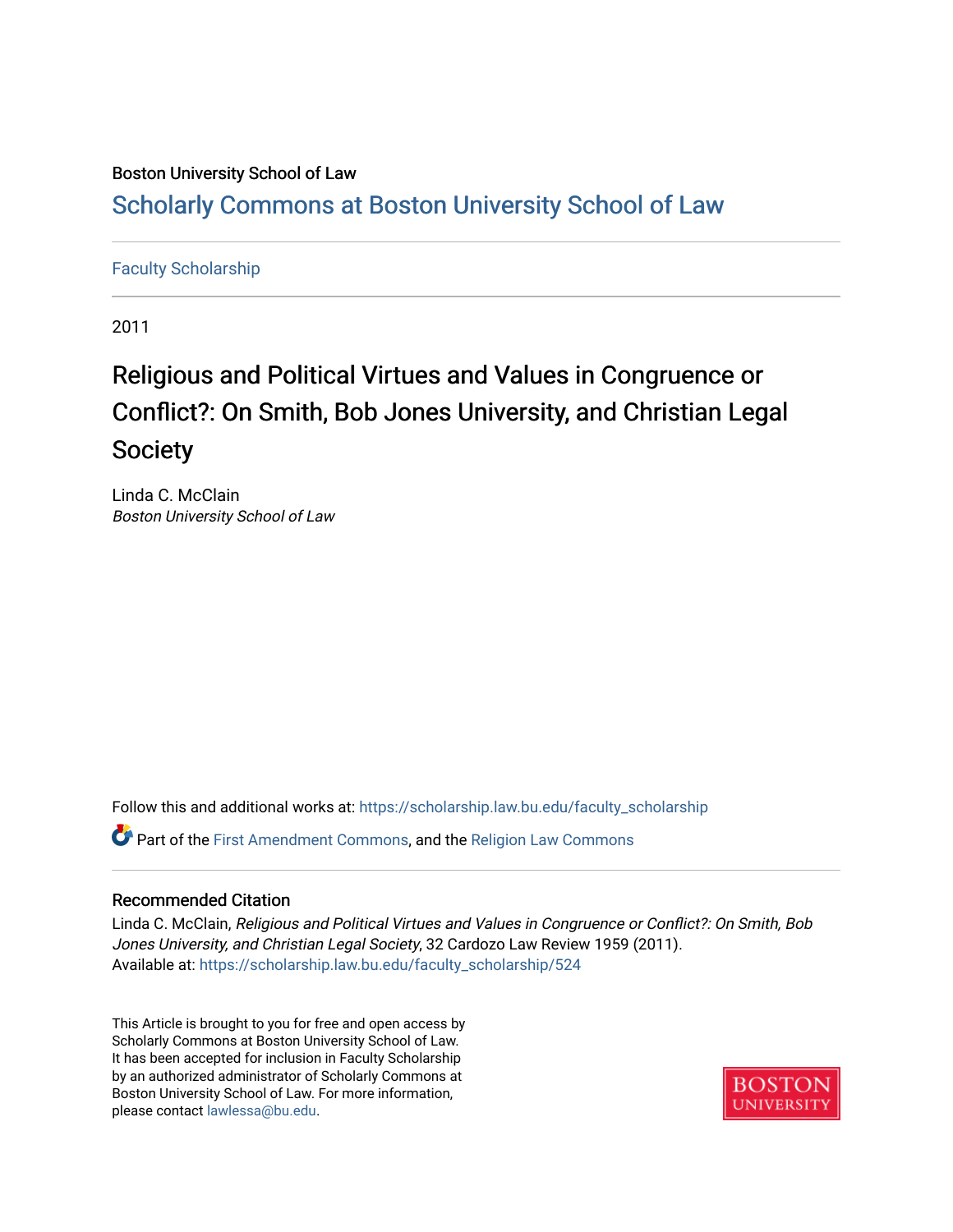

# **RELIGIOUS AND POLITICAL VIRTUES AND VALUES IN CONGRUENCE OR CONFLICT?: ON** *SMITH***,** *BOB JONES UNIVERSITY***, AND**  *CHRISTIAN LEGAL SOCIETY*

32 Cardozo Law Review 1959 (2011, No. 5)

Boston University School of Law Working Paper No. 11-18 (May 6, 2011)

Linda C. McClain

This paper can be downloaded without charge at:

http://www.bu.edu/law/faculty/scholarship/workingpapers/2011.html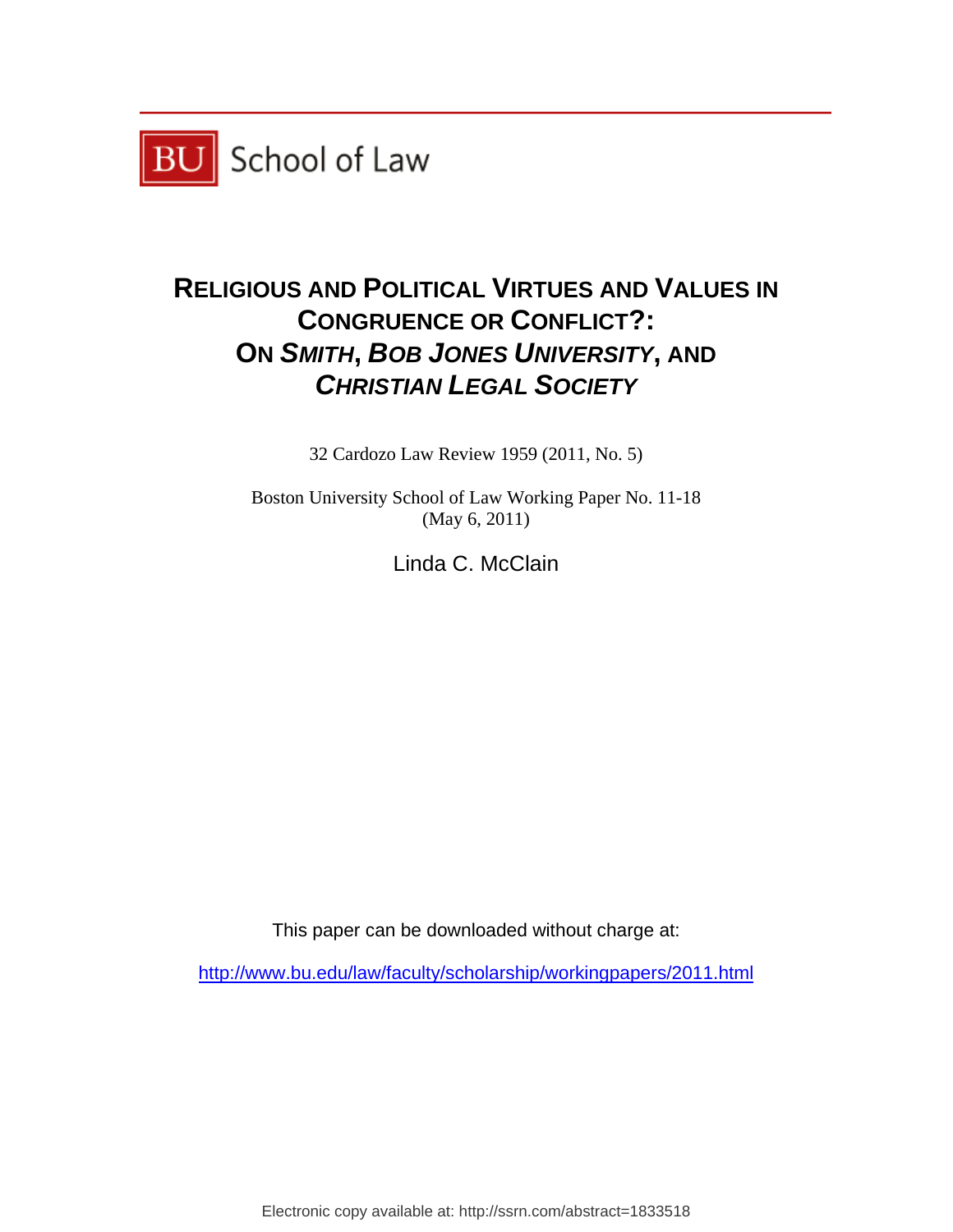# RELIGIOUS AND POLITICAL VIRTUES AND VALUES IN CONGRUENCE OR CONFLICT?: ON *SMITH*, *BOB JONES UNIVERSITY*, AND *CHRISTIAN LEGAL SOCIETY*

#### *Linda C. McClain*[∗](#page-2-0)

"Laws," we said, "are made for the government of actions, and while they cannot interfere with mere religious belief and opinions, they may with practices.... Can a man excuse his practices to the contrary because of his religious belief? To permit this would be to make the professed doctrines of religious belief superior to the law of the land, and in effect to permit every citizen to become a law unto himself."

—Justice Scalia, *Employment Division, Department of Human Resources of Oregon v. Smith*[1](#page-2-1)

"Only an especially important governmental interest pursued by narrowly tailored means can justify exacting a sacrifice of First Amendment [religious] freedoms as the price for an equal share of the rights, benefits, and privileges enjoyed by other citizens."

—Justice O'Connor, *Employment Division, Department of Human Resources of Oregon v. Smith*[2](#page-2-2)

#### **INTRODUCTION**

A basic tension in the United States constitutional and political order exists between two important ideas about the relationship between civil society and the state: (1) families, religious institutions, and other parts of civil society are foundational sources, or "seedbeds," of virtues and values that undergird constitutional democracy; and (2) these same

<span id="page-2-0"></span><sup>∗</sup> Professor of Law and Paul M. Siskind Research Scholar, Boston University School of Law. Thanks to Professor Marci Hamilton and the editors of the *Cardozo Law Review* for inviting me to participate in the conference that led to this Symposium. Thanks to Hallie Marin for valuable research assistance and to Boston University School of Law for supporting this project with a summer research grant. Comments are welcome: lmcclain@bu.edu.

<span id="page-2-2"></span><span id="page-2-1"></span><sup>1 494</sup> U.S. 872, 879 (1990) (quoting Reynolds v. United States, 98 U.S. 145, 166-67 (1878)). 2 *Id.* at 895 (O'Connor, J., concurring in the judgment) (quoting Bowen v. Roy, 476 U.S. 693, 728 (1986) (O'Connor, J., concurring in part and dissenting in part)).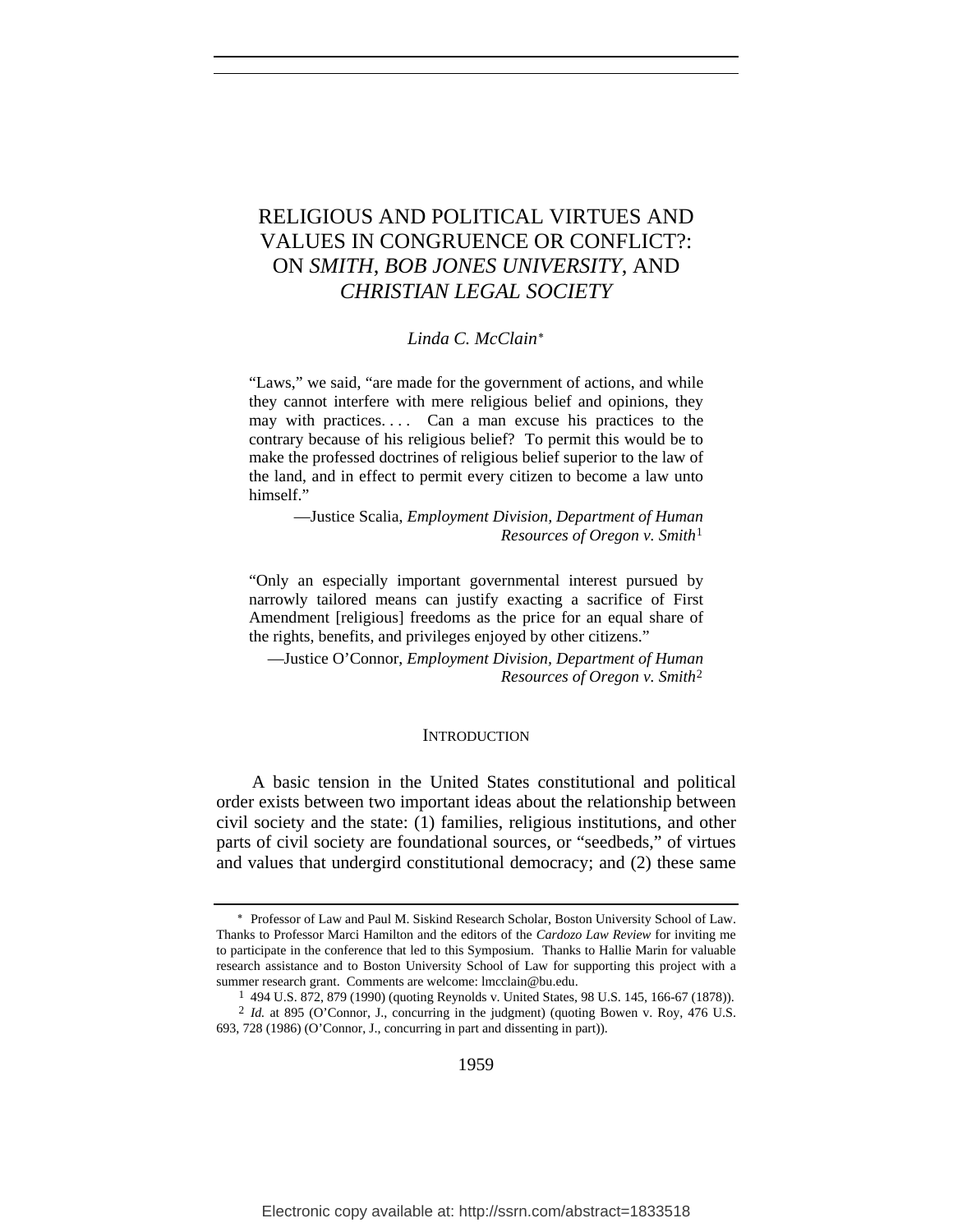1960 *CARDOZO LAW REVIEW* [Vol. 32:5

institutions are places that guard against governmental orthodoxy and overweening governmental power by generating their own distinctive virtues and values and by being independent locations of power and authority.[3](#page-3-0) The first idea envisions a comfortable *congruence* between nongovernmental associations and government. By this, I mean that the values and virtues of each, the habits and skills cultivated in each domain, are in agreement. Families, schools (including post-secondary institutions), and religious institutions all enjoy recognition as prominent sites for nurturing virtues and values and engaging in social reproduction that sustain democracy. So too, the many voluntary associations that adults and young people join enjoy constitutional protection as places where there is freedom of expressive association. Political theorist Nancy Rosenblum refers to the "logic of congruence," or the premise that civil society supports a liberal democratic order, as a "liberal expectancy."[4](#page-3-1) In his account of political liberalism, for example, John Rawls describes the "background culture" of civil society as a "fund of implicitly shared ideas and principles" that undergird a shared political conception of justice.<sup>[5](#page-3-2)</sup> They "establish<sup>[]</sup> a social world within which alone we can develop with care, nurture, and education, and no little good fortune, into free and equal citizens."[6](#page-3-3) Similarly, Rawls's idea of an overlapping consensus reflects the conviction, or liberal expectancy, that, although civil and political society each have values and virtues distinct and appropriate to them, civil society underwrites constitutional democracy because citizens can affirm a political conception of justice as "derived from, or congruent with, or at least not in conflict with, their other values."[7](#page-3-4) The alternative formulation ("or at least not in conflict with") suggests a more relaxed criterion: Civil and political society are distinct, and one's personal values and virtues need not be identical to those of constitutional democracy, but harmony is possible so long as the former somehow support the latter. Rosenblum refers to the idea that the institutions of civil society serve as "mediating associations," sites for the cultivation not of specifically "liberal democratic dispositions," but

<span id="page-3-0"></span><sup>3</sup> I discuss this familiar tension in other work: LINDA C. MCCLAIN, THE PLACE OF FAMILIES: FOSTERING CAPACITY, EQUALITY, AND RESPONSIBILITY (2006); Linda C. McClain, *Negotiating Gender and (Free and Equal) Citizenship: The Place of Associations*, 72 FORDHAM L. REV. 1569 (2004); Linda C. McClain, *The Domain of Civic Virtue in a Good Society: Families, Schools, and Sex Equality*, 69 FORDHAM L. REV. 1617 (2001); Linda C. McClain & James E. Fleming, *Some Questions for Civil Society-Revivalists*, 75 CHI.-KENT L. REV. 301 (2000).

<span id="page-3-4"></span><span id="page-3-3"></span><span id="page-3-2"></span><span id="page-3-1"></span><sup>4</sup> NANCY L. ROSENBLUM, MEMBERSHIP AND MORALS: THE PERSONAL USES OF PLURALISM IN AMERICA 36-41 (1998).

<sup>5</sup> JOHN RAWLS, POLITICAL LIBERALISM 14 (1993).

<sup>6</sup> *Id.* at 43.

<sup>7</sup> *Id.* at 11.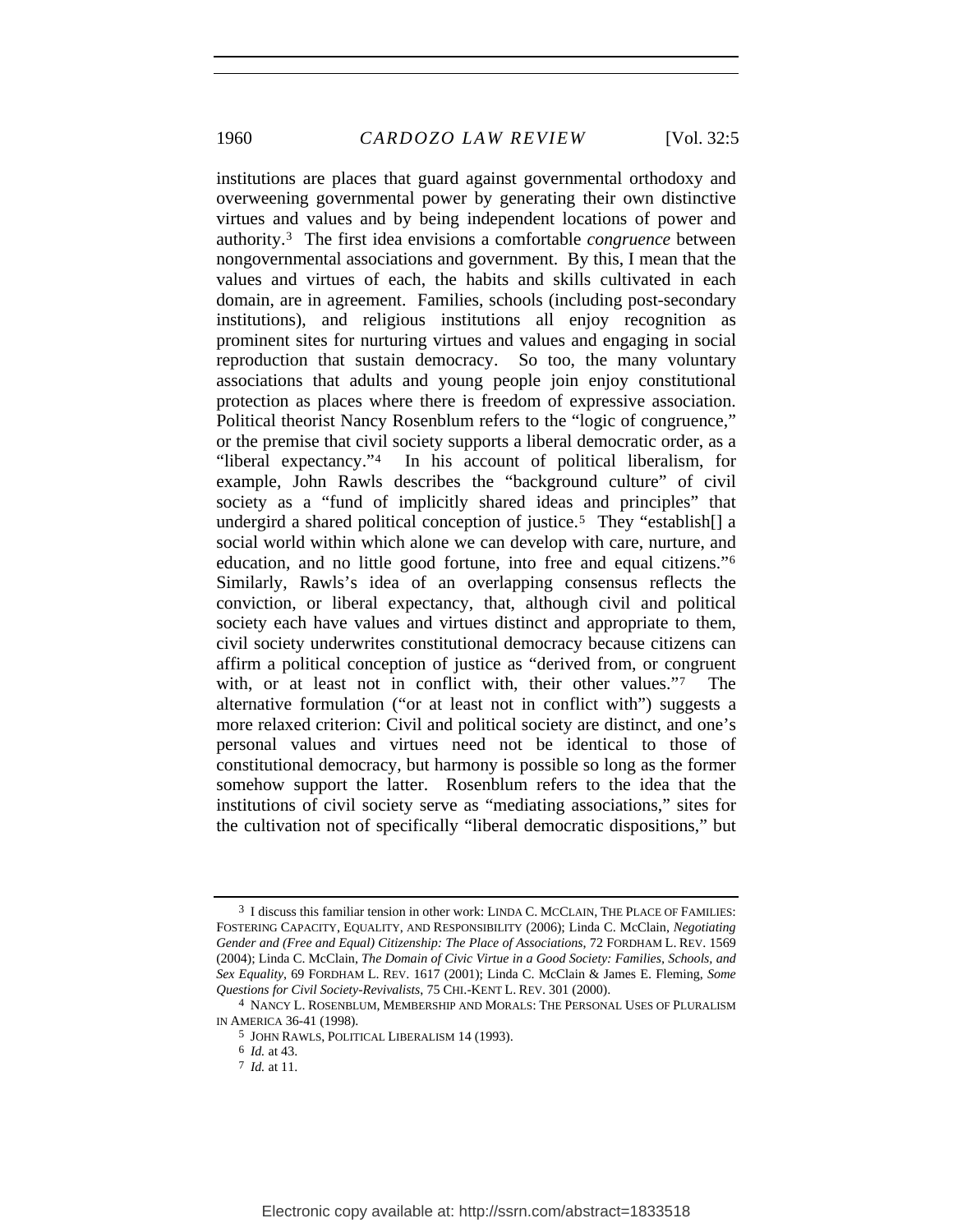2011] *IN CONGRUENCE OR CONFLICT?* 1961

of "a whole range of moral dispositions, presumably supportive of political order."[8](#page-4-0)

What happens, however, when values and virtues generated by other nongovernmental institutions are in seeming conflict with political values and virtues? The second idea about the relationship between civil society and government recognizes this potential for conflict. Government's formative project of cultivating good citizenship may clash with the formative tasks of religious institutions and voluntary associations. To use the parlance of civil society, what if certain associations sow bad seeds or are weedbeds of vice instead of seedbeds of civic virtue?[9](#page-4-1) The United States constitutional order builds on this tension between civil society as congruent with, as opposed to a buffer against, the state by recognizing the fundamental right—and responsibility—of parents for the care, custody, and education of their children, even as it recognizes education of the young as perhaps the most important function of government.[10](#page-4-2) Classic parental liberty cases affirm that the state can go "very far indeed"[11](#page-4-3) in inculcating good citizenship in children, but may not rely on measures that veer toward coercive imposition of a governmental orthodoxy. The possibility of this conflict invites the question of how much pluralism a healthy constitutional democracy can sustain in a system in which there coexist multiple sites of sovereignty<sup>[12](#page-4-4)</sup> and the ideal of unity amidst diversity. What limits must government respect, for example, when it regulates behavior to advance political values, such as a principle that free and equal citizenship requires being free from discrimination on certain bases?

When the issue is tensions between religious and political values, one obvious constitutional limit is that government may not compel

<sup>8</sup> ROSENBLUM, *supra* note 4, at 41.

<span id="page-4-1"></span><span id="page-4-0"></span><sup>9</sup> There is a lack of consensus among proponents of renewing civil society on the issue of congruence. *See* McClain & Fleming, *supra* note 3, at 313 ("Commentators on civil society find themselves in sharp conflict over 'congruence'—the idea that the internal structures and norms of voluntary associations should (or must) be democratic, participatory, and civil if they are to promote broader societal aims of political democracy." (quoting NAT'L COMM'N ON CIVIC RENEWAL, A NATION OF SPECTATORS: HOW CIVIC DISENGAGEMENT WEAKENS AMERICA AND WHAT WE CAN DO ABOUT IT 41 (1998)) (internal quotation marks omitted)). I borrow the term "weedbeds of vice" from Eileen McDonagh, who suggested it in conversation.

<span id="page-4-2"></span><sup>10</sup> *Compare* Meyer v. Nebraska, 262 U.S. 390, 399-400 (1923) (noting Fourteenth Amendment liberty of parents to "bring up children" and, "[c]orresponding to the right of control," "the natural duty of the parent to give his children education suitable to their station in life"), *and* Pierce v. Soc'y of Sisters, 268 U.S. 510, 534-35 (1925) (striking down statute that "unreasonably interferes with the liberty of parents and guardians to direct the upbringing and education of children under their control"), *with* Brown v. Bd. of Educ., 347 U.S. 483, 493 (1954) (describing education as "perhaps the most important function of state and local governments").

<sup>11</sup> *Meyer*, 262 U.S. at 399-400.

<span id="page-4-4"></span><span id="page-4-3"></span><sup>12</sup> *See* Abner S. Greene, *Civil Society and Multiple Repositories of Power*, 75 CHI.-KENT L. REV. 477 (2000).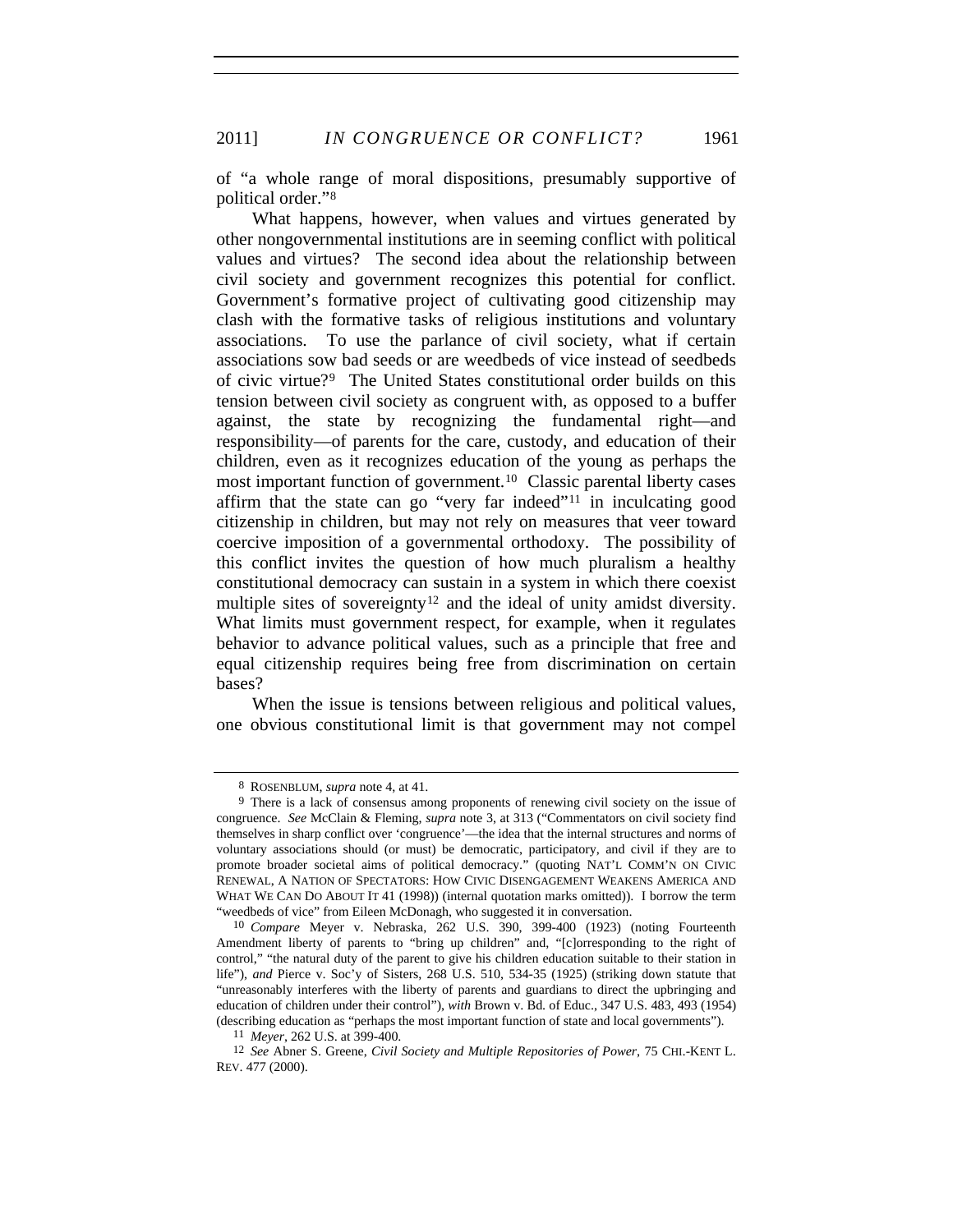1962 *CARDOZO LAW REVIEW* [Vol. 32:5

religious belief. This offends the principle of toleration, reflected in the constitutional protection of the free exercise of religion. Political liberalism, for example, maintains that given the "fact of reasonable pluralism" that results when persons are free to exercise their moral powers, uniformity of belief—or orthodoxy—would be possible only by the exercise of "intolerable" governmental power (the "fact of oppression").[13](#page-5-0) Nor does our constitutional scheme permit government to favor one religious message over another or become entangled with religion. This violates the First Amendment's prohibition on the establishment of religion. The robust protection of religious belief, however, does not extend entirely to religious practice, or religiously motivated conduct. Religious exemptions are one pressure valve in the system: Government may afford religious institutions exemptions from certain laws in order to protect religious freedom. Whether the U.S. Constitution requires such exemptions is another matter, and the subject of the landmark case that forms the basis for this Symposium: *Employment Division, Department of Human Resources of Oregon v. Smith*.<sup>[14](#page-5-1)</sup> Writing for the majority, Justice Scalia, quoted above, warns that unfettered freedom of religious practice—and a constitutional entitlement to religious exemptions from general laws—would allow each person "to become a law unto himself," exempt from all manner of "civic obligations."[15](#page-5-2) Concurring in the judgment, but not the majority's reasoning, Justice O'Connor warns that abandoning the compelling state interest test for encroachments on religious liberty risks unjustified sacrifices of religious freedoms "as the price for an equal share of the rights, benefits, and privileges enjoyed by other citizens."[16](#page-5-3) And Justice Blackmun, in dissent, stresses the basic congruence between the values and interests underlying Oregon's antidrug law, which was at issue, and the values and interests of the persons seeking a religious exemption from those laws (and the values of the Native American Church to which they belonged).<sup>[17](#page-5-4)</sup>

In this Article, I take up the question of where *Smith* fits into the political and constitutional dilemma over congruence. I argue that a close examination of the majority and dissenting opinions in *Smith*  yields instructive views on congruence, on pluralism, and on how to resolve the clash between distinct constitutional values. I then consider another significant Supreme Court case involving religious liberty and its limits: *Bob Jones University v. United States*,[18](#page-5-5) in which the Court

<sup>13</sup> RAWLS, *supra* note 5, at 37.

<sup>14 494</sup> U.S. 872 (1990).

<sup>15</sup> *Id.* at 885, 888.

<span id="page-5-5"></span><span id="page-5-4"></span><span id="page-5-3"></span><span id="page-5-2"></span><span id="page-5-1"></span><span id="page-5-0"></span><sup>16</sup> *Id.* at 895 (O'Connor, J., concurring in the judgment) (quoting Bowen v. Roy, 476 U.S. 693, 728 (1986)).

<sup>17</sup> *Id.* at 914 (Blackmun, J., dissenting).

<sup>18 461</sup> U.S. 574 (1983).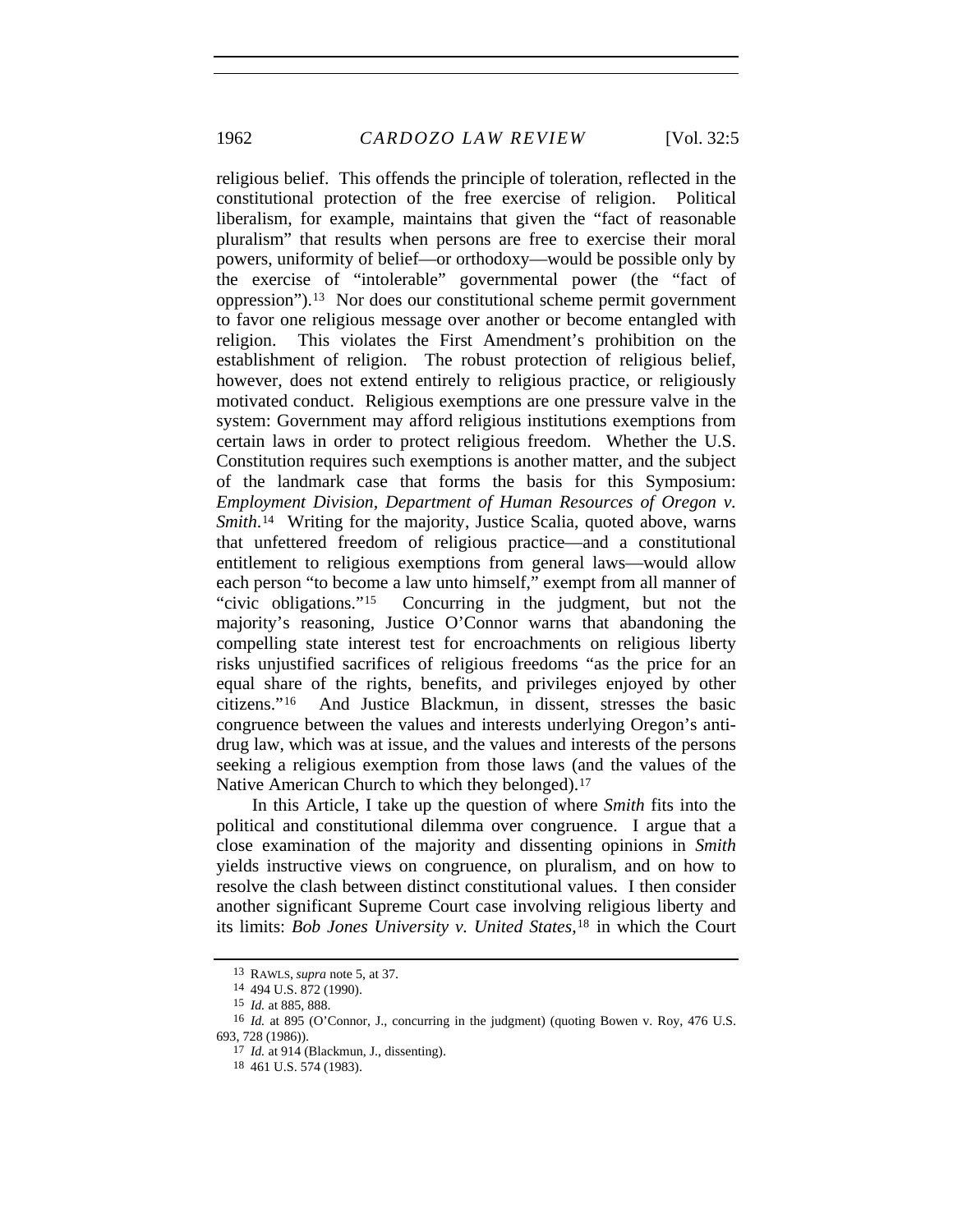upheld the Internal Revenue Service's revocation of the university's tax exempt status because of its racially discriminatory policies. I contend that both cases are about the problem of congruence: the relationship between private and public, or associational and governmental, values and virtues. Granted, *Smith* involved an outright prohibition of a religious practice, while *Bob Jones University* involved denial of a subsidy (tax exemption), but both well illustrate tensions over the place of associations—and of pluralism—in a constitutional democracy. Both continue to feature in contemporary considerations of these issues. Neither of these cases lacks for legal commentary, but I believe that considering them together in the context of the challenges posed by congruence and pluralism will add something of value to that commentary. To suggest the continuing relevance of these cases, I evaluate the various opinions in *Christian Legal Society Chapter of the University of California, Hastings College of Law v. Martinez*.[19](#page-6-0) I analyze this case because it squarely presents the issue of congruence, in the form of the clash between a public university's attempts to carry out its educative mission through enforcing norms of antidiscrimination and a student organization's freedom to choose its members and promote a particular message about sexuality.

#### I. READING *SMITH* AS A CASE ABOUT CONGRUENCE

*Smith*, I suggest, reads instructively as a case about congruence. But first, a basic recital of the issue and holding: Justice Scalia, writing for the Court, frames the issue as:

[W]hether the Free Exercise Clause of the First Amendment permits the State of Oregon to include religiously inspired peyote use within the reach of its general criminal prohibition on use of that drug, and thus permits the State to deny unemployment benefits to persons dismissed from their jobs because of such religiously inspired use.[20](#page-6-1)

*Smith*'s controversial holding was that the application of a neutral, generally applicable law to religiously motivated action is not subject to a compelling state interest test, and that an exemption from such a law was not constitutionally required. Like Justices O'Connor and Blackmun, many legal commentators (including some contributors to this Symposium) contend that this was a radical—and unjustified— departure from the Court's well-settled free exercise jurisprudence.<sup>[21](#page-6-2)</sup>

<sup>19 130</sup> S. Ct. 2971 (2010).

<sup>20</sup> *Smith*, 494 U.S. at 874.

<span id="page-6-2"></span><span id="page-6-1"></span><span id="page-6-0"></span><sup>21</sup> *Id.* at 891 (O'Connor, J., concurring in the judgment) ("[T]oday's holding dramatically departs from well-settled First Amendment jurisprudence, appears unnecessary to resolve the question presented, and is incompatible with our Nation's fundamental commitment to individual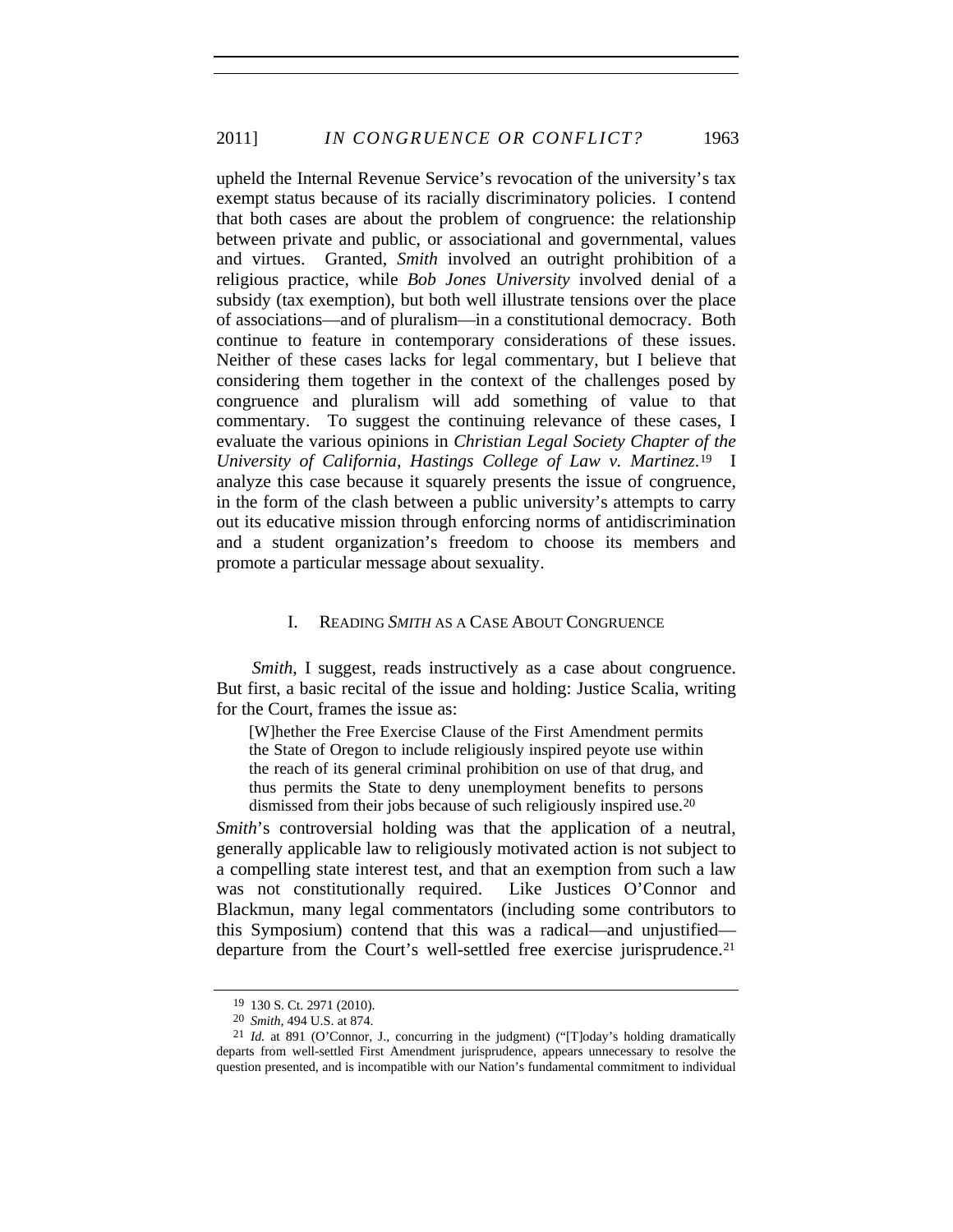By contrast, other contributors counter that *Smith* followed logically from prior Supreme Court precedents and that "the persistent claim that *Smith* radically altered free *exercise* doctrine is simply wrong."[22](#page-7-0) In either case, *Smith* triggered more than one effort by Congress to overturn it by restoring religious freedom, and states continue to consider (and sometimes approve) their own religious freedom restoration acts.[23](#page-7-1)

In this Article, I do not weigh in on the question of whether *Smith* was sound as a matter of constitutional interpretation. Rather, in keeping with the Symposium's aim of assessing its continuing relevance some twenty years later, I propose that it is of considerable contemporary interest on the issue of congruence and how to address the evident clash between religious liberty and government's formative purposes, as well as the clash between religious values and virtues and political values and virtues.

# A. *When Religious and Civic Obligations Conflict: Obedience to General Laws as a Strategy for Handling Religious Diversity*

On this clash point, I begin with Justice Scalia's invocation of the negative consequences both for duties of responsible citizenship and for government's formative ends under a rule that would subject to strict scrutiny every general law that burdened religiously motivated conduct. In support, he turns to Justice Felix Frankfurter's statement in the first flag salute case, *Minersville School District v. Gobitis*:[24](#page-7-2)

Conscientious scruples have not, in the course of the long struggle for religious toleration, relieved the individual from obedience to a

22 *See* Hamilton, *supra* note 21.

religious liberty."); *id.* at 908-09 (Blackmun, J., dissenting) ("[The Court's] distorted view of our precedents leads the majority to conclude that strict scrutiny of a state law burdening the free exercise of religion is a 'luxury' that a well-ordered society cannot afford . . . ."). For an instructive list of critical commentary, see Marci A. Hamilton, Employment Division v. Smith *at the Supreme Court*: *The Justices, the Litigants, and the Doctrinal Discourse*, 32 CARDOZO L. REV. 1671, 1671 n.2 (2011) (citing numerous articles). For criticisms of *Smith* in this Symposium, see Daniel O. Conkle, *Religious Truth, Pluralism, and Secularization: The Shaking Foundations of American Religious Liberty*, 32 CARDOZO L. REV. 1755 (2011); Steven D. Smith, *Religious Freedom and Its Enemies, or Why The Smith Decision May Be a Greater Loss Now than It Was Then*, 32 CARDOZO L. REV. 2033 (2011).

<span id="page-7-1"></span><span id="page-7-0"></span><sup>23</sup> Congress passed the Religious Freedom Restoration Act, 42 U.S.C. §§ 2000bb to 2000bb-4 (2006), which was declared unconstitutional by the Supreme Court in *Boerne v. Flores*, 521 U.S. 507 (1997). For a discussion of subsequent laws, see Ira C. Lupu & Robert W. Tuttle, *The Forms and Limits of Religious Accommodation: The Case of RLUIPA*, 32 CARDOZO L. REV. 1907 (2011).

<span id="page-7-2"></span><sup>24 310</sup> U.S. 586, 594-95 (1940), *overruled by* W. Va. Bd. of Educ. v. Barnette, 319 U.S. 624 (1943).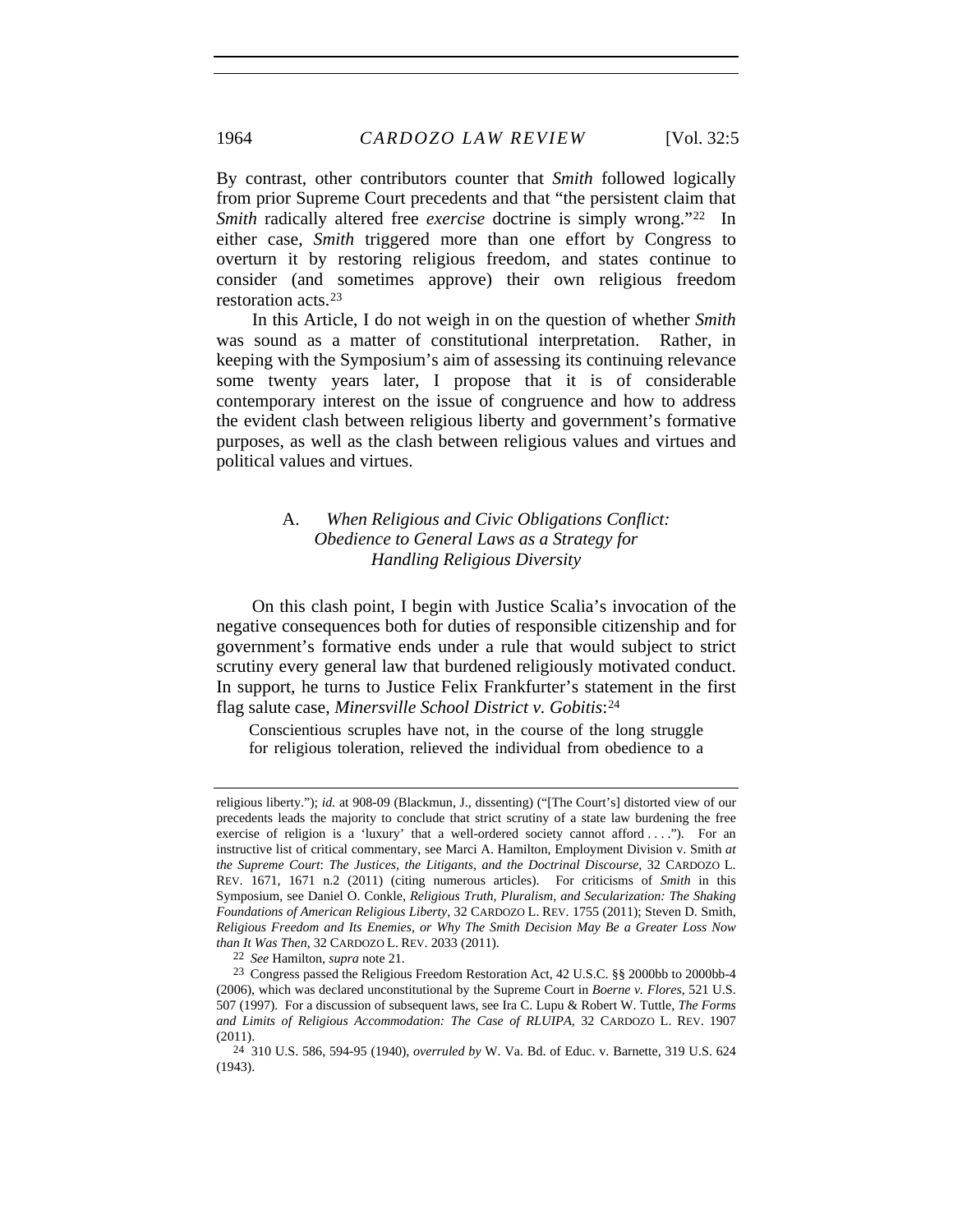general law not aimed at the promotion of restriction of religious beliefs. The mere possession of religious convictions which contradict the relevant concerns of a political society does not relieve the citizens from the discharge of political responsibilities.[25](#page-8-0)

In this passage, Justice Frankfurter speaks of the obligations of citizenship in terms of carrying out "political responsibilities."[26](#page-8-1) He posits a lack of congruence when he refers to "religious convictions which contradict the relevant concerns of a political society."<sup>[27](#page-8-2)</sup> But he imagines the lack of congruence can be overcome at the level of conduct: A religious person, even if his or her beliefs do not support political values, must still obey the law.

In further support, Justice Scalia cites to *Reynolds v. United States*,[28](#page-8-3) in which the Court upheld, against a religious freedom challenge, criminal laws against polygamy.[29](#page-8-4) In *Reynolds*, the Court addressed the negative impact on citizenship of granting a religious exemption from those laws:

Laws are made for the government of actions, and while they cannot interfere with mere religious beliefs and opinions, they may with practices. . . . Can a man excuse his practices to the contrary because of his religious belief? To permit this would be to make the professed doctrines of religious belief superior to the law of the land, and in effect to permit every citizen to become a law unto himself.[30](#page-8-5)

Scalia returns later in the *Smith* opinion to *Reynolds*'s warning about allowing a man "to become a law unto himself," when he declares that this risk would follow from a rule that could *only* insist that a person obey the law if there were a lack of congruence between his religious beliefs and the law when the state's interest was compelling.[31](#page-8-6) Such a rule, he argues, "contradicts both constitutional tradition and common sense."[32](#page-8-7)

When Justice Scalia refers to the obligation to obey the law—and the risk posed by a constitutionally-mandated religious exemption from this obligation—he refers not only to laws aimed at preventing harmful conduct (such as the anti-drug law at issue) but also to laws carrying out a wide range of public policies. He states: "The government's ability to enforce generally applicable prohibitions of socially harmful conduct, like its ability to carry out other aspects of public policy, 'cannot depend on measuring the effects of a governmental action of a religious

<span id="page-8-1"></span><span id="page-8-0"></span><sup>25</sup> *Smith*, 494 U.S. at 879 (quoting *Minersville*, 310 U.S. at 594-95).

<sup>26</sup> *Minersville*, 310 U.S. at 594-95.

<span id="page-8-2"></span><sup>27</sup> *Id.*

<span id="page-8-3"></span><sup>28 98</sup> U.S. 145 (1878).

<span id="page-8-4"></span><sup>29</sup> *Id.* at 166.

<span id="page-8-5"></span><sup>30</sup> *Id.* at 166-67.

<sup>31</sup> Emp't Div. v. Smith, 494 U.S. 872, 885 (1990) (quoting *Reynolds*, 98 U.S. at 167).

<span id="page-8-7"></span><span id="page-8-6"></span><sup>32</sup> *Id.* at 885.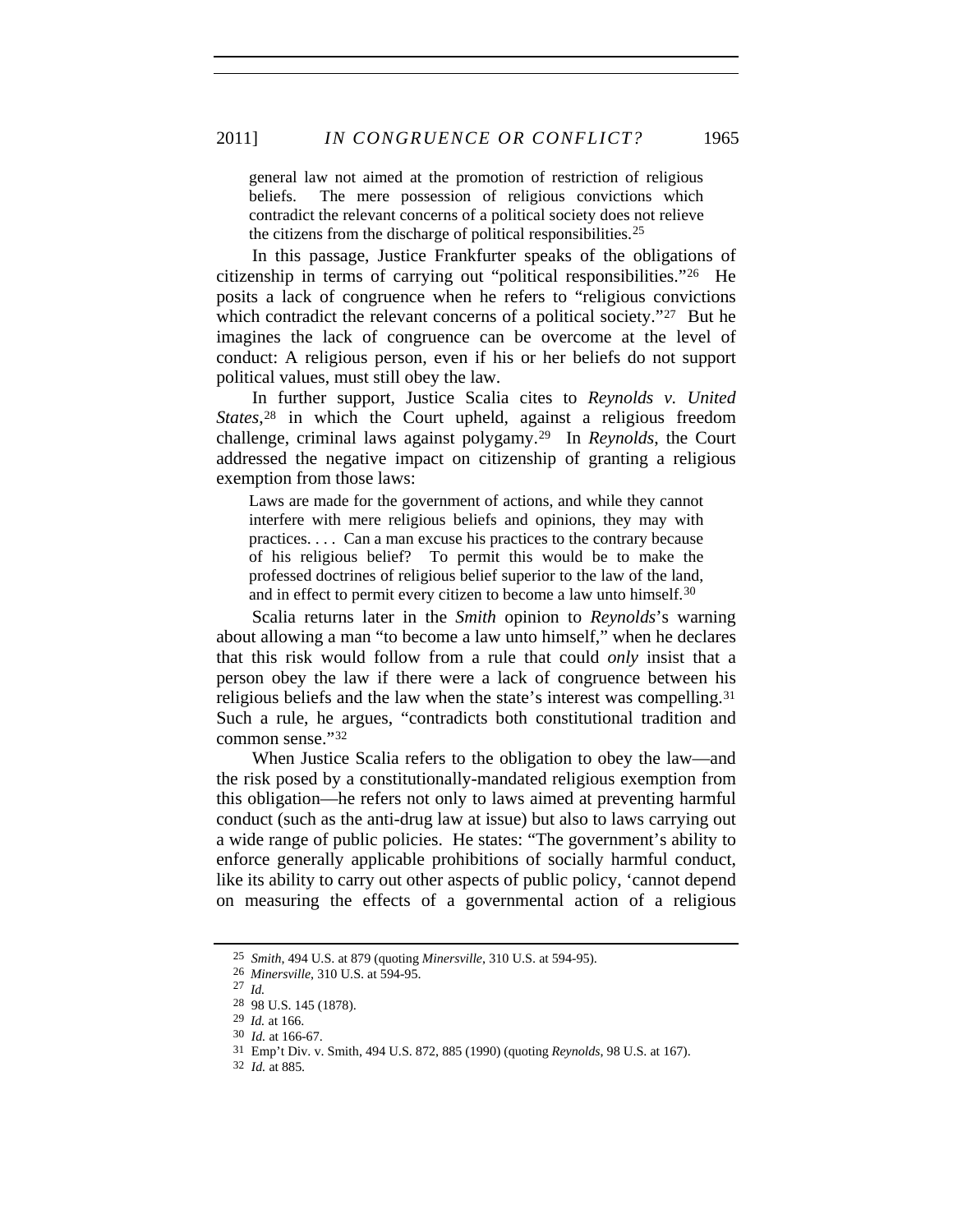objector's spiritual development.'"[33](#page-9-0) He warns against transplanting the compelling state interest tests from familiar fields like differential treatment on the ground of race or content-based regulation of speech to a more general test for governmental regulation: "What it produces in those other fields—equality of treatment and an unrestricted flow of contending speech—are constitutional norms; what it would produce here—a private right to ignore generally applicable laws—is a constitutional anomaly."[34](#page-9-1) Applying a compelling interest test across the board to all actions "thought to be religiously commanded"[35](#page-9-2) would risk anarchy and, in effect, impair good citizenship; it would "open the prospect of constitutionally required religious exemptions from civic obligations of almost every conceivable kind."[36](#page-9-3) The varied civic obligations he lists (each supported by a citation to a prior Supreme Court case, but called a "parade of horribles" by Justice O'Connor in her concurring opinion<sup>[37](#page-9-4)</sup>) range from

compulsory military service, to the payment of taxes, to health and safety regulation such as manslaughter and child neglect laws, compulsory vaccination laws, . . . and traffic laws, to social welfare legislation such as minimum wage laws, child labor laws, animal cruelty laws, environmental protection laws, and laws providing for equality of opportunity for the races.[38](#page-9-5)

For this last civic obligation, "laws providing for equality of opportunity for the races," Justice Scalia cites *Bob Jones University v. United States*,[39](#page-9-6) to which I turn in Part III.

For Justice Scalia, cabining the compelling state interest test is a necessary consequence of America's sheer religious diversity. Rather than assuming a basic congruence between these diverse religious beliefs and civil laws, he assumes inevitable conflict of such laws with at least some religious beliefs. Thus, given this diversity, an across the board application is an unaffordable "luxury":

Any society adopting such a system would be courting anarchy, but that danger increases in direct proportion to the society's diversity of religious beliefs, and its determination to coerce or suppress none of

<span id="page-9-0"></span><sup>33</sup> *Id.* (quoting Lyng v. Nw. Indian Cemetery Protective Ass'n, 485 U.S. 439, 451 (1988)). Scalia also invokes *United States v. Lee*, 455 U.S. 252 (1982), which rejected a claim for a tax exemption by an Amish employer based on religious objection to Social Security. *Smith*, 494 U.S. at 880. There, the Court observed that the tax system "could not function if denominations were allowed to challenge the tax system because tax payments were spent in a manner that violates their religious belief." *Id.* (internal quotation marks omitted) (citing *Lee*, 455 U.S. at 260).

<span id="page-9-1"></span><sup>34</sup> *Smith*, 494 U.S. at 886.

<sup>35</sup> *Id.* at 888.

<span id="page-9-4"></span><span id="page-9-3"></span><span id="page-9-2"></span><sup>36</sup> *Id.*

<span id="page-9-5"></span><sup>37</sup> *Id.* at 902 (O'Connor, J., concurring in the judgment).

<sup>38</sup> *Id.* at 889 (majority opinion) (citations omitted).

<span id="page-9-6"></span><sup>39 461</sup> U.S. 574 (1983).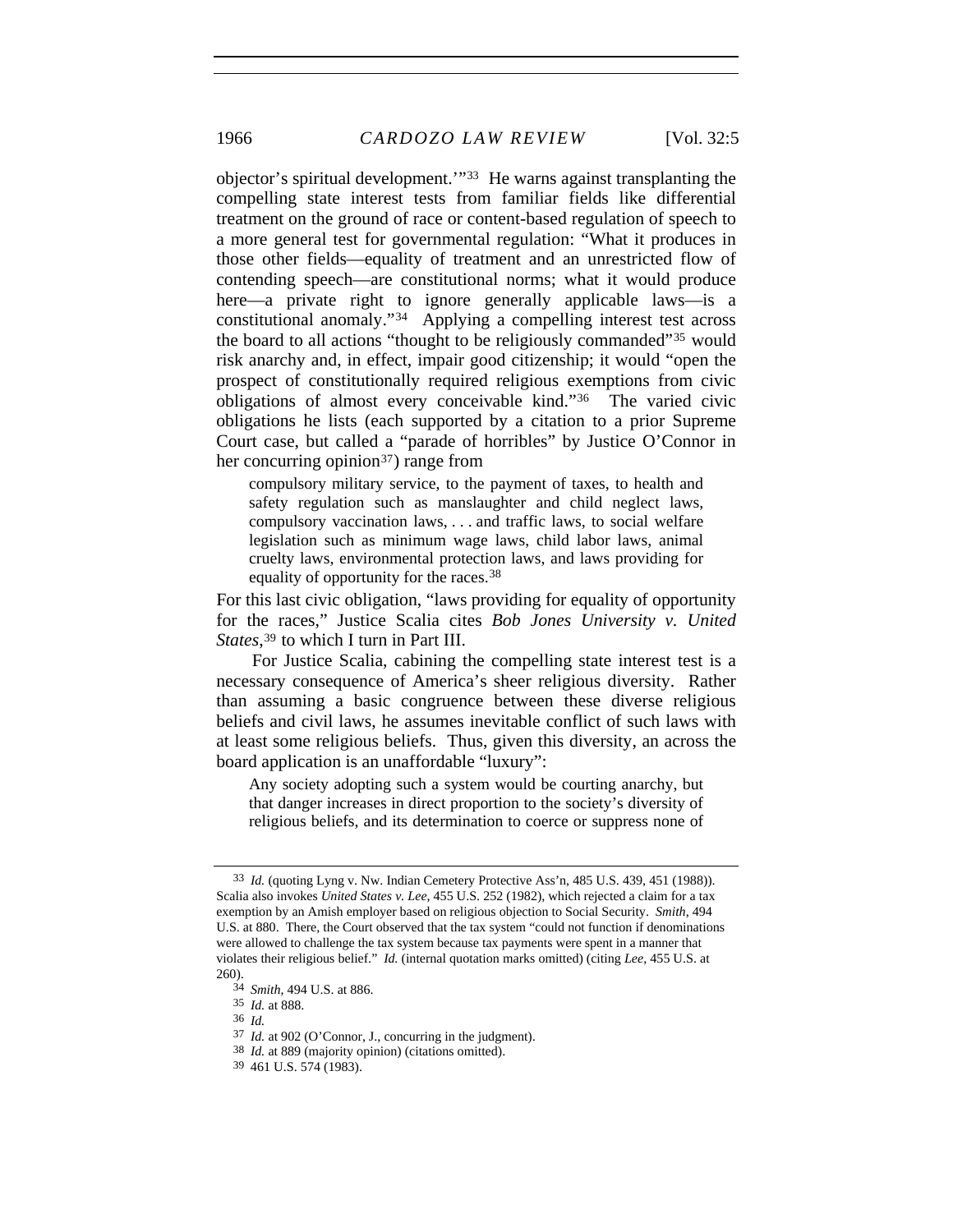them. Precisely because "we are a cosmopolitan nation made up of people of almost every conceivable religious preference," and precisely because we value and protect that religious divergence, we cannot afford the luxury of deeming *presumptively invalid*, as applied to the religious objector, every regulation of conduct that does not protect an interest of the highest order.<sup>[40](#page-10-0)</sup>

When a generally applicable law is at stake (rather than a law targeting religion), the compelling state interest test should be reserved for what Scalia refers to as "hybrid" situations, where a person conjoined a free exercise claim with another constitutional protection, such as freedom of speech or parental liberty.<sup>[41](#page-10-1)</sup> A famous example of such a "hybrid" case (mentioned by Scalia and discussed in Justice Blackmun's *Smith* dissent) is *Wisconsin v. Yoder*,<sup>[42](#page-10-2)</sup> where the Court invalidated a compulsory school attendance law as applied to Amish parents who had religious grounds for not sending their children to high school.<sup>[43](#page-10-3)</sup> Another case he envisions is one "in which a challenge on freedom of association grounds would ... be reinforced by Free Exercise concerns."[44](#page-10-4) But he concludes that the present case is not a "hybrid situation," but "a free exercise claim unconnected with any communicative activity or parental right." The absence of a hybrid claim in *Smith*—that is, that the drug law attempts "to regulate religious beliefs, the communication of religious beliefs, or the raising of one's children in those beliefs"—seems to reinforce Scalia's conclusion that *Reynolds* should control. Again, he returns to the language of *duty* and the strategy of resolving a lack of congruence by insistence upon obedience to law: "Our cases do not at their farthest reach support the proposition that a stance of conscientious opposition relieves an objector from any colliding duty fixed by a democratic government."[45](#page-10-5)

*Smith*'s contemplation of a "hybrid situation" itself is the source of confusion and controversy, including among lower courts applying *Smith*, and may account for the migration of free exercise claims into freedom of expressive association ones.[46](#page-10-6) Indeed, as I discuss in Part

<sup>40</sup> *Smith*, 494 U.S. at 888 (citing Braunfeld v. Brown, 366 U.S. 599, 606 (1961)).

<sup>41</sup> *Id.* at 881-82.

<sup>42 406</sup> U.S. 205 (1972).

<sup>43</sup> *Id.* at 207.

<span id="page-10-4"></span><span id="page-10-3"></span><span id="page-10-2"></span><span id="page-10-1"></span><span id="page-10-0"></span><sup>44</sup> *Smith*, 494 U.S. at 882 (analogizing to *Roberts v. United States Jaycees*, 468 U.S. 609, 622 (1984), which stated: "An individual's freedom to speak, to worship, and to petition the government for the redress of grievances could not be vigorously protected from interference by the State [if] a correlative freedom to engage in group effort toward those ends were not also guaranteed.").

<sup>45</sup> *Id.* (citing Gillette v. United States, 401 U.S. 437, 461 (1971)).

<span id="page-10-6"></span><span id="page-10-5"></span><sup>46</sup> Richard Schragger, *The Politics of Free Exercise After* Employment Division v. Smith*: Same-Sex Marriage, the "War on Terror," and Religious Freedom*, 32 CARDOZO L. REV. 2009 (2011); *see also* Parker v. Hurley, 514 F.3d 87, 97-98 (1st Cir. 2008) ("What the Court meant by its discussion of 'hybrid situations' in *Smith* has led to a great deal of discussion and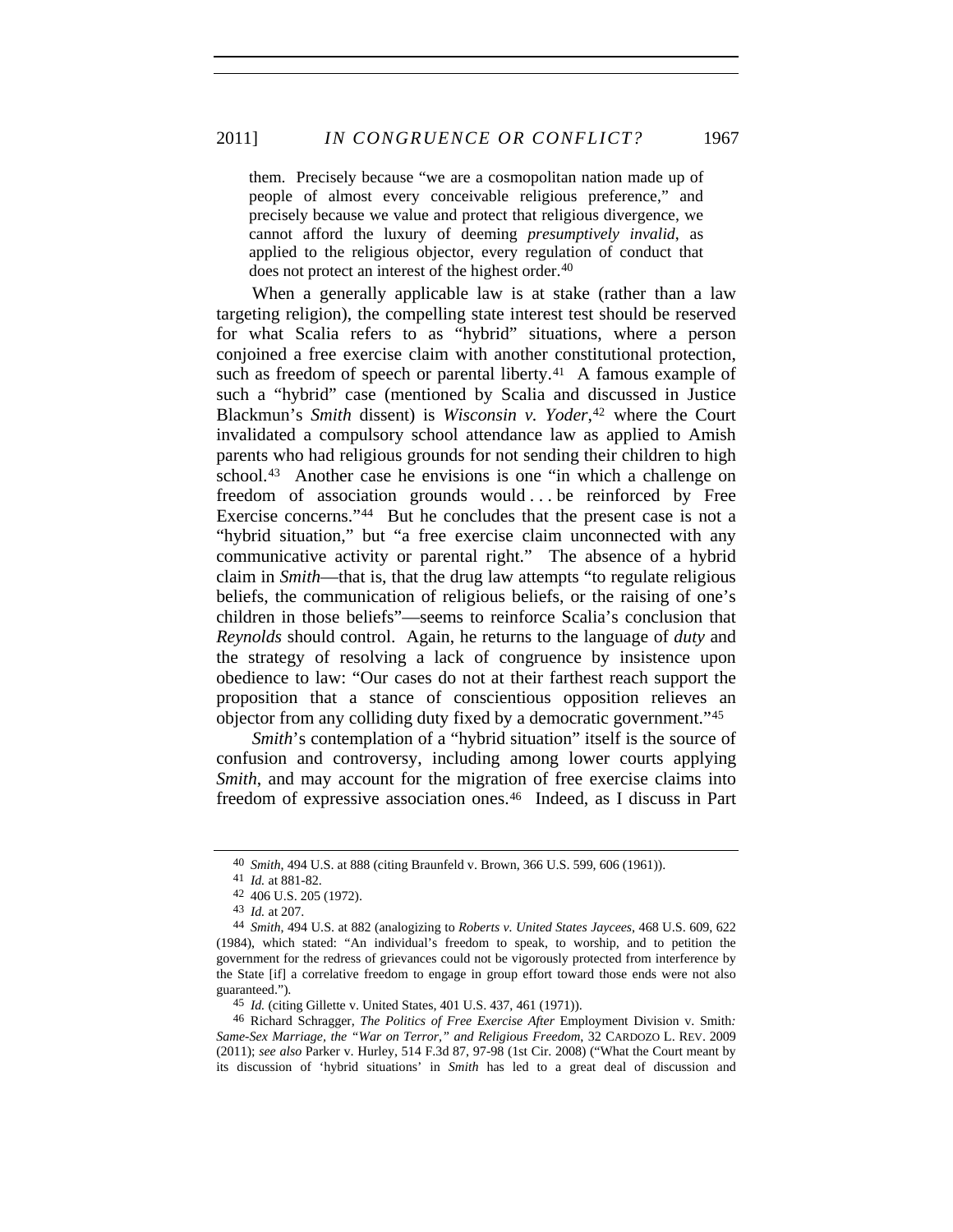IV, the Christian Legal Society chapter at Hastings combined a Free Exercise objection to Hastings's antidiscrimination policy with free speech and freedom of association claims.<sup>[47](#page-11-0)</sup>

Finally, another notable aspect of Justice Scalia's majority opinion is his conclusion that religious objectors to general laws may seek exemptions through the democratic process. He assures: "Values that are protected against governmental interference through enshrinement in the Bill of Rights are not thereby banished from the political process."[48](#page-11-1) He opines that "a society that believes in the negative protection accorded to religious belief can be expected to be solicitous of that value in its legislation."[49](#page-11-2) At the time of his writing, many states did have such exemptions, as did the federal government. His point, however, is that such exemptions are permissible, but not constitutionally required. His ultimate observation is about reliance on the democratic process, which he acknowledges could place minority religious practices at a "relative disadvantage."[50](#page-11-3) Nonetheless, "that unavoidable consequence of democratic government must be preferred to a system in which each conscience is a law unto itself or in which judges weigh the social importance of all laws against the centrality of all religious beliefs."[51](#page-11-4)

This final observation raises the question of whether the majority opinion's concern about each conscience being a law unto itself pertained particularly to "minority" religions, be it the nineteenth century Mormons or the contemporary members of the Native American Church. Did Smith and Black lose because they belonged to an unfamiliar, or "weird religion," whose ceremonial ingestion of peyote seemed worlds apart from the ceremonial ingestion, by Christians, of wine for communion?[52](#page-11-5) Did the Amish, a minority religion, win in *Yoder* because the Court found in their way of life traces of America's own rural roots and a basic congruence between their values and those of good citizenship? As we shall see, Justice Blackmun invokes *Yoder* in his emphasis on congruence.

<span id="page-11-1"></span><span id="page-11-0"></span>disagreement. . . . No published circuit court opinion . . . has ever applied strict scrutiny to a case in which plaintiffs argued they had presented a hybrid claim.").

<sup>47</sup> Christian Legal Soc'y v. Martinez, 130 S. Ct. 2971 (2010); *infra* Part III.

<sup>48 494</sup> U.S. at 890.

<sup>49</sup> *Id.*

<sup>50</sup> *Id.*

<sup>51</sup> *Id.*

<span id="page-11-5"></span><span id="page-11-4"></span><span id="page-11-3"></span><span id="page-11-2"></span><sup>52</sup> Justice Blackmun, in dissent, argues that "respondents' use of peyote seems closely analogous to the sacramental use of wine by the Roman Catholic Church," which, during Prohibition, was exempted from the general ban on possession and use of alcohol. *Id.* at 913 n.6 (Blackmun, J., dissenting).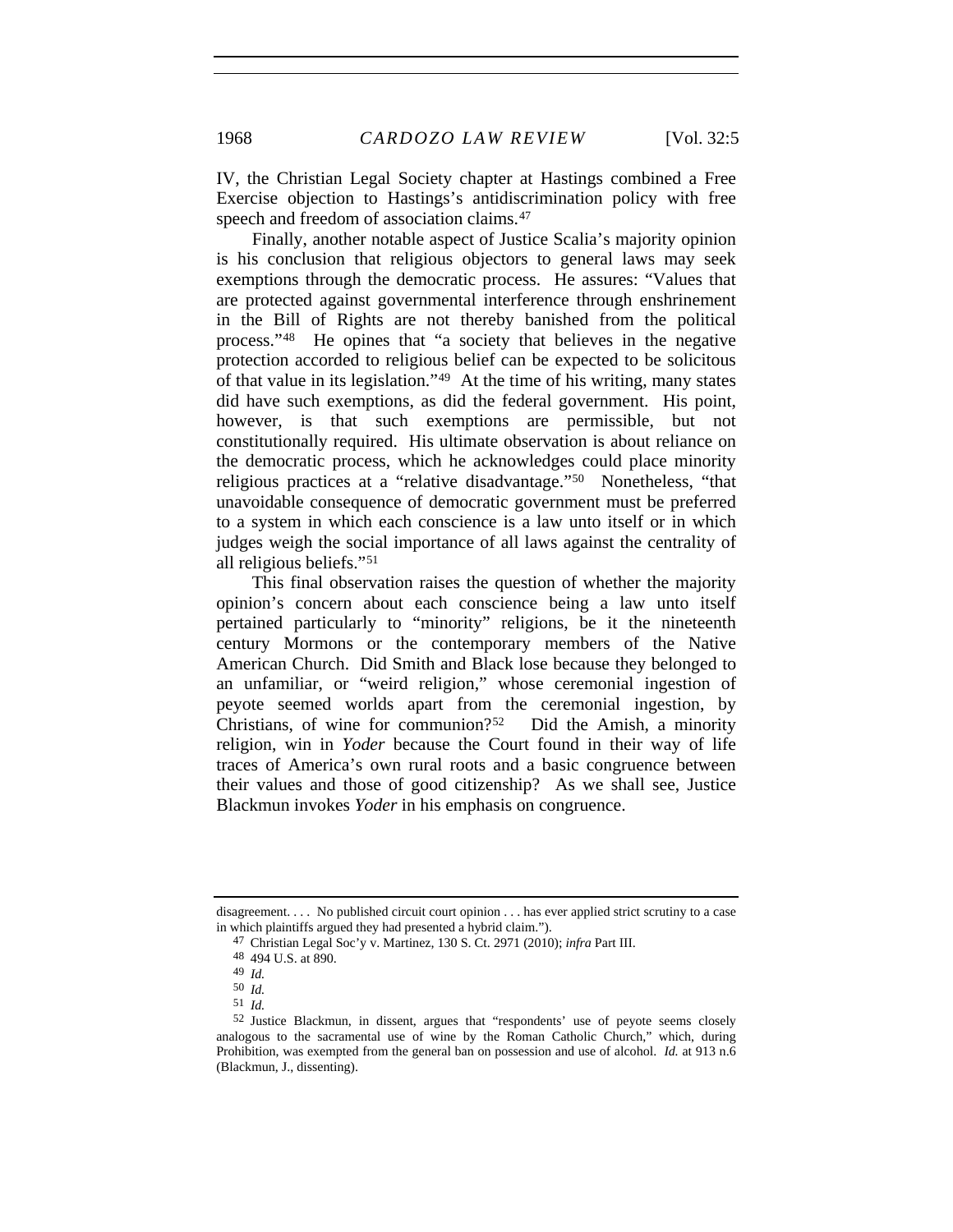## B. *Justice O'Connor's Concurrence: What Sacrifices Must Religious Persons Make for the Benefits of Citizenship?*

Justice O'Connor concurred in the judgment of the Court, but wrote separately, joined in parts of her opinion by three dissenting Justices—liberals Brennan, Marshall, and Blackmun—to stress her disagreement with its First Amendment analysis. She rejects the Court's extraction from its free exercise precedents of "the single categorical rule that 'if prohibiting the exercise of religion  $\dots$  [is] merely the incidental effect of a generally applicable and otherwise valid provision, the First Amendment has not been offended.'"[53](#page-12-0) She draws on *Yoder* for the point that "[b]elief and action cannot be neatly confined in logic-tight compartments."[54](#page-12-1) She argues that "[b]ecause the First Amendment does not distinguish between religious belief and religious conduct, conduct motivated by sincere religious belief, like the belief itself, must be at least presumptively protected by the Free Exercise Clause."[55](#page-12-2) She rejects the Court's distinction between laws "that are generally applicable and laws that target particular religious practices," saying the First Amendment does not make such a distinction.

Of particular relevance to the consideration of congruence is her discussion of citizenship and sacrifice. She notes that established First Amendment jurisprudence recognizes that "the freedom to act, unlike the freedom to believe, cannot be absolute." Here, she cites to *Reynolds*. The compelling state interest and narrow tailoring test respect the First Amendment as well as governmental interest in regulating conduct.[56](#page-12-3) She articulates the value of this test in terms of citizenship, namely, to guard against undue sacrifice by religious persons of their freedoms as the price of equal citizenship. She states:

The compelling interest test effectuates the First Amendment's command that religious liberty is an independent liberty, that it occupies a preferred position, and that the Court will not permit encroachments upon this liberty, whether direct or indirect, unless required by clear and compelling governmental interests "of the highest order[.]" "Only an especially important government interest pursued by narrowly tailored means can justify exacting a sacrifice

<span id="page-12-0"></span><sup>53</sup> *Id.* at 892 (O'Connor, J., concurring in the judgment).

<span id="page-12-1"></span><sup>54</sup> *Id.* at 893 (citing Wisconsin v. Yoder, 406 U.S. 205, 220 (1973)).

<sup>55</sup> *Id.*

<span id="page-12-3"></span><span id="page-12-2"></span><sup>56</sup> *Id.* at 894.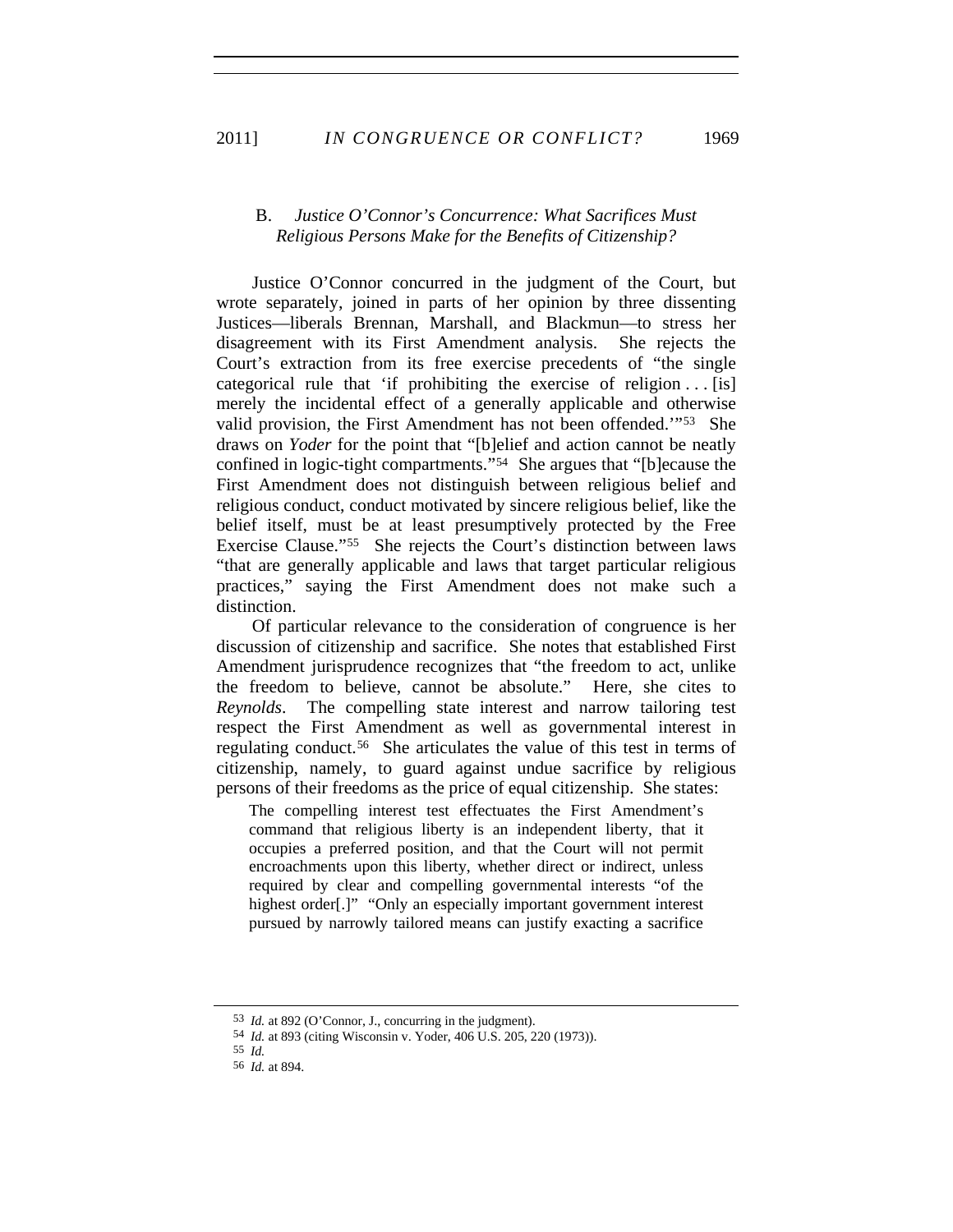of First Amendment freedoms as the price for an equal share of the rights, benefits, and privileges enjoyed by other citizens."[57](#page-13-0)

This statement implies that there may be situations in which such a sacrifice is justified, but that a strict test gives due weight to the constitutional value of religious liberty. In other words, O'Connor contemplates that there may not be congruence between religious beliefs and practices and the obligations of citizenship, and argues that our constitutional order permits this lack of congruence to stand unless what is at stake are governmental interests "of the highest order."<sup>[58](#page-13-1)</sup>

O'Connor rejects the majority's casting of decisions like *Yoder* as "hybrid" in order to distinguish them. Rather, she counters that socalled hybrid cases are part of the "mainstream" of free exercise jurisprudence.[59](#page-13-2) Thus, in the cases cited by the majority as examples of its categorical rule about laws of general application, the Court "rejected the particular constitutional claims before us only after carefully weighing the competing interests."[60](#page-13-3)

O'Connor, whose jurisprudence often reflected a concern about a person's standing in a community, returns to the themes of sacrifice of freedom and the price of inclusion. For example, she rejects the majority's distinction between direct and indirect burdens on religious practice, stressing instead the effect of both kinds of restrictions on the religious person's place in the "civil community":

[T]he essence of a free exercise claim is relief from a burden imposed by government on religious practices or beliefs, whether the burden is imposed directly through laws that prohibit or compel specific religious practices, or indirectly through laws that, in effect, make abandonment of one's own religion or conformity to the religious beliefs of others the price of an equal place in the civil community.[61](#page-13-4)

Pertinent both to *Bob Jones University* and *Christian Legal Society*, she also rejects the distinction between a state's affirmative prohibition of religious conduct and a state's conditioning receipt of benefits on conduct prohibited by religious beliefs. Both those cases involve the latter type of regulation. She contends that "[t]he *Sherbert* compelling interest test applies in both kinds of cases."

O'Connor's stance is similar to the majority's in recognizing that duty and social order are legitimate bases for regulation. In this sense, she recognizes the tension between the norms and practices of civil society and democratic norms and practices. She differs in insisting that

<span id="page-13-4"></span><span id="page-13-3"></span><span id="page-13-2"></span><span id="page-13-1"></span><span id="page-13-0"></span><sup>57</sup> *Id.* at 895 (citations omitted) (quoting *Yoder*, 406 U.S. at 215; Bowen v. Roy, 476 U.S. 693, 728 (1987)).

<sup>58</sup> *Id.* (quoting *Yoder*, 406 U.S. at 215).

<sup>59</sup> *Id.* at 896.

<sup>60</sup> *Id.*

<sup>61</sup> *Id.* at 897.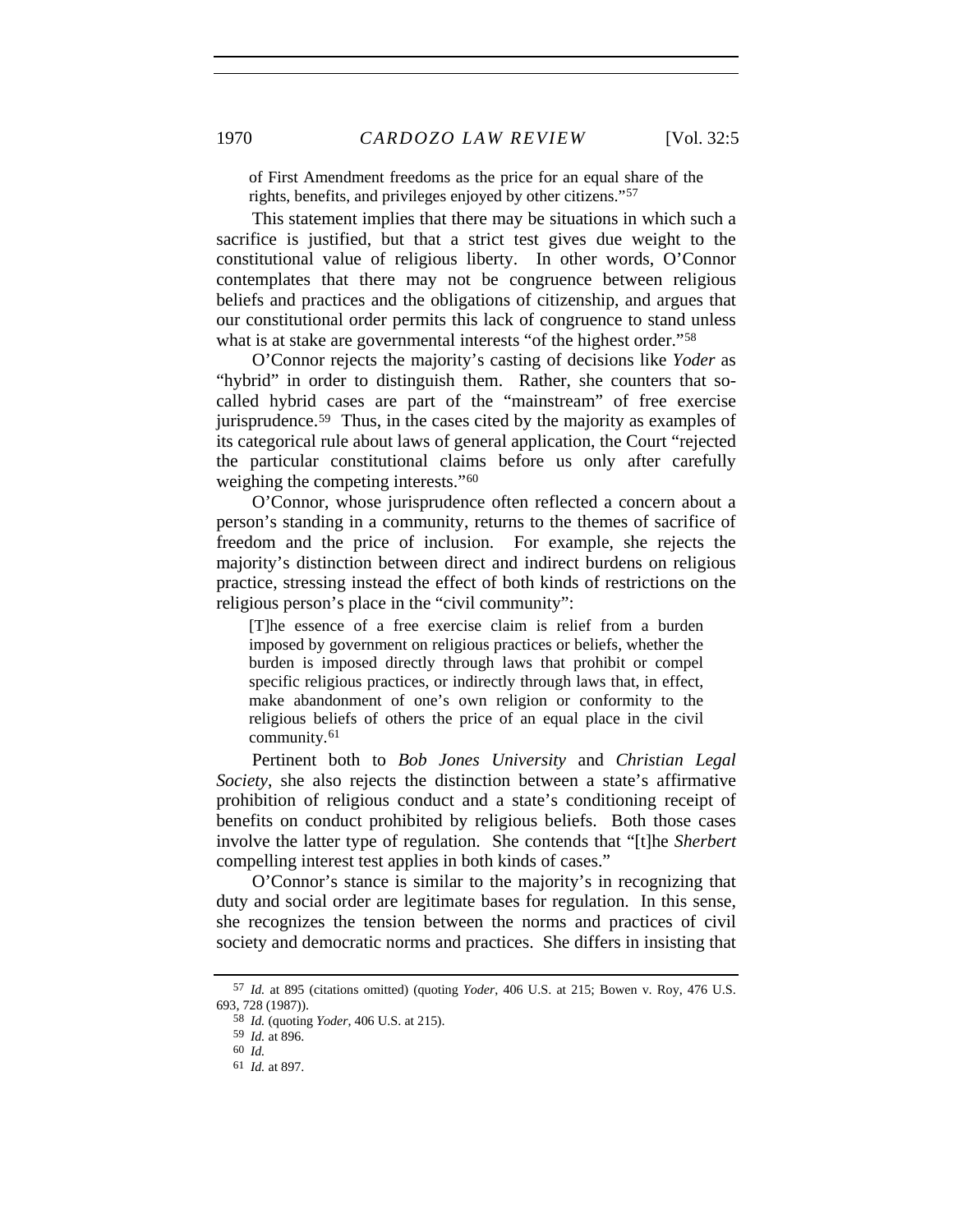2011] *IN CONGRUENCE OR CONFLICT?* 1971

when Free Exercise is involved, the Constitution requires government to show an overriding interest:

Legislatures, of course, have always been "left free to reach actions which were in violation of social duties or subversive of good order." Yet because of the close relationship between conduct and religious belief, "[i]n every case the power to regulate must be so exercised as not, in attaining a permissible end, unduly to infringe the protected freedom."... To me, the sounder approach... is to apply this test in each case to determine whether the burden on the specific plaintiffs before us is constitutionally significant and whether the particular criminal interest asserted by the State before us is compelling. . . . Given the range of conduct that a State might legitimately make criminal, we cannot assume, merely because a law carries criminal sanctions and is generally applicable, that the first Amendment *never* requires the State to grant a limited exemption for religiously motivated conduct.[62](#page-14-0)

More so than the majority opinion, O'Connor stresses that competing constitutional rights and values are at stake. Freedom of religion is a favored activity, entitled to special protection. Far from being a constitutional "anomaly," it is as much a "constitutional nor[m]" as freedom of speech or freedom from race discrimination.[63](#page-14-1) She reiterates that religious conscience can be violated by general laws or laws aimed at religion:

There is nothing talismanic about neutral laws of general applicability or general criminal prohibitions, for laws neutral toward religion can coerce a person to violate his religious conscience or intrude upon his religious duties just as effectively as laws aimed at religion. . . . We have in any event recognized that the Free Exercise Clause protects values distinct from those protected by the Equal Protection Clause. As the language of the Clause itself makes clear, an individual's free exercise of religion is a preferred constitutional activity.[64](#page-14-2)

She takes on Scalia's "parade of horribles"—the numerous civic obligations supposedly at risk if the compelling state interest test applies to all Free Exercise claims. She argues that this list fails to demonstrate a reason for abandoning the compelling state interest test. To the contrary, it demonstrates the opposite: "that courts have been quite capable of applying our free exercise jurisprudence to strike sensible balances between religious liberty and competing state interests."[65](#page-14-3)

<span id="page-14-3"></span><span id="page-14-2"></span><span id="page-14-1"></span><span id="page-14-0"></span><sup>62</sup> *Id.* at 899-900 (internal citations omitted) (quoting Reynolds v. United States, 98 U.S. 145 (1878); Cantwell v. Connecticut, 310 U.S. 296, 304 (1940)).

<sup>63</sup> *Id.* at 901.

<sup>64</sup> *Id.* at 901-02.

<sup>65</sup> *Id.* at 902.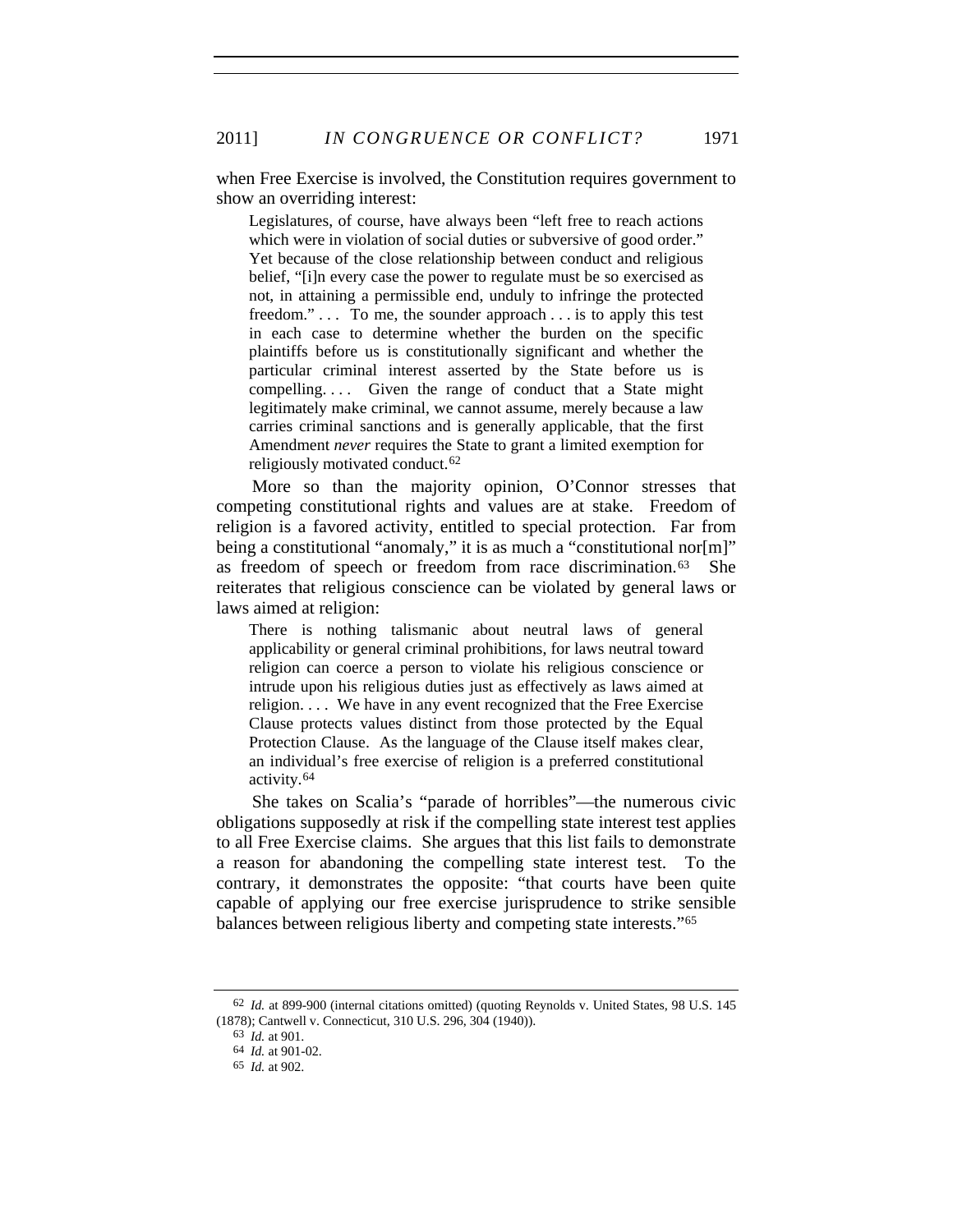Finally, O'Connor stresses that the compelling interest test preserves religious liberty in a pluralistic society. She rejects Justice Scalia's argument that "disfavoring of minority religions is an 'unavoidable consequence' under our system of government and that accommodation of such religions must be left to the political process."[66](#page-15-0) Instead, she points out that "the history of our free exercise doctrine amply demonstrates the harsh impact majoritarian rule has had on unpopular or emerging religious groups such as the Jehovah's Witnesses and the Amish."[67](#page-15-1) The First Amendment "was enacted precisely to protect the rights of those whose religious practices are not shared by the majority and may be viewed with hostility."[68](#page-15-2) While Justice Scalia cites to *Gobitis*, the first flag salute case, Justice O'Connor quotes Justice Jackson's famous words in the second flag case, *West Virginia State Board of Education v. Barnette*, which overruled *Gobitis*:

The very purpose of a Bill of Rights was to withdraw certain subjects from the vicissitudes of political controversy, to place them beyond the reach of majorities and officials and to establish them as legal principles to be applied by the courts. One's right to life, liberty, and property, to free speech, a free press, freedom of worship and assembly, and other fundamental rights may not be submitted to vote; they depend on the outcome of no elections.<sup>[69](#page-15-3)</sup>

O'Connor then turns to another 1940s precedent about the Founders' understanding of the need for religious toleration as a strategy for avoiding violent disagreement over religious creeds. The idea expressed in that case is akin to Rawls's emphasis on toleration as arising out of the Wars of Religion and as a contemporary necessity in light of the facts of reasonable pluralism and of coercion:

The Fathers of the Constitution were not unaware of the varied and extreme views of religious sects, of the violence of disagreement among them, and of the lack of any one religious creed on which all men would agree. They fashioned a charter of government which envisaged the widest possible toleration of conflicting views.<sup>[70](#page-15-4)</sup>

This passage also contemplates, similar to Rawls's political liberalism, that it is possible to have an organized political order (a shared political conception of justice) without a unified, shared religious philosophy (or what Rawls calls a comprehensive view).<sup>[71](#page-15-5)</sup> O'Connor concludes: "The compelling interest test reflects the First Amendment's mandate of preserving religious liberty to the fullest extent possible in a

<span id="page-15-0"></span><sup>66</sup> *Id.*

<span id="page-15-3"></span><span id="page-15-2"></span><span id="page-15-1"></span><sup>67</sup> *Id*. 68 *Id.*

<sup>69</sup> *Id.* at 903 (quoting W. Va. State Bd. of Educ. v. Barnette, 319 U.S. 624, 638 (1943)).

<sup>70</sup> *Id.* (quoting United States v. Bullard, 322 U.S. 78, 87 (1944)).

<span id="page-15-5"></span><span id="page-15-4"></span><sup>71</sup> RAWLS, *supra* note 5, at 10-15, 99, 206.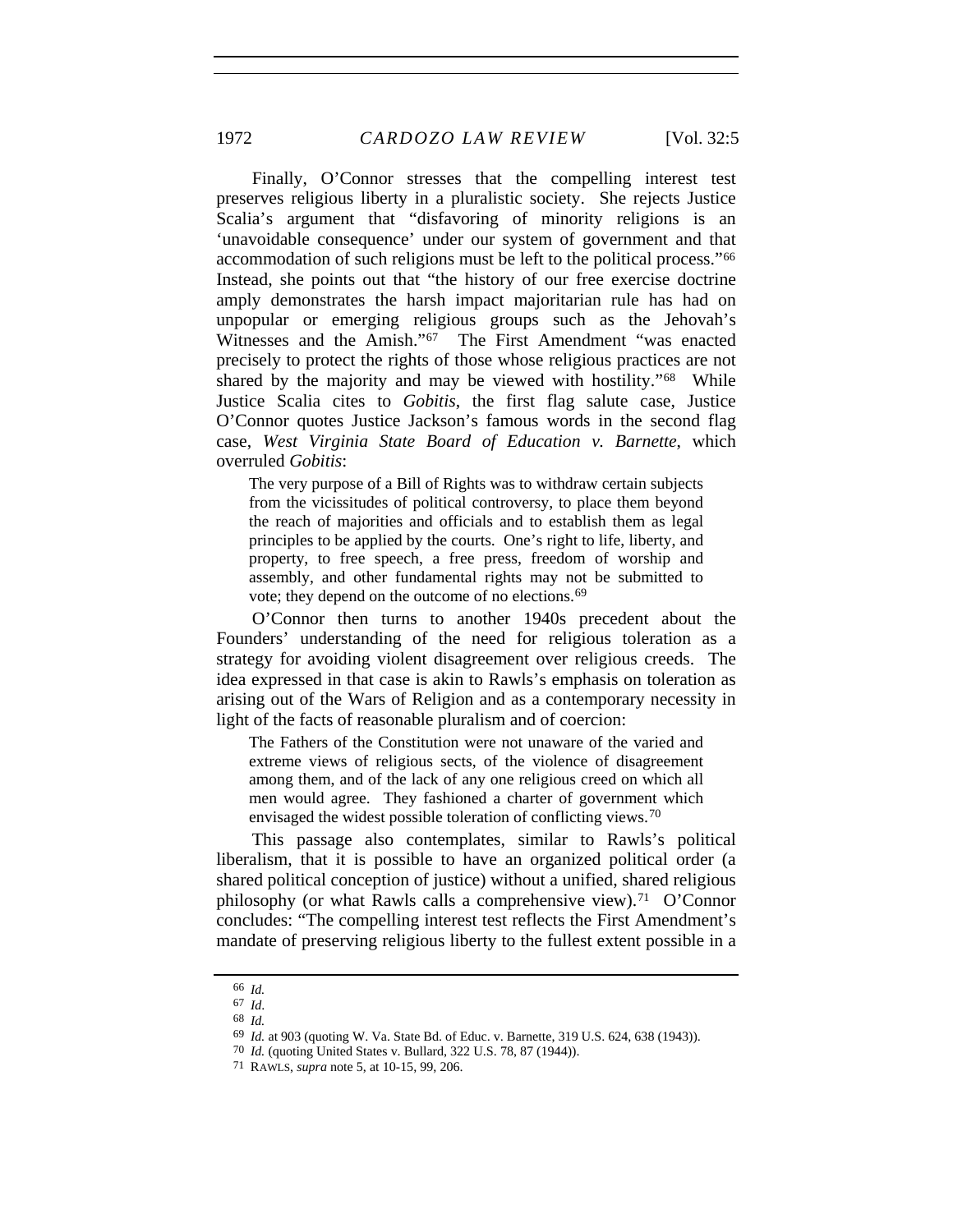pluralistic society. For the Court to deem this command a 'luxury,' is to denigrate '[t]he very purpose of a Bill of Rights.'"[72](#page-16-0)

It bears mentioning that O'Connor believes established free exercise jurisprudence leads to the same result as the majority in *Smith*: The criminal prohibition of peyote does impose a "severe burden" on free exercise of respondents' religion, since peyote is a "sacrament" and "vital" to religious practice, but Oregon has a "significant" interest in enforcing drug laws, given the problem of drug abuse.[73](#page-16-1) Congress has found "high potential for abuse" of peyote, as evidenced by its status as a controlled substance.[74](#page-16-2) Given that the Court has held the government's interests in income tax collection, Social Security, and military conscription are compelling, so too Oregon has a "compelling interest" in prohibiting peyote possession by its citizens.[75](#page-16-3) What about the requested exemption? She describes it as a "close" question, but finds that Oregon's uniform application of its law is "essential" to accomplish its purpose[.76](#page-16-4) Health effects exist regardless of motive of users, so that "the use of such substances, even for religious purposes, violates the very purpose of the laws that prohibit them."[77](#page-16-5) Uniformity of application is necessary to prevent trafficking. Selective exemption would impair the state's compelling interest in prohibiting possession.<sup>78</sup>

O'Connor distinguishes *Yoder*.There, the Court found that accommodation would not "impair the physical or mental health of the child, or result in an inability to be self-supporting or to discharge the duties and responsibilities of citizenship, or in any other way materially detract from the welfare of society."[79](#page-16-7) Here, "a religious exemption . . . would be incompatible with the State's interest in controlling use and possession of illegal drugs."[80](#page-16-8) In other words, there is *a lack of congruence* between exempting this religious practice and the state's goals. Like the majority, she observes that the fact that the federal government and several states provide exemptions is not the point: They may do so, but are not required to do so by the First Amendment.<sup>[81](#page-16-9)</sup> By contrast, as I now elaborate, Justice Blackmun stresses the basic congruence between religious practice and Oregon's goals.

<sup>72</sup> *Smith*, 494 U.S. at 903 (O'Connor, J., concurring in the judgment) (citation omitted).

<span id="page-16-1"></span><span id="page-16-0"></span><sup>73</sup> *Id.* at 903-04.

<span id="page-16-3"></span><span id="page-16-2"></span><sup>74</sup> *Id.* at 904.

<sup>75</sup> *Id.* at 904-05.

<span id="page-16-4"></span><sup>76</sup> *Id.* at 905.

<sup>77</sup> *Id.*

<span id="page-16-6"></span><span id="page-16-5"></span><sup>78</sup> *Id.* at 906.

<span id="page-16-8"></span><span id="page-16-7"></span><sup>79</sup> *Id.* (quoting Wisconsin v. Yoder, 406 U.S. 205, 234 (1973)).

<sup>80</sup> *Id.* at 906.

<span id="page-16-9"></span><sup>81</sup> *Id.*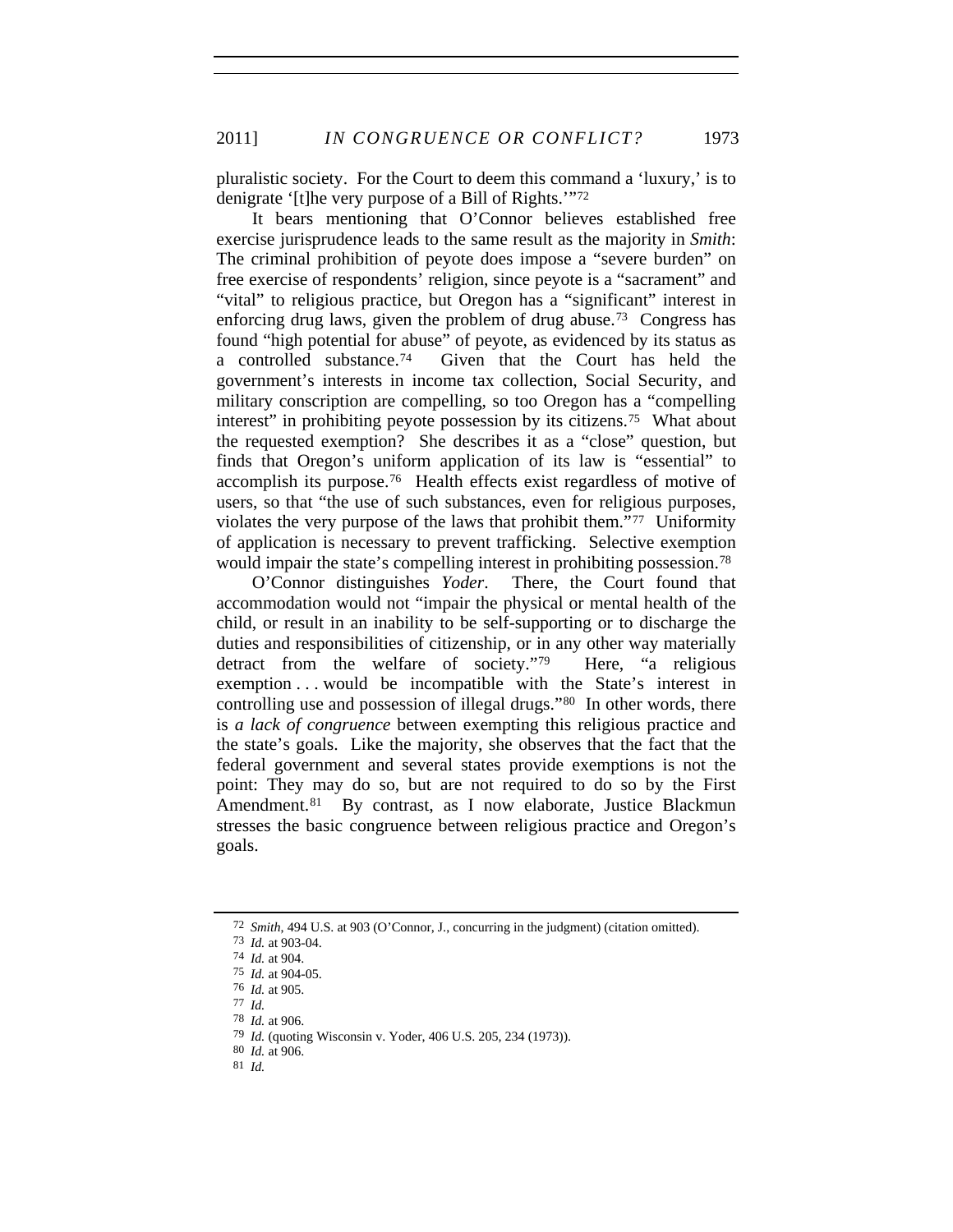## C. *Justice Blackmun's Congruence Argument: Why Members of the Native American Church Are Like the Amish*

Justice Blackmun dissented in *Smith*, joined by Justices Brennan and Marshall. Like O'Connor, he argues that the majority opinion offers a "distorted view" of the Court's precedents, by suggesting a distinction between laws of general applicability and laws singling out religion, and "effectuates a wholesale overturning of settled law concerning the Religion Clauses of our Constitution."[82](#page-17-0) That settled law is: "[A] statute that burdens the free exercise of religion. . . . may stand only if the law in general, and the State's refusal to allow a religious exemption in particular, are justified by a compelling interest that cannot be served by less restrictive means."[83](#page-17-1) Also like O'Connor, he sharply disagrees with Scalia's assessment of the compelling state interest test as a "'luxury' that a well-ordered society cannot afford," and with his implication that "the repression of minority religion is an 'unavoidable consequence of democratic government.'"[84](#page-17-2) To the contrary, tolerance is part of the constitutional framework: "[T]he Founders thought their dearly bought freedom from religious persecution [not] a "luxury," but an essential element of liberty . . . ."[85](#page-17-3)

Justice Blackmun parts company with Justice O'Connor, however, in his answer to the "critical question . . . whether exempting respondents from the State's general criminal prohibition 'will unduly interfere with fulfillment of the governmental interest.'"[86](#page-17-4) In effect, Justice Blackmun argues there is congruence between the state's values and interests and those of the persons seeking a religious exemption. Rather than framing the state's interest in very general terms (fighting the war on drugs), the frame should be in the specific terms of what the state's "narrow interest" is in refusing to make an exception for the religious, ceremonial use of peyote. In support, he cites *Yoder*, which focused on the specific question of how the sought exemption would impede state's objectives. As scholars of Free Exercise warn, he notes:

The purpose of almost any law can be traced back to one or another of the fundamental concerns of government: public health and safety, public peace and order, defense, revenue. To measure an individual

<span id="page-17-1"></span><span id="page-17-0"></span><sup>82</sup> *Id.* at 908-09 (Blackmun, J., dissenting).

<sup>83</sup> *Id.* at 907.

<span id="page-17-2"></span><sup>84</sup> *Id.* at 908-09.

<span id="page-17-3"></span><sup>85</sup> *Id.* at 909.

<span id="page-17-4"></span><sup>86</sup> *Id.*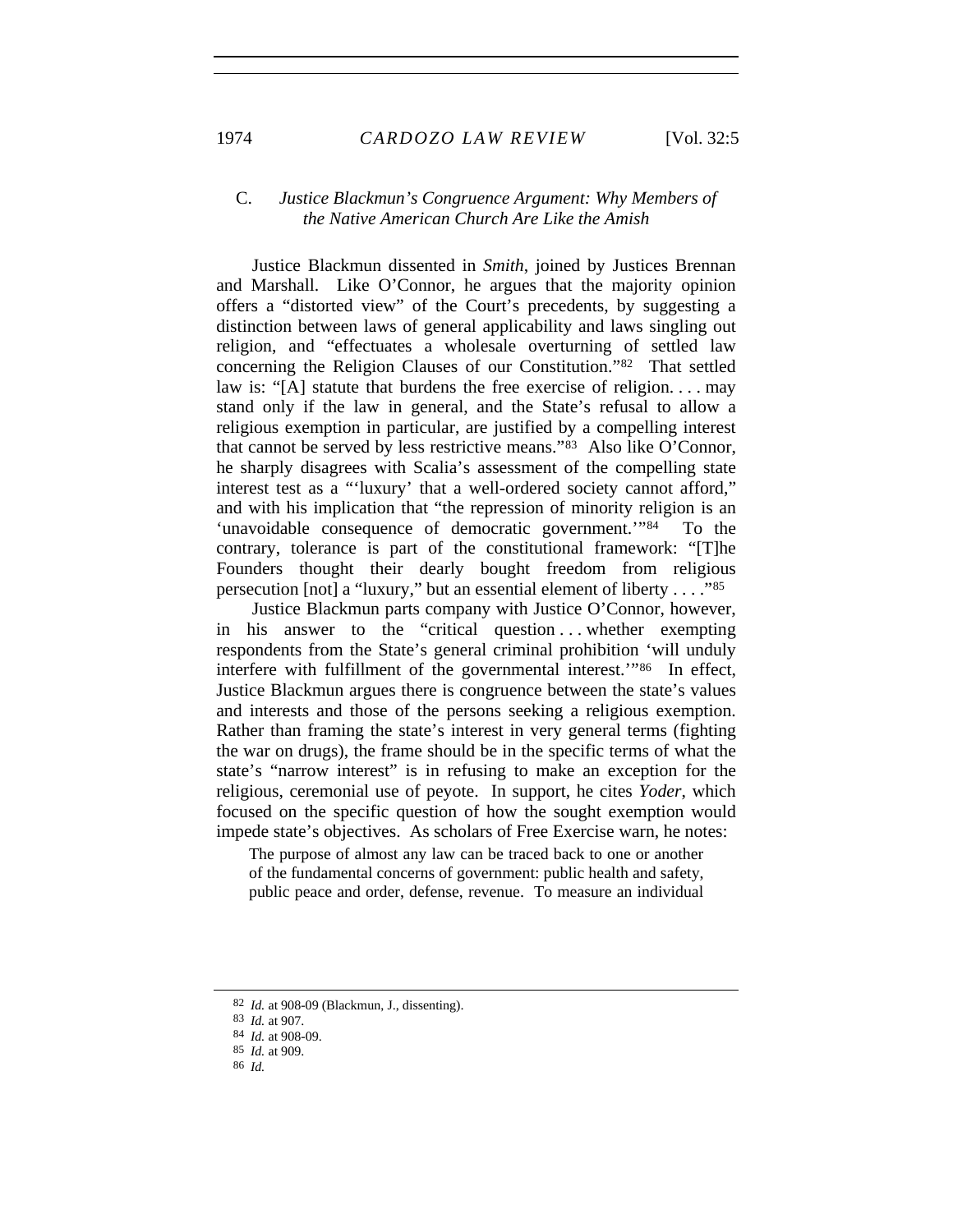interest directly against one of these rarified values inevitably makes the individual interest appear the less significant.<sup>[87](#page-18-0)</sup>

Turning to this more narrowly framed question, Blackmun points out that Oregon has not tried to prosecute religious use of peyote, so what seems to be at issue is "symbolic preservation of an unenforced prohibition."[88](#page-18-1) But governmental interest in symbolism "cannot suffice to abrogate the constitutional rights of individuals."[89](#page-18-2) Evidence of harm is "speculative" since the state offered no evidence of harm from ceremonial use of peyote. Moreover, the federal government and twenty-three states have statutory or judicially created exemptions for religious use of peyote (the fact that exemptions are common seems to distinguish the case from *Reynolds*, where the federal government and the states uniformly outlawed polygamy).

Justice Blackmun stresses the basic harmony, or congruence, between the values and interests advanced by the drug laws and those of the Native American Church. For one thing, the "carefully circumscribed ritual context in which respondents used peyote is far removed from the irresponsible and unrestricted recreational use of unlawful drugs."[90](#page-18-3) He draws an analogy between this ritual use and the sacramental use of wine in the Roman Catholic Church, which was exempted from Prohibition-era laws banning alcohol.<sup>[91](#page-18-4)</sup> In his congruence argument, he stresses both the harmony between the values of the Native American Church and those behind Oregon's drug laws and the basic similarity between the Native American Church and the Amish. To appreciate this latter analogy, recall Chief Justice Burger's reference, in the majority opinion in *Yoder*, to the Amish as selfsufficient, "productive," "very law-abiding" members of society, who reject public welfare, and reminiscent of the "sturdy yeoman" of America's past, celebrated by Thomas Jefferson.<sup>[92](#page-18-5)</sup> Blackmun explains the analogy:

Moreover, just as in *Yoder*, the values and interests of those seeking a religious exemption in this case are congruent, to a great degree, with those the State seeks to promote through its drug laws. Not only does the church's doctrine forbid nonreligious use of peyote, it

<span id="page-18-0"></span><sup>87</sup> *Id.* at 910 (quoting J. Morris Clark, *Guidelines for the Free Exercise Clause*, 83 HARV. L. REV. 327, 330-31 (1969)). Justice Blackmun also quotes Roscoe Pound, *A Survey of Social Interests*, 57 HARV. L. REV. 1, 2 (1943). *See Smith*, 494 U.S. at 910 (Blackmun, J., dissenting) ("When it comes to weighing or valuing claims or demands with respect to other claims or demands, we must be careful to compare them on the same plane . . . [or else] we may decide the question in advance of our very way of putting it" (alterations in original) (internal quotation marks omitted)).

<span id="page-18-2"></span><span id="page-18-1"></span><sup>88</sup> *Smith*, 494 U.S. at 911 (Blackmun, J., dissenting).

<sup>89</sup> *Id.*

<span id="page-18-3"></span><sup>90</sup> *Id.* at 913.

<span id="page-18-4"></span><sup>91</sup> *Id.* at 913 n.6.

<span id="page-18-5"></span><sup>92</sup> Wisconsin v. Yoder, 406 U.S. 205, 222, 225-26 (1972).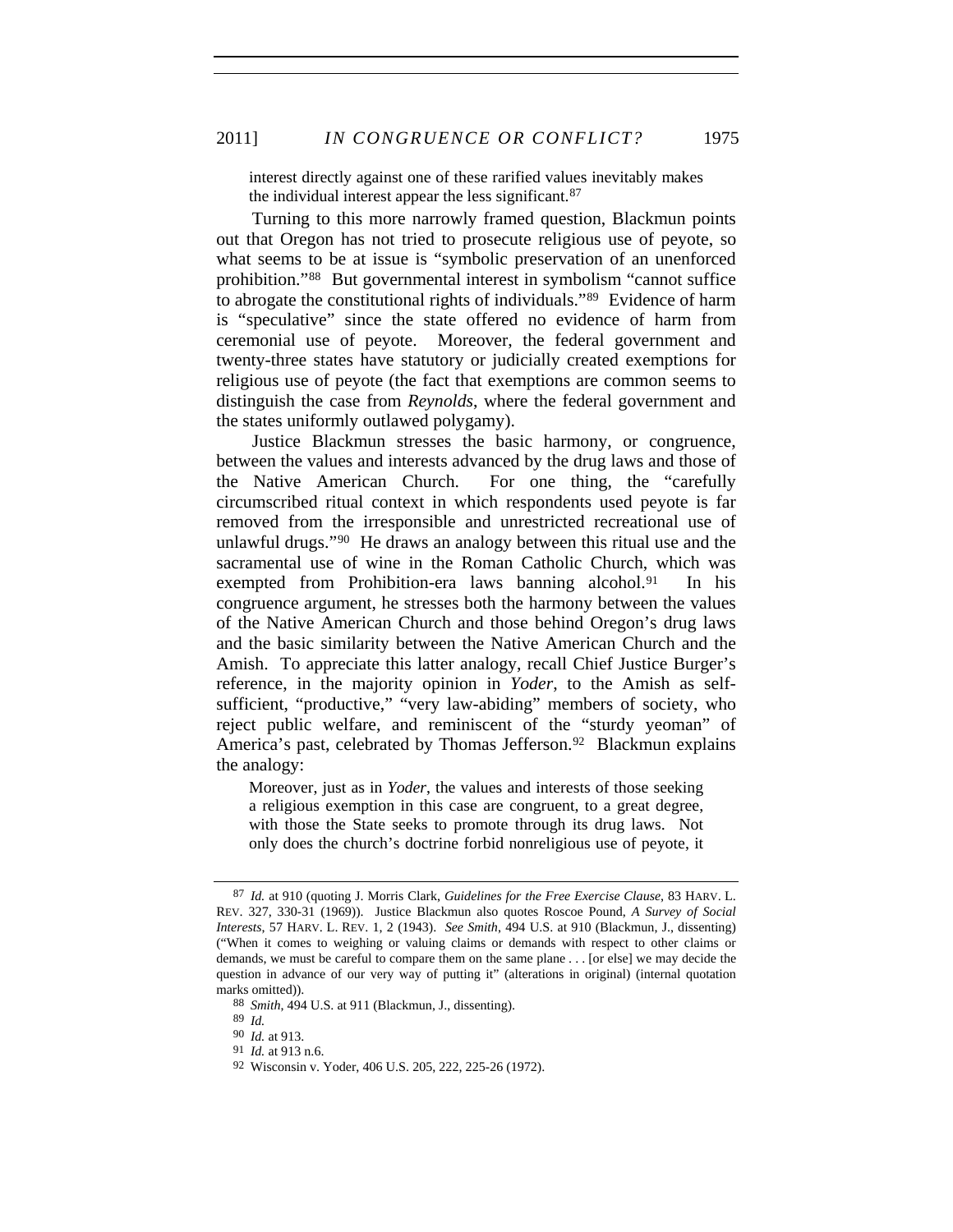also generally advocates self-reliance, familial responsibility, and abstinence from alcohol.[93](#page-19-0)

In support, Blackmun invokes the role the Church plays in fighting alcoholism and cites to an amicus brief explaining that the Church's "ethical code" has four parts: brotherly love, care of family, self-reliance, and avoidance of alcohol.<sup>[94](#page-19-1)</sup> He stresses the basic congruence between religious and governmental values, and how the former can support the latter:

There is considerable evidence that the spiritual and social support provided by the church has been effective in combating the tragic effects of alcoholism on the Native American population. . . . Far from promoting the lawless and irresponsible use of drugs, Native American Church members' spiritual code exemplifies values that Oregon's drug laws are presumably intended to foster.[95](#page-19-2)

Blackmun then stresses another analogy to *Yoder*: Just as with the Amish's claim for a religious exemption from schooling, few religious groups other than the Native American Church could successfully get a religious exemption from the anti-drug laws without undermining the state's goals. Thus, the Court should reject Oregon's floodgates argument—that granting this exemption will lead to a "flood of other claims to religious exceptions."[96](#page-19-3) The state's "apprehension" about a flood of other religious claims is "purely speculative," given that the experience of the many states that maintain an exemption is to the contrary.[97](#page-19-4) Implicitly, Blackmun seems to be appealing to *Yoder* here too: Only Native Americans have successfully received religious exemption from drug laws in other states, hence granting this exemption will not undermine the state's general educational goals. Again, he reiterates the basic harmony between the state's interest and this religious practice: "The unusual circumstances that make the religious use of peyote compatible with the State's interests in health and safety and in preventing drug trafficking would not apply to other religious claims."[98](#page-19-5)

Blackmun returns explicitly to *Yoder* when he emphasizes the special circumstances that make religious use of peyote by this religion different, such that the state granting this religion an exemption for

<span id="page-19-0"></span><sup>93</sup> *Smith*, 494 U.S. at 914 (Blackmun, J., dissenting) (internal citation omitted) (citing *Yoder*, 406 U.S. at 224, 228-230 (since the Amish accept formal schooling up to 8th grade, and then provide "ideal" vocational education, State's interest in enforcing its law against the Amish is "less substantial than . . . for children generally")).

<span id="page-19-1"></span><sup>94</sup> *Id.* (citing Brief Amici Curiae Ass'n on American Indian Affairs et al. in Support of Respondents, *Smith*, 494 U.S. 872 (No. 88-1213)).

<span id="page-19-5"></span><span id="page-19-4"></span><span id="page-19-3"></span><span id="page-19-2"></span><sup>95</sup> *Id.* at 915. He also notes that there is "practically no illegal traffic in peyote," even though the state appeals to an interest in abolishing drug trafficking. *Id.* at 916.

<sup>96</sup> *Id.*

<sup>97</sup> *Id*. at 917.

<sup>98</sup> *Id.* at 918.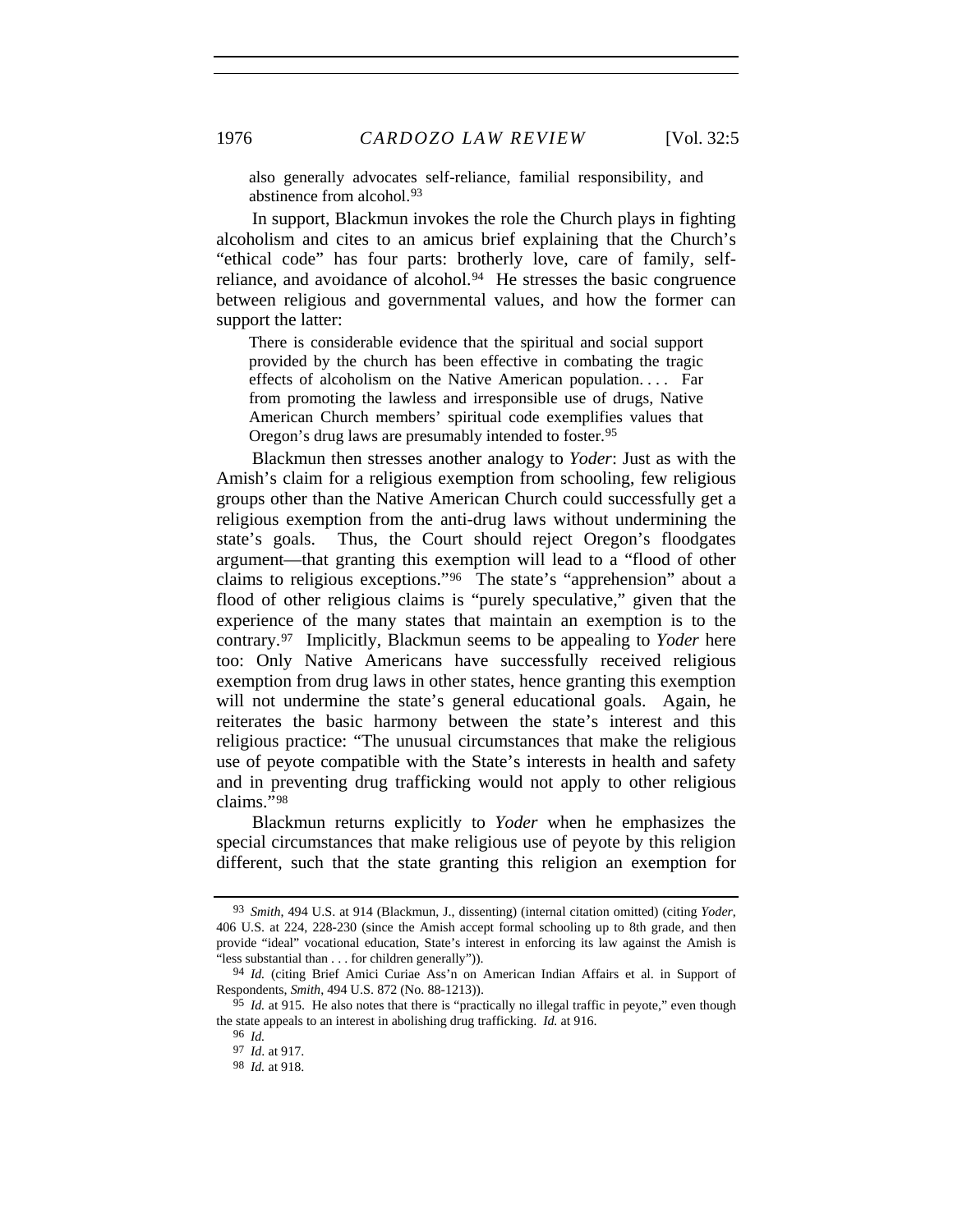religious peyote use but "deny[ing] other religious claims arising in different circumstances, would not violate the *Establishment Clause*."[99](#page-20-0) The state fulfills its obligation to "treat all religions equally, and not favor one over another ... by the uniform application of the 'compelling interest' *test* to all free exercise claims, not by reaching uniform *results* as to all claims."[100](#page-20-1) Accordingly,

[a] showing that religious peyote use does not unduly interfere with the State's interests is "one that probably few other religious groups or sects could make." [T]his does not mean that an exemption limited to peyote use is tantamount to an establishment of religion.[101](#page-20-2)

Blackmun draws a further analogy between the Amish and members of the Native American Church as special cases when he stresses the "potentially devastating impact" that Oregon's law might have on members of the Native American Church: "If Oregon can constitutionally prosecute them for this act of worship, they, like the Amish, may be 'forced to migrate to some other and more tolerant region.'"[102](#page-20-3) Blackmun fortifies this impact argument by taking note of "the federal policy—reached in reaction to many years of religious persecution and intolerance—of protecting the religious freedom of Native Americans."[103](#page-20-4) He concludes that, lest Congressional policy and the First Amendment offer "merely an unfulfilled and hollow promise," the Court should "scrupulously apply its free exercise analysis to the religious claims of Native Americans, however unorthodox they may be."[104](#page-20-5)

This reference to "unorthodox" religious claims at the end brings to mind the criticism that the claimants lost in *Smith* because they belonged to a "weird" religion, while the Amish won in *Yoder* because Chief Justice Berger saw in them the yeoman farmers of America's past, virtuous and admirable in their self-sufficiency. Yet the point Blackmun advances in his dissent is that the members of the Native American Church are like the Amish in having religious practices that are more congruent with than harmful to important state purposes. Thus, he makes both a congruence argument in defense of the exemption as well as a plea for religious tolerance of the unorthodox, to the extent the religious practices are *different but not harmful to the* 

<sup>99</sup> *Id.*

<sup>100</sup> *Id.*

<sup>101</sup> *Id.* (citation omitted).

<sup>102</sup> *Id.* at 920 (citing Wisconsin v*.* Yoder, 406 U.S. 205, 218 (1972)).

<span id="page-20-5"></span><span id="page-20-4"></span><span id="page-20-3"></span><span id="page-20-2"></span><span id="page-20-1"></span><span id="page-20-0"></span><sup>103</sup> *Id.* at 920-21 (citing the legislative history of 42 U.S.C. § 1996 (1982), which protects religious freedom of Native Americans and includes Congressional recognition of ceremonial use of peyote and its necessary role in the "cultural integrity of the tribe, and, therefore, religious survival" (quoting H.R. REP. NO. 95-1308, at 2 (1978), *reprinted in* 1978 U.S.C.C.A.N. 1262)).

<sup>104</sup> *Id.* at 921.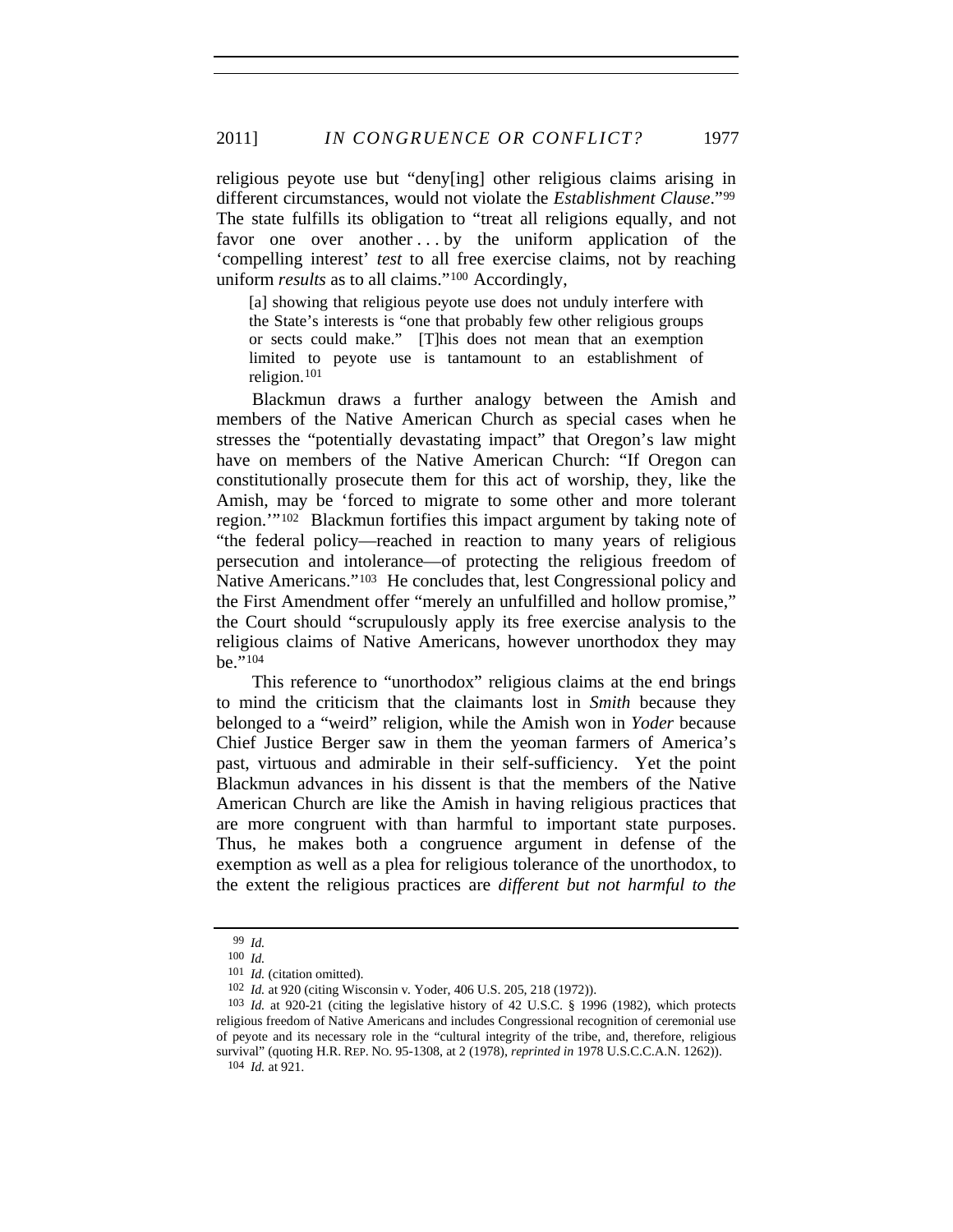*state's interest*. The Amish and the Native American Church are also special cases because of the potential for "devastating impact" if they are forbidden to engage in their religious practice. This idea of the Amish as presenting a special case, such that few others could successfully claim an exemption, echoes in many contemporary Free Exercise challenges.[105](#page-21-0) After all, Scalia mentioned *Yoder* as a successful "hybrid" claim that warranted more searching review than the rule announced in *Smith.* Typically, however, courts invoke the Amish to reject the Free Exercise challenge because the religious parties are not similarly situated to the Amish.<sup>[106](#page-21-1)</sup> The special case seems, then, to have two features: (1) there is harmony between religious values and practice and the state's interests, at least to the extent that the former are "compatible" with the state's interest; and (2) to deny the exemption would have uniquely harmful consequences to the claimants.

#### II. ANOTHER SIGNIFICANT CASE ABOUT CONGRUENCE: *BOB JONES UNIVERSITY V. UNITED STATES*

In *Bob Jones University v. United States*,<sup>[107](#page-21-2)</sup> the United States Supreme Court rejected a challenge brought by Bob Jones University, a Christian school, to the Internal Revenue Service's (IRS) denial of  $501(c)(3)$  tax-exempt status to the university because of its racially discriminatory practices. One immediate link between *Smith* and this case is that Justice Scalia cites to it in his cautionary list in *Smith* of the types of laws that a constitutional right to a religious exemption from a neutral, generally applicable law would threaten ("laws providing for equality of opportunity for the races").<sup>[108](#page-21-3)</sup> But a deeper link is that, like

<span id="page-21-0"></span><sup>105</sup> Although it is beyond the scope of the present Article, I should note that *Yoder* is not without its critics, most famously Justice Douglas, in dissent. In this Symposium, James Dwyer argues that while the "central holding of *Smith* is very congenial to the family law academy," because its limiting of a right to religious exemptions is supportive of the use of state power to protect vulnerable persons in private, *Smith*'s apparent "reaffirmation of *Yoder*" and "suggestion that [*Smith*'s] central principle simply would not apply to religious parenting cases" (so-called "hybrid" cases) has undermined its holding in the family law realm. James G. Dwyer, *The Good, the Bad, and the Ugly of* Employment Division v. Smith *for Family Law*, 32 CARDOZO L. REV. 1781, 1781-82 (2011). Also in this Symposium, Leslie Griffin discusses why *Smith* is "necessary to support women's equality in the family and reproductive rights," and criticizes courts and legislatures for not taking *Smith* seriously. Leslie C. Griffin, Smith *and Women's Equality*, 32 CARDOZO L. REV. 1831, 1835 (2011).

<span id="page-21-2"></span><span id="page-21-1"></span><sup>106</sup> *See, e.g.*, Parker v. Hurley, 514 F.3d 87, 100 (1st Cir. 2008) (discussing the applicability of *Smith* and distinguishing the situation of parents challenging Massachusetts's diversity curriculum from that of parents in *Yoder* because the former do not face a threat to a "distinct community and lifestyle").

<sup>107 461</sup> U.S. 574 (1983).

<span id="page-21-3"></span><sup>108</sup> *Smith*, 494 U.S. at 889.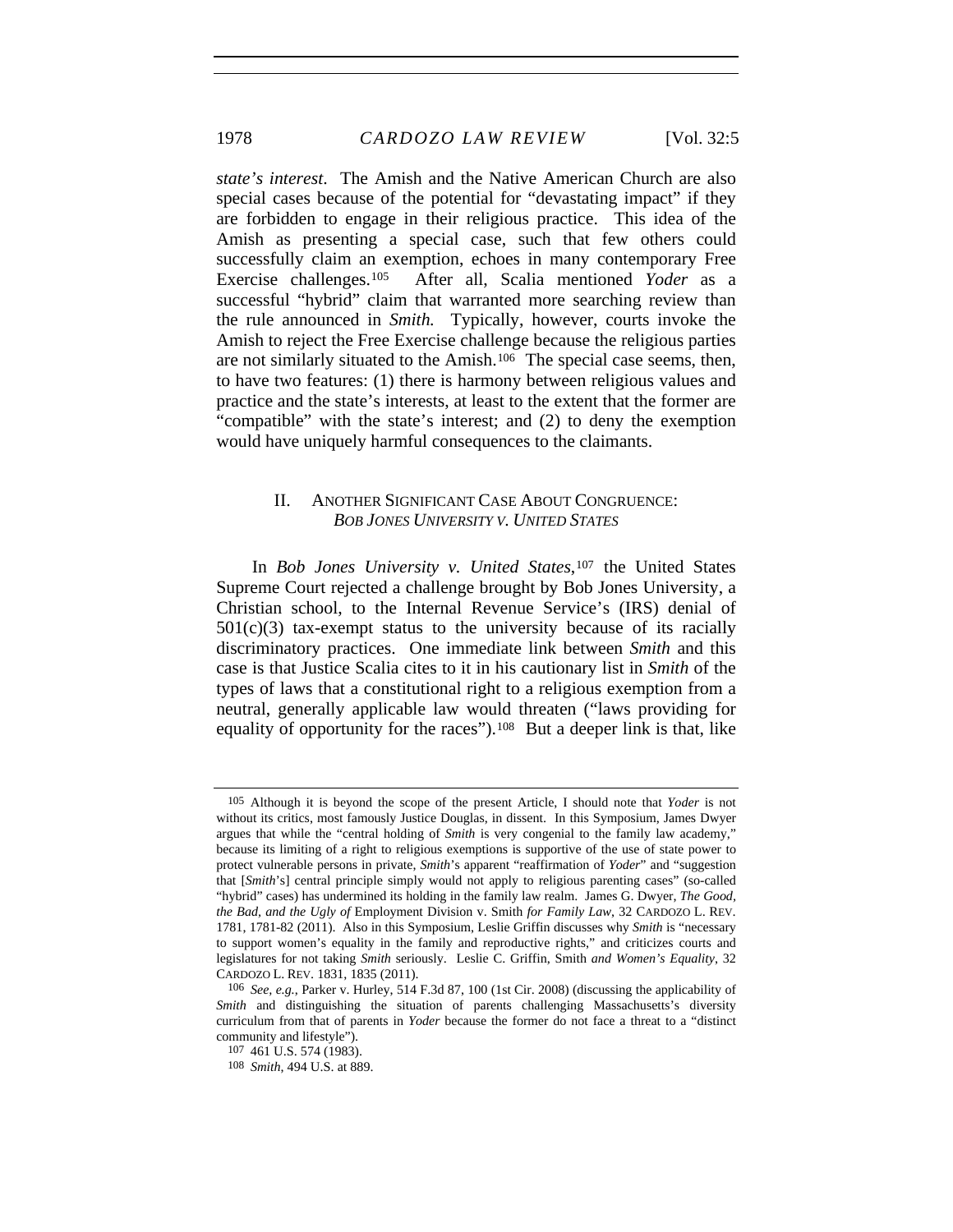*Smith*, *Bob Jones University* may be read instructively as a case about *congruence*.

#### A. *Congruence Between Public and Civil Society Purposes*

A central reason that the Court affirmed the IRS's denial is that the Court's own prior decisions "stated that a public charitable use must be 'consistent with local laws and public policy.'"[109](#page-22-0) Here, the relevant public policy is "a firm national policy to prohibit racial segregation and discrimination in public education."[110](#page-22-1) The Court, in a majority opinion written by Chief Justice Warren Burger, emphasized that this particular public policy is fundamental. But it also acknowledged that until fairly recently, racial segregation was part of public education, legitimated in part by the Court's own precedents. However, *Brown v. Board* "signalled an end to that era" and the emergence of a "firm national policy" against segregation and discrimination in education.<sup>[111](#page-22-2)</sup> Chief Justice Burger recounted this shift:

[T]here can no longer be any doubt that racial discrimination in education violates deeply and widely accepted views of elementary justice. Prior to 1954, public education in many places still was conducted under the pall of *Plessy v. Ferguson*; racial segregation in primary and secondary education prevailed in many parts of the country. This Court's decision in *Brown v. Board of Education*  signalled an end to that era. Over the past quarter of a century, every pronouncement of this Court and myriad Acts of Congress and Executive Orders attest a *firm national policy* to prohibit racial segregation and discrimination in public education.<sup>[112](#page-22-3)</sup>

The very fact that the Nation struggled with and repudiated racial segregation fortified the Court's conviction that current practices of discrimination were not congruent with public values and, therefore, not charitable. Precisely because of the Nation's extensive and vigorous debates over racial discrimination, and "the stress and anguish of the history of efforts to escape from the shackles of the 'separate and equal' doctrine of *Plessy v. Ferguson*, it cannot be said that educational institutions that, for whatever reasons, practice racial discrimination, are institutions exercising 'beneficial and stabilizing influences in community life."<sup>[113](#page-22-4)</sup>

<span id="page-22-3"></span><span id="page-22-2"></span><span id="page-22-1"></span><span id="page-22-0"></span><sup>109</sup> *Bob Jones Univ.*, 461 U.S. at 591 (quoting Perin v. Carey, 65 U.S. (24 How.) 465, 501 (1861)).

<sup>110</sup> *Id.* at 593.

<sup>111</sup> *Id.*

<sup>112</sup> *Id.* at 593 (emphasis added) (citations omitted).

<span id="page-22-4"></span><sup>113</sup> *Id.* at 595 (citation omitted) (quoting Walz v. Tax Comm'n, 397 U.S. 664, 673 (1970)).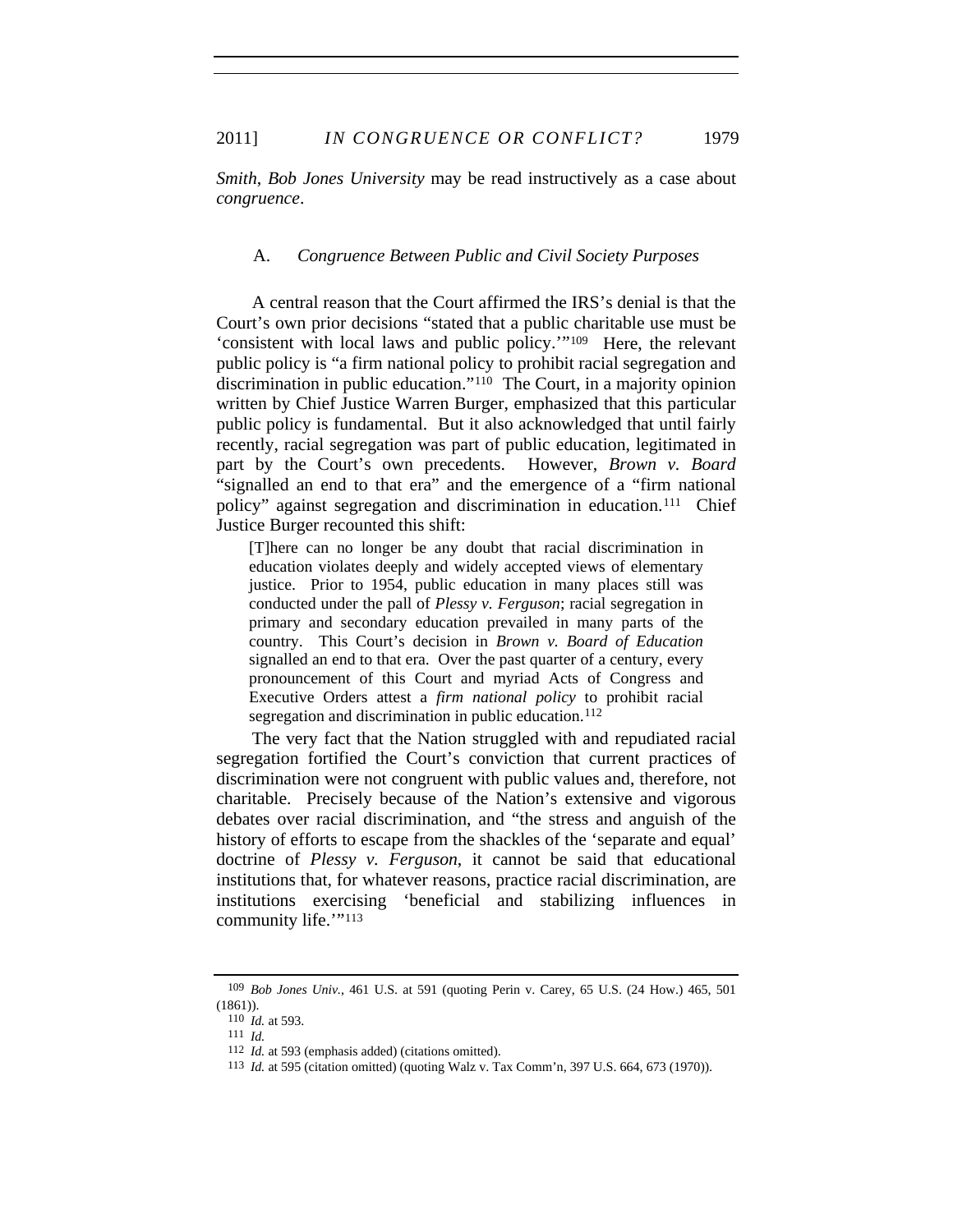Part of the emergence of this "firm national policy" is the recognition that racial discrimination also violates the "rights of individuals."[114](#page-23-0) The Court detailed its long line of cases asserting a "fundamental" and "pervasive" right of a student "not to be segregated in racial grounds in schools."[115](#page-23-1)

How do Bob Jones University's practices clash with this fundamental, "firm," national policy? The University's sponsors "genuinely believe that the Bible forbids interracial dating and marriage," leading it, initially, to exclude "Negroes" from admission, then to admit only Negroes married within their race, and, later, to admit Negroes, but subject to a disciplinary rule prohibiting interracial dating and marriage.<sup>[116](#page-23-2)</sup> The Court rejected the University's Free Exercise claim. It observes that "[n]ot all burdens on religion are unconstitutional  $\ldots$  The state may justify a limitation on religious liberty by showing that it is essential to accomplish an overriding governmental interest."[117](#page-23-3) The Court also observed that, by contrast to some applications of this test that upheld outright prohibition of religious conduct ("such as 'neutrally cast' child labor laws applied to prohibit street preaching by religious children"[118](#page-23-4)), this case involved denial of a tax exemption. The Court stated: "[D]enial of tax benefits will inevitably have a substantial impact on the operation of private religious schools, but will not prevent those schools from observing their religious tenets."[119](#page-23-5) Recall that in *Smith* Justice O'Connor argued that religious practice could be burdened just as seriously by the conditioning of benefits upon refraining from the practice as from outright denial.

The Court explained that part of the reason that the government's interest is so compelling—indeed, "fundamental" and "overriding"—in the present case is government's own participation in perpetuating racial discrimination: "[T]he Government has a fundamental, overriding interest in eradicating racial discrimination in education discrimination that prevailed, with official approval, for the first 165 years of this Nation's history. That governmental interest substantially outweighs whatever burden denial of tax benefits places on petitioners' exercise of their religious beliefs."[120](#page-23-6)

Government, the Court continued, cannot accommodate the university's practices consistent with pursuing that compelling governmental interest. Bob Jones University argued, for example, that

<span id="page-23-0"></span><sup>114</sup> *Id.* at 593.

<sup>115</sup> *Id.* (quoting Cooper v. Aaron, 358 U.S. 1, 19 (1958)).

<span id="page-23-4"></span><span id="page-23-3"></span><span id="page-23-2"></span><span id="page-23-1"></span><sup>116</sup> *Id*. at 580-81.

<sup>117</sup> *Id*. at 603 (quoting United States v. Lee, 455 U.S. 252, 257-58 (1982)).

<sup>118</sup> *Id.*

<span id="page-23-5"></span><sup>119</sup> *Id.* at 603-04.

<span id="page-23-6"></span><sup>120</sup> *Id.* at 604.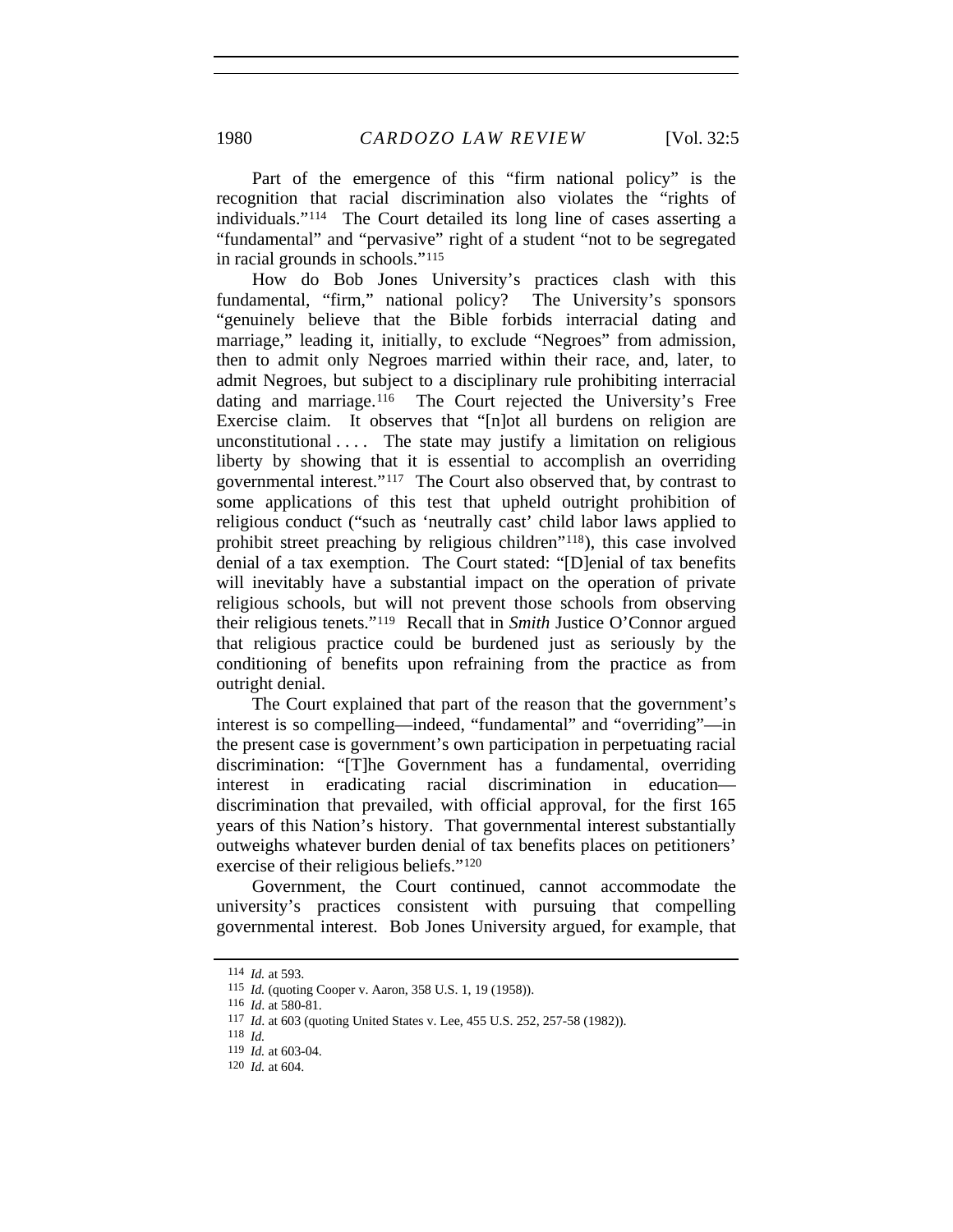it allows all races to enroll, but just puts restrictions on their interracial association. The Court countered that its precedents, such as *Loving v. Virginia*,<sup>[121](#page-24-0)</sup> "firmly establish that discrimination on the basis of racial affiliation and association is a form of racial discrimination."[122](#page-24-1)

Bob Jones University also argued that Congress had not explicitly referred to public policy in the definition of a  $501(c)(3)$  corporation and the IRS overstepped its bounds in its rulings. The Court rejected this by ruling that Congress had, since the inception of the tax code, invested broad administrative authority in the IRS. The relevant point, for the Court, was that the IRS had consistently referred to principles of charitable trust law, that is, that a charity provides a truly "public" benefit.[123](#page-24-2) While the IRS should only make determinations that an entity is not worthy of "charitable status" when there can be no doubt that its activities violate fundamental public policy, that test was met here:

[T]here can be no doubt as to the national policy. In 1970, when the IRS first issued the ruling challenged here, the position of all three branches of the Federal Government was unmistakably clear. . . . Clearly an educational institution engaging in practices affirmatively at odds with this declared position of the whole government cannot be seen as exercising a "beneficial and stabilizing influenc[e] in community life."[124](#page-24-3)

Bob Jones University may continue with its discriminatory rule, the Court observed, but it may not be considered a tax-exempt charity so long as it does so. In effect, government must tolerate, but need not subsidize, religious practice that offends fundamental national policies. Here, the Court stressed the importance of congruence when a tax exemption is sought. Charitable trust laws, or common law standards of charity, require "that an institution seeking tax-exempt status must serve a public purpose and not be contrary to established public policy."[125](#page-24-4) The Court elaborated on the need for harmony or compatibility between a tax-exempt organization's purposes and public purposes, explaining the place of charities in the political order:

Charitable exemptions are justified on the basis that the exempt entity confers a public benefit—a benefit which the society or the community may not itself choose or be able to provide, or which supplements and advances the work of public institutions already supported by tax revenues. History buttresses logic to make clear that to warrant exemption under  $\S$  501(c)(3), an institution must fall within a category specified in that section and must demonstrably

<span id="page-24-2"></span><span id="page-24-1"></span><span id="page-24-0"></span><sup>121 388</sup> U.S. 1 (1967).

<sup>122</sup> *Bob Jones Univ*., 461 U.S. at 605.

<sup>123</sup> *Id.* at 596-99.

<span id="page-24-3"></span><sup>124</sup> *Id.* at 599 (quoting Walz v. Tax Comm'n, 397 U.S. 664, 673 (1970)).

<span id="page-24-4"></span><sup>125</sup> *Id.* at 586.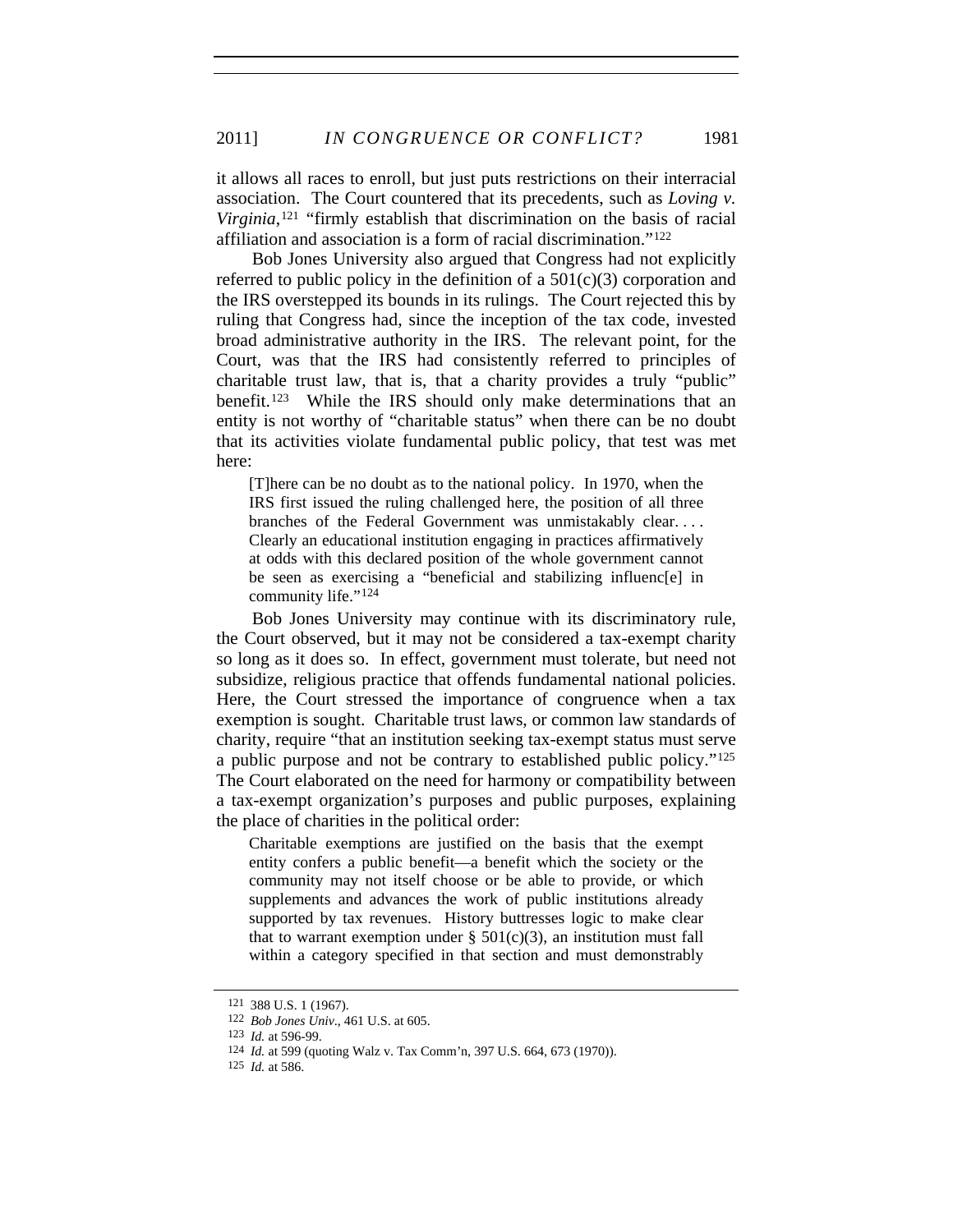serve and *be in harmony with the public interest.* The institution's purposes must not be so at odds with the common community conscience as to undermine any public benefit that might otherwise be conferred.[126](#page-25-0)

Striking here is the Court's notion of tax-exempt charities as filling gaps—either by providing benefits not supplied by "society or the community"—and as supplementing, or complementing, the work of "public institutions." Decades after this case, national political leaders champion the place of faith-based and community-based institutions in filling such gaps and as vital partners with government to provide important public services and advance public policies.<sup>[127](#page-25-1)</sup> Also noteworthy is how the Chief Justice alternated between "harmony" with "the public interest" and not being "at odds" with "the common community conscience." Both of these expressions not only reiterate the importance of congruence, but also imply a unitary, rather than pluralistic, conception of the public interest or conscience.

#### B. *Justice Powell's Vision of Pluralism and the Public Good*

Justice Powell's concurring opinion in *Bob Jones University* aptly brings out another vision of the functions of the institutions of civil society: They are places in which pluralism is nourished, even through associations that honor values in conflict with current democratic values. He suggested that congruence, or harmony between democratic and associational values, may *not* be key to government providing a benefit, that is, tax exempt status. He agreed with the majority that the national policy against racial discrimination is sufficiently strong to override tax exemption in this particular case, but he disagreed with the Court's reliance on common law rules about charities as a guide to taxexempt status; that is, "[c]haritable exemptions are justified on the basis that the exempt entity confers a public benefit."[128](#page-25-2) Why? He doubted that "all or even most of those  $[501(c)(3)]$  organizations could prove that they 'demonstrably serve and [are] in harmony with the public interest'" or that they are "beneficial and stabilizing influences in community life."[129](#page-25-3) Even a racially discriminatory institution, he argued, can contribute something to the community, namely, educational benefits, evident from "the substantially secular character of

<sup>126</sup> *Id.* at 591-92 (emphasis added).

<span id="page-25-1"></span><span id="page-25-0"></span><sup>127</sup> *See* Linda C. McClain, *Unleashing or Harnessing "Armies of Compassion"?: Reflections on the Faith-Based Initiative*, 39 LOY. U. CHI. L.J. 361 (2008).

<span id="page-25-3"></span><span id="page-25-2"></span><sup>128</sup> *Bob Jones Univ.*, 461 U.S. at 608 (Powell, J., concurring in part and concurring in the judgment).

<sup>129</sup> *Id*. at 609.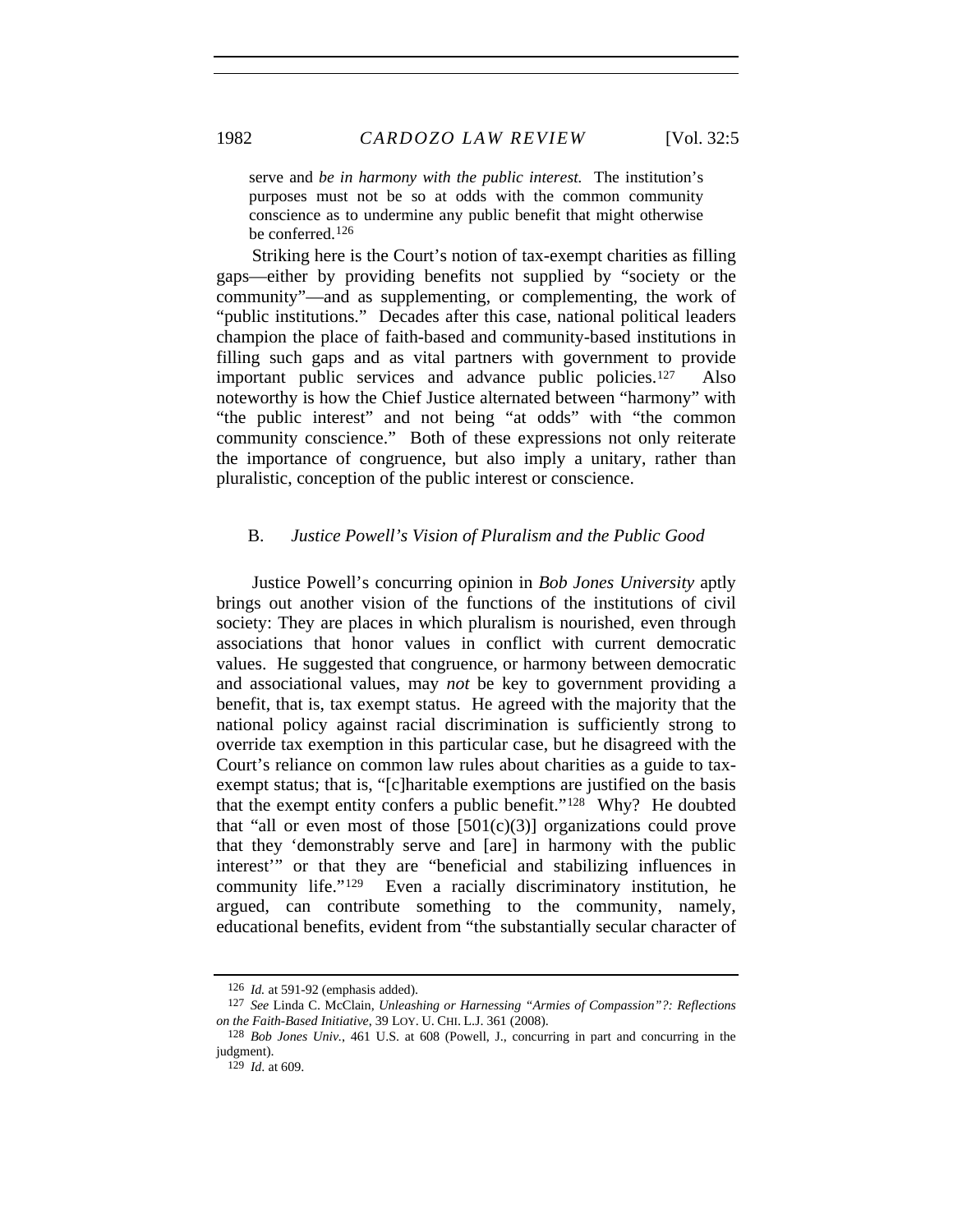the curricula and degrees offered" by Bob Jones University.[130](#page-26-0) Thus, he raises a general question about whether there is, or need be, harmony between a charity's ends and the articulated public interest.

Powell sounds the theme of associations guarding against governmental orthodoxy, an idea in tension with the "liberal expectancy" of congruence between civil society and the political order. His view of the proper understanding of pluralism is that such a lack of congruence is a salutary check on state power:

Far from representing an effort to reinforce any perceived "common community conscience," the provision of tax exemptions to nonprofit groups is one indispensable means of limiting the influence of governmental orthodoxy on important areas of community life. Given the importance of our tradition of pluralism, "[t]he interest in preserving an area of untrammeled choice for private philanthropy is very great."<sup>[131](#page-26-1)</sup>

Tolerance for diversity animates Powell's emphasis on civil society's buffering role. Benignly, it seems, government sets up a scheme that facilitates this diversity. This vision is in sharp contrast to the majority's interpretation of the tax exemption laws as requiring congruence between associational ends and a seemingly unitary public interest and community conscience. Powell remarked upon the enormous diversity among the thousand-page list of tax exempt organizations, named a few dozen (including the American Friends Service Committee, the Jehovah's Witnesses in the United States, Union of Concerned Scientists Fund, Inc., and both the National Right to Life Educational Foundation and the Planned Parenthood Federation of America), and concluded:

It would be difficult indeed to argue that each of these organizations reflects the views of the "common community conscience" or "demonstrably . . . [is] in harmony with the public interest." In identifying these organizations, largely taken at random from the tens of thousands on the list, I of course do not imply disapproval of their being exempt from taxation. Rather, they illustrate the commendable tolerance by our Government of even the most strongly held divergent views, including views that at least from time to time *are* "at odds" with the position of our Government."[132](#page-26-2)

Powell quoted his own dissent in *Mississippi University for Women v. Hogan*, in which the Court, in the previous term, struck down Mississippi University for Women's policy of admitting only female students to its nursing school.<sup>[133](#page-26-3)</sup> There, he observed: "A distinctive

<sup>130</sup> *Id.*

<span id="page-26-3"></span><span id="page-26-2"></span><span id="page-26-1"></span><span id="page-26-0"></span><sup>131</sup> *Id.* at 609-10 (quoting Jackson v. Statler Found., 496 F.2d 623, 639 (2d Cir. 1974) (Friendly, J., dissenting from denial of reconsideration en banc)).

<sup>132</sup> *Id.* at 610 n.3.

<sup>133</sup> Miss. Univ. for Women v. Hogan, 458 U.S. 718, 733 (1982).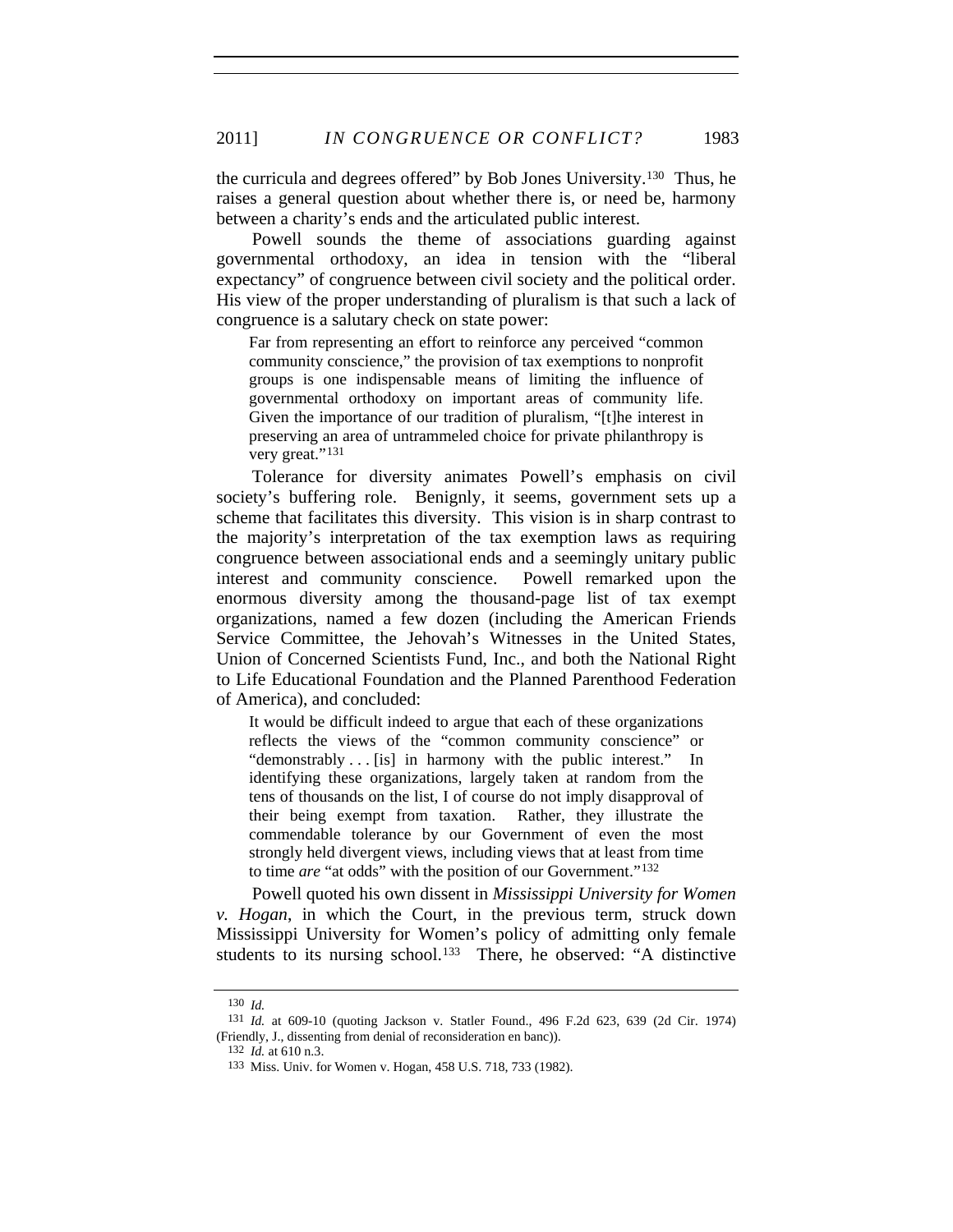feature of America's tradition has been respect for diversity. This has been characteristic of the peoples from numerous lands who have built our country. It is the essence of our democratic system."[134](#page-27-0) He added that sectarian schools make an "important contribution" to this tradition by providing an "educational alternative for millions of young Americans" and "often afford[ing] wholesome competition with our public schools."[135](#page-27-1) This notion of civil society's institutions competing with governmental ones is a salient one in contemporary debates over the proper reach of public norms and antidiscrimination laws, where scholars inclined to Powell's view of diversity call for a "moral marketplace" in which government is one actor, not a monopolist.<sup>[136](#page-27-2)</sup>

Is there no place, on this view, for governmental orthodoxy? Or must government fund regardless of how sharp the conflict between public and private values? Powell acknowledged that these considerations about diversity may not always be dispositive and that, sometimes, governmental orthodoxy should prevail.<sup>[137](#page-27-3)</sup> Thus, with respect to Bob Jones University, he agreed with the Court that "Congress has determined that the policy against racial discrimination in education should override the countervailing interest in permitting unorthodox private behavior.["138](#page-27-4)

In Powell's concurrence is the seed of an idea that features in contemporary debates over the U.S. constitutional order's commitments to diversity and pluralism: Are these commitments best served by requiring that all institutions be open to all and practice no discrimination in membership or its terms and conditions, so that every group is a microcosm of the whole? Or are they better served by allowing groups to pursue their distinctive goods and purposes, including exercising discrimination in who may be members, so that the macrocosm is diverse in the sense that it is made up of so many distinct groups? Side-by-side with these questions is that of the role of government in subsidizing, or supporting, diversity and pluralism. The majority's distinction between tolerating and subsidizing associations whose values are not congruent with national commitments clashes with Powell's vision of a form of toleration that includes subsidies for unorthodox associations because of their contribution to pluralism. The

<span id="page-27-0"></span><sup>134</sup> *Bob Jones Univ.*, 461 U.S. at 610 n.4 (Powell, J., concurring in part and concurring in the judgment) (quoting *Hogan*, 458 U.S. at 745 (1982) (Powell, J., dissenting)).

<span id="page-27-1"></span><sup>135</sup> *Id.* (quoting Wolman v. Walter, 433 U.S. 229, 262 (1977) (Powell, J., concurring in part, concurring in the judgment in part, and dissenting in part)).

<sup>136</sup> *See, e.g.*, ROBERT VISCHER, CONSCIENCE AND THE COMMON GOOD (2010).

<span id="page-27-3"></span><span id="page-27-2"></span><sup>137</sup> *Bob Jones Univ.*, 461 U.S. at 610 (Powell, J., concurring in part and concurring in the judgment).

<span id="page-27-4"></span><sup>138</sup> *Id.* However, Justice Powell emphasizes that "the balancing of these substantial interests is for Congress to perform" and resists any suggestion that the IRS is "invested with authority to decide which public policies are sufficiently 'fundamental' to require denial of tax exemptions." *Id.* at 611.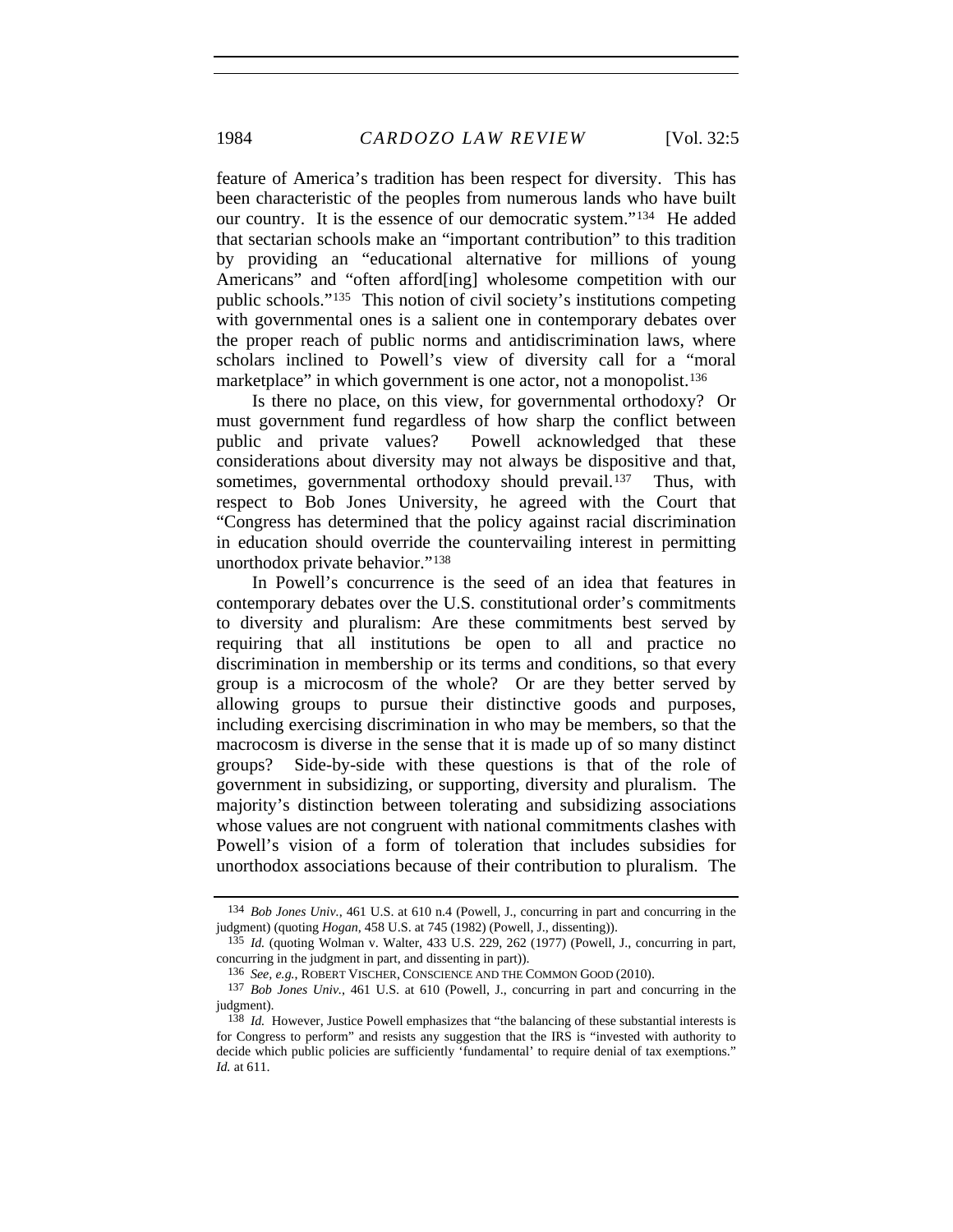recent case of *Christian Legal Society v. Martinez* revisits these vexing questions, as I now discuss.

# III. ANTIDISCRIMINATION LAW AS A VEHICLE FOR TEACHING SOCIAL COOPERATION AMIDST DIVERSITY: *CHRISTIAN LEGAL SOCIETY V. MARTINEZ*

What is the import of *Smith* and *Bob Jones University* for contemporary challenges to governmental efforts to promote, as it were, an orthodoxy about antidiscrimination: that discrimination on certain bases is wrong and harms the individuals subject to it as well as society? Blackmun's dissent in *Smith* emphasized that the Amish were a special case, and that the Native American Church offered a similar special case where a religious exemption would be in harmony with governmental aims. The majority, by contrast, emphasized that, given America's sheer religious diversity, many of government's objectives might not be in harmony with religious beliefs and practices, and society would court anarchy if government had to satisfy a compelling state interest test to justify carrying out a myriad public policies. Only a "hybrid case" warranted closer scrutiny.

One reading of *Bob Jones University* is that racial discrimination is a special case, manifested by a "firm national policy" rectifying a shameful past practice of segregation. This history and legacy distinguish it in kind from some other antidiscrimination policies that target, by deeming them "public accommodations," private entities and associations, particularly those adopted by states or localities. The "purpose" of the civil rights legislation of the 1960s, including Title II's bar on discrimination in public accommodations based on race, the Supreme Court has observed, was "to obliterate the effect of a distressing chapter of our history."[139](#page-28-0) However, in *Roberts v. United States Jaycees*, upholding Minnesota's public accommodations law barring sex discrimination against the freedom of association claim of the Jaycees, the Court analogized the stigmatic injuries and denial of dignity stemming from denial of access to public accommodations based on race to dignitary injuries due to denials based on sex.[140](#page-28-1) The Court characterized Minnesota's "historical commitment to eliminating discrimination and assuring its citizens equal access to publicly available goods and services" as "compelling state interests of the

<span id="page-28-1"></span><span id="page-28-0"></span><sup>139</sup> Hamm v. City of Rock Hill, 379 U.S. 306, 315 (1964) (holding that, in light of the passage of Title II, pre-passage convictions under state trespass laws for sit-in demonstrations in luncheon facilities of retail stores should be abated).

<sup>140 468</sup> U.S. 609, 625 (1984).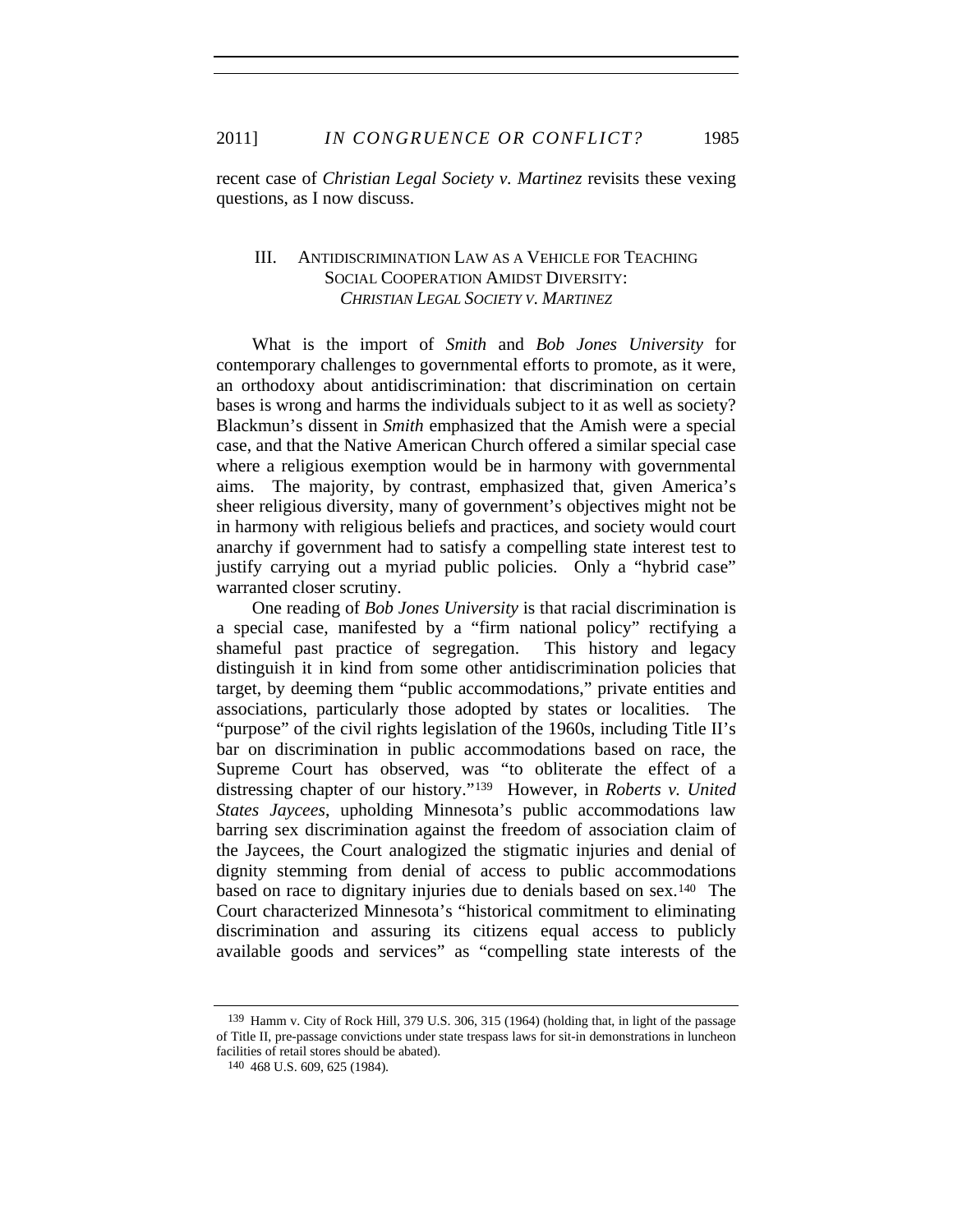highest order."[141](#page-29-0) The Court cited *Heart of Atlanta Motel v. United States*, which upheld Title II of the Civil Rights Act of 1964, the "object" of which "was to vindicate 'the deprivation of personal dignity that surely accompanies denials of equal access to public establishments.'"[142](#page-29-1) It also invoked as its own anti-stereotyping Equal Protection sex equality jurisprudence.[143](#page-29-2) Invoking *Jaycees*, lower courts may admit sex discrimination as another special case, along with race, reflecting a governmental interest of the highest order.<sup>[144](#page-29-3)</sup> Nonetheless, Martha Minow observes that, by contrast to race-based discrimination, the treatment of "gender-based distinctions in law and in society" is "more ambiguous," perhaps due to "the pervasiveness of gender-based roles in religious practice and teachings."[145](#page-29-4)

What about discrimination based on sexual orientation? Jonathan Turley finds the ruling in *Bob Jones University* incompatible with "the pluralistic ideals of our society," and foresees that "gay rights and samesex marriage" will "reignite" this "controversy over tax-exempt status." Society will "have to choose between the ideals of pluralism and equal treatment."[146](#page-29-5) He grants that racially discriminatory policies of the sort followed by Bob Jones University are "bad for society," observing that, "thankfully relatively few organizations follow racially discriminatory policies and those organizations tend to be fringe groups."<sup>[147](#page-29-6)</sup> contrast, "[i]t is far more common for mainstream religious and civil groups to discriminate on the basis of sexual orientation" and the potential for those groups to be "disenfranchised," (i.e., have their Section 501(c)(3) status challenged), applying the logic of *Bob Jones* 

147 *Id.* at 68.

<sup>141</sup> *Id.* at 624.

<span id="page-29-1"></span><span id="page-29-0"></span><sup>142</sup> *Id.* at 625 (quoting Heart of Atlanta Motel v. United States, 379 U.S. 241, 250 (1964)). I consider the import of *Heart of Atlanta Motel* for challenges to contemporary antidiscrimination law in Linda C. McClain, *Involuntary Servitude, Public Accommodations Law, and the Legacy of*  Heart of Atlanta Motel v. United States, 71 MD. L. REV. (forthcoming 2011).

<span id="page-29-2"></span><sup>143</sup> *U.S. Jaycees*, 468 U.S at 625 (citing, *inter alia*, Frontiero v. Richardson, 411 U.S. 677 (1973)).

<span id="page-29-3"></span><sup>144</sup> *See* Thomas v. Anchorage Equal Rights Comm'n, 165 F.3d 692, 714 (9th Cir. 1999) (citing Bob Jones Univ. v. United States, 461 U.S. 574 (1983); *U.S. Jaycees*, 468 U.S. 609) ("Only twice has the Supreme Court recognized the prevention of discrimination as an interest compelling enough to justify restrictions on constitutional rights."), *withdrawn*, 192 F.3d 1208 (9th Cir. 1999). In the subsequent en banc opinion, the Ninth Circuit held that religious landlords' free speech and free exercise challenges to state and local antidiscrimination laws that protected unmarried persons against discrimination in housing were not ripe for review. Thomas v. Anchorage Equal Rights Comm'n, 220 F.3d 1134 (9th Cir. 2000).

<span id="page-29-4"></span><sup>145</sup> Martha Minow, *Should Religious Groups Be Exempt from Civil Rights Laws?*, 48 B.C. L. REV. 781, 814 (2007) (observing similar ambiguous treatment for discrimination based on sexual orientation).

<span id="page-29-6"></span><span id="page-29-5"></span><sup>146</sup> Jonathan Turley, *An Unholy Union: Same-Sex Marriage and the Use of Governmental Programs to Penalize Religious Groups and Unpopular Practices*, *in* SAME-SEX MARRIAGE AND RELIGIOUS LIBERTY: EMERGING CONFLICTS 59, 67-68 (Douglas Laycock et al. eds., 2008) [hereinafter SAME-SEX MARRIAGE].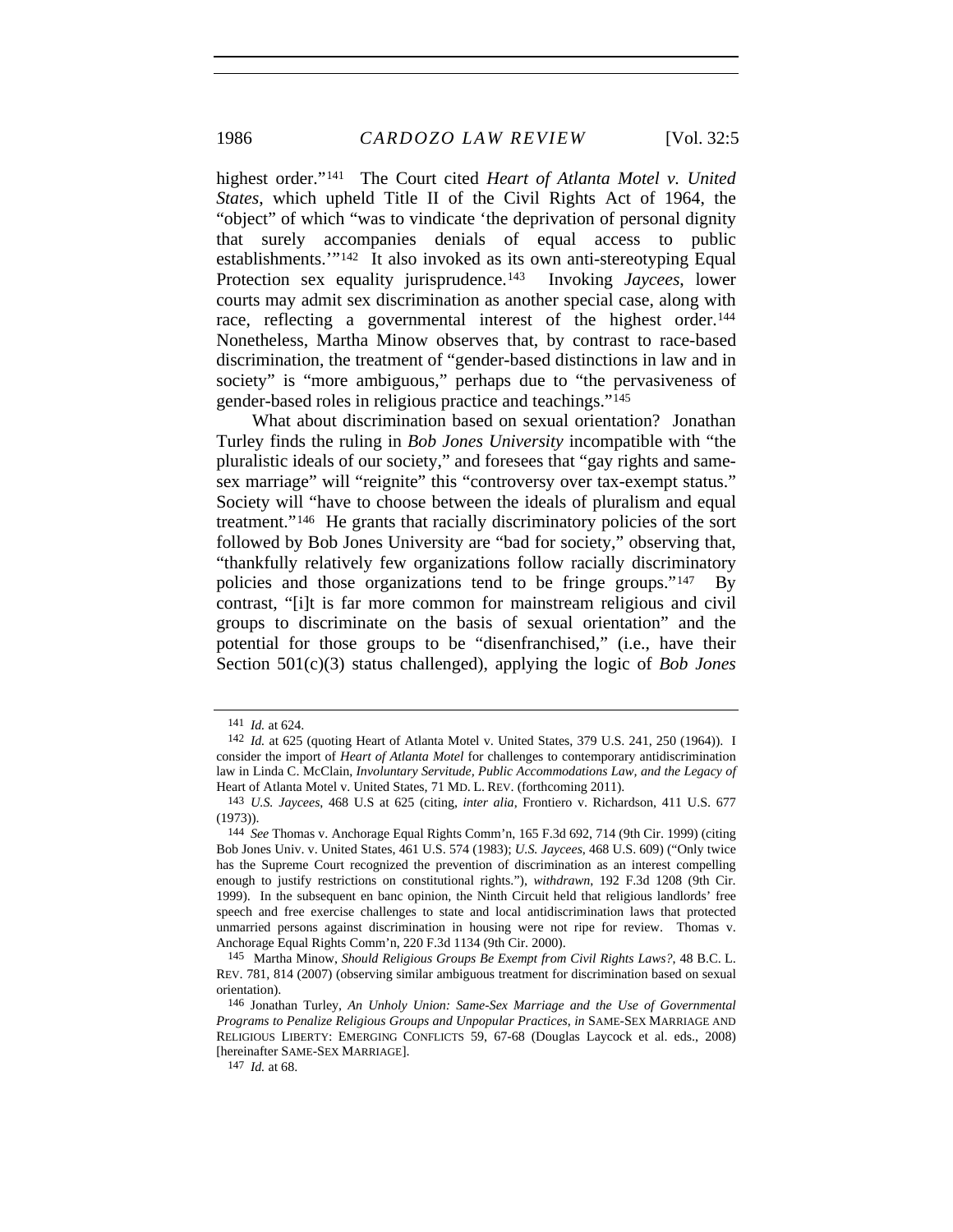*University*, is "quite large.["148](#page-30-0) On the other hand, Douglas Kmiec observes that "the IRS has refused explicitly to push *Bob Jones* beyond the topic of race" and there is simply not the same sort of "fundamental public policy" supporting same-sex marriage as that against racial discrimination.<sup>[149](#page-30-1)</sup>

Like Turley, Robin Wilson also warns about the possible import of *Bob Jones University*'s rulings about tax-exempt organizations complying with "fundamental" public policy for religious objections to same-sex marriage and to providing goods and services to same-sex couples.[150](#page-30-2) Her analysis treats race as a special case. Observing that many state public accommodations laws now include sexual orientation as a protected category, she notes the legislative concern for protecting dignity, but argues:

While the parallels between racial discrimination and discrimination on the basis of sexual orientation should not be dismissed, it is not clear that the two are equivalent in this context. The religious and moral convictions that motivate objectors to refuse to facilitate samesex marriage simply cannot be marshaled to justify racial discrimination.<sup>[151](#page-30-3)</sup>

Of course, the objections to racial integration at Bob Jones University were religiously motivated. Moreover, historically, opponents of interracial marriage invoked the Bible and God's created order to support bans on such marriages.[152](#page-30-4) This raises the question of Wilson's criteria for evaluating religious and moral convictions.

One distinction is clear: In contrast to a firm national policy against ending racial discrimination and sex discrimination, no such firm national policy yet exists with respect to discrimination based on sexual orientation, and certain federal laws (such as the Defense of Marriage Act) explicitly require such discrimination. Indeed, federal law lags behind the law of many states, as it did with both race and sex discrimination. When the Supreme Court, in *Boy Scouts of America v. Dale*, upheld the Scouts' claim that compelling it to admit a homosexual scoutmaster pursuant to the "public accommodations" provisions of New Jersey's antidiscrimination violated its constitutional rights to freedom of association, the Court simply stated, without elaboration: "The state interests embodied in New Jersey's public accommodations

<sup>148</sup> *Id.*

<span id="page-30-1"></span><span id="page-30-0"></span><sup>149</sup> Douglas W. Kmiec, *Same-Sex Marriage and the Coming Antidiscrimination Campaigns*, *in* SAME-SEX MARRIAGE, *supra* note 146, at 103, 109-10.

<span id="page-30-2"></span><sup>150</sup> Robin Fretwell Wilson, *Matters of Conscience: Lessons for Same-Sex Marriage from the Health Care Context*, *in* SAME-SEX MARRIAGE, *supra* note 146, at 77.

<sup>151</sup> *Id.* at 101.

<span id="page-30-4"></span><span id="page-30-3"></span><sup>152</sup> *See* Loving v. Virginia, 388 U.S. 1, 3 (1967) (quoting the trial judge's statement that: "Almighty God created the races white, black, yellow, malay and red, and he placed them on separate continents. . . . The fact that he separated the races shows that he did not intend for the races to mix.").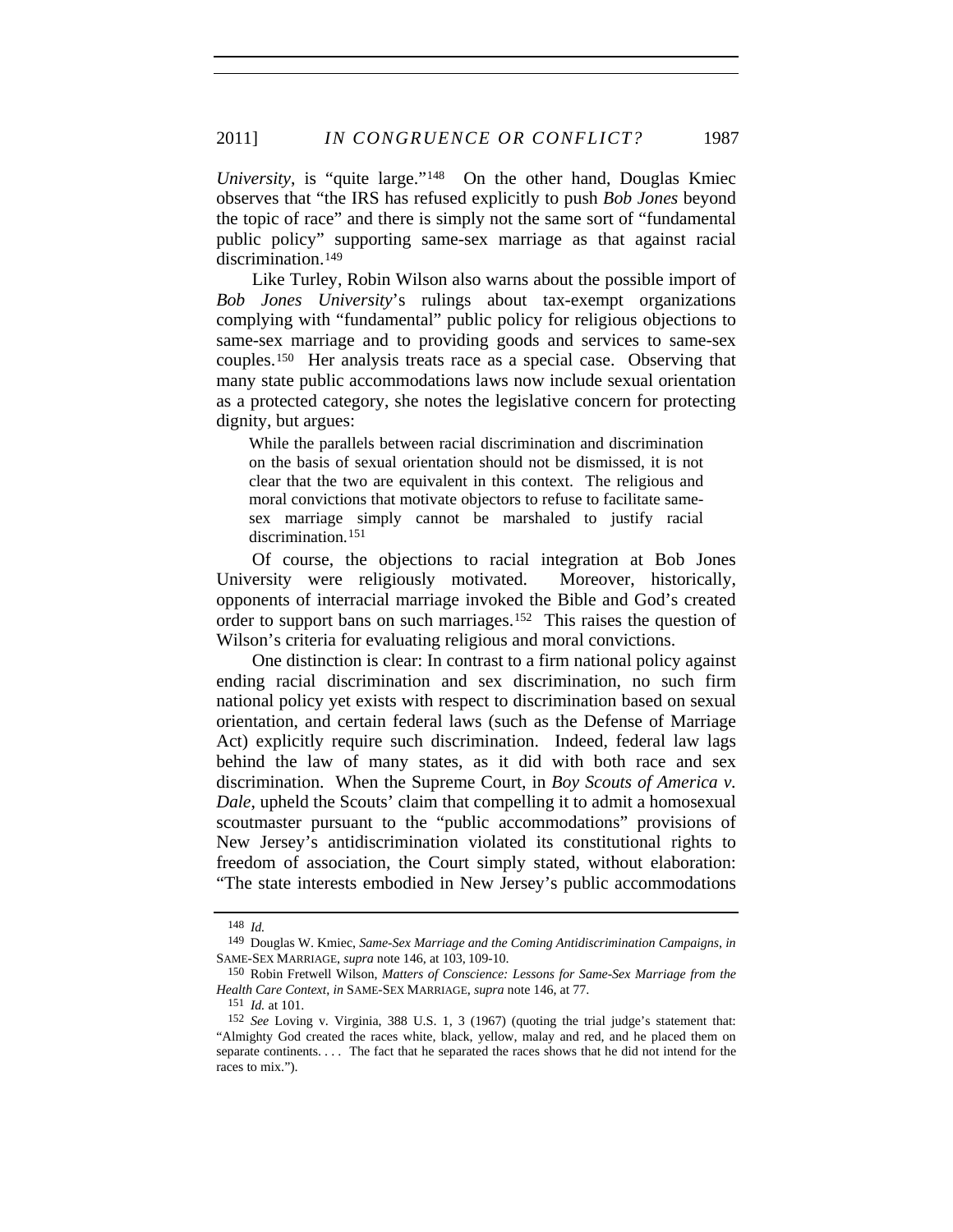law do not justify such a severe intrusion on the Boy Scouts' right to freedom of expressive association."[153](#page-31-0) Of course, with the recent repeal of the "Don't Ask, Don't Tell" policy in the military and the Obama Administration's announcement that it will no longer defend the Defense of Marriage Act, because of its judgment that the Act violates the equal protection clause by discriminating on the basis of sexual orientation, federal policy may be in a state of transition.[154](#page-31-1) And the Court's own jurisprudence, both in *Romer v. Evans*[155](#page-31-2) and *Lawrence v. Texas*,[156](#page-31-3) reflects an evolution toward finding constitutionally problematic the singling out of persons for disfavored treatment on the basis of sexual orientation.<sup>[157](#page-31-4)</sup> With this as a backdrop, I now turn to how the Court assessed a recent challenge by a student chapter of the Christian Legal Society to Hastings University College of Law's antidiscrimination policy.

## A. *The University's Educational Mission and the Distinction Between Carrots and Sticks*

In this case, petitioner excludes students who will not sign its Statement of Faith or who engage in "unrepentant homosexual conduct." The expressive association argument it presses, however, is hardly limited to these facts. Other groups may exclude or mistreat Jews, blacks, and women—or those who do not share their contempt for Jews, blacks, and women. *A free society must tolerate such groups*. It need not subsidize them, give them its official imprimatur, or grant them equal access to law school facilities.<sup>158</sup>

Tolerance, cooperation, learning, and the development of conflictresolution skills . . . are obviously commendable goals, but they are not undermined by permitting a religious group to restrict membership to persons who share the group's faith.... Such practices are not manifestations of "contempt" for members of other faiths. Nor do they thwart the objectives that Hastings endorses.

<sup>153</sup> Boy Scouts of Am. v. Dale, 530 U.S. 640, 659 (2000).

<span id="page-31-1"></span><span id="page-31-0"></span><sup>154</sup> Don't Ask, Don't Tell Repeal Act of 2010, Pub. L. 111-321, 124 Stat. 3515; Letter from Eric E. Holder, Jr., Attorney Gen., to John A. Boehner, Speaker, U.S. House of Representatives 4 (Feb. 23, 2011) [hereinafter Letter from Eric E. Holder], *available at* http://www.justice.gov/ opa/pr/2011/February/11-ag-223.html.

<sup>155 517</sup> U.S. 620 (1996).

<sup>156 539</sup> U.S. 558 (2003).

<span id="page-31-4"></span><span id="page-31-3"></span><span id="page-31-2"></span><sup>157</sup> *Romer* suggests the limits on states attempting to thwart local efforts to protect against discrimination on the basis of sexual orientation: no "singling out" of a "certain class of citizens for disfavored legal status" or making "a class of persons a stranger to [state] law." *Romer*, 517 U.S. at 633, 635.

<span id="page-31-5"></span><sup>158</sup> Christian Legal Soc'y v. Martinez, 130 S. Ct. 2971, 2998 (2010) (Stevens, J., concurring) (emphasis added).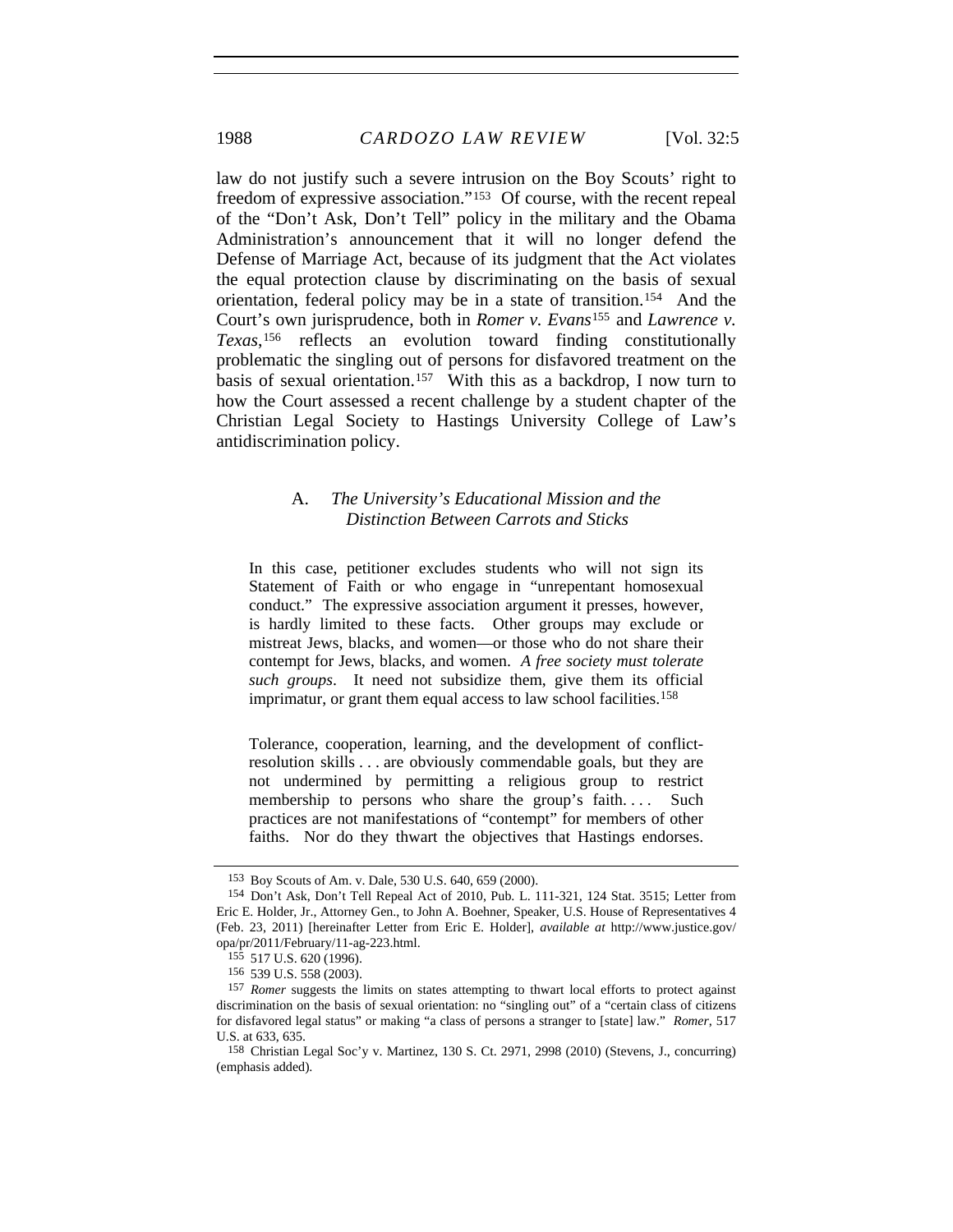Our country as a whole, no less than the Hastings College of Law, values tolerance, cooperation, learning, and the amicable resolution of conflicts. But we seek to achieve those goals through "[a] confident pluralism that conduces to civil peace and advances democratic consensus building," not by abridging First Amendment rights.[159](#page-32-0)

Last term, in *Christian Legal Society v. Martinez*, the Supreme Court, by a narrow margin (5-4), upheld a public university's antidiscrimination policy against a student group's challenge that the university's failure to grant it an exemption from the policy violated the group's rights to expressive association, free speech, and free exercise of religion. The Court had occasion to consider the question of the relationship among various forms of discrimination, as well as the import of both *Smith* and *Bob Jones University* for a public university's efforts to advance its educational mission through an antidiscrimination policy applicable not just to the classroom but to campus life as well. The several opinions by the Justices offer sharply contrasting visions of the importance of congruence between democratic and associational values and of the best understanding of diversity and pluralism.

Justice Ginsburg, writing for the majority, prefaces her opinion by stating the general rule that "the First Amendment generally precludes public universities from denying student organizations access to school-sponsored forums because of the groups' viewpoints."<sup>[160](#page-32-1)</sup> But the "novel question" presented in this case was: "May a public law school condition its official recognition of a student group—and the attendant use of school funds and facilities—on the organization's agreement to open eligibility for membership and leadership to all students?"[161](#page-32-2)

Hastings Law School had a Nondiscrimination Policy, to which all registered student organizations (RSOs) were subject. It stated, in relevant part:

[Hastings] is committed to a policy against legally impermissible, arbitrary or unreasonable discriminatory practices. All groups, including administration, faculty, student governments, [Hastings] owned student residence facilities and programs sponsored by [Hastings], are governed by this policy of nondiscrimination. [Hastings'] policy on nondiscrimination is to comply fully with applicable law.

[Hastings] shall not discriminate unlawfully on the basis of race, color, religion, national origin, ancestry, disability, age, sex, or

<span id="page-32-2"></span><span id="page-32-1"></span><span id="page-32-0"></span><sup>159</sup> *Id.* at 3015-16 (Alito, J., dissenting) (citation omitted) (quoting Brief of Gays & Lesbians for Individual Liberty as Amicus Curiae in Support of Petitioner, *Christian Legal Soc'y*, 130 S. Ct. 2971 (No. 08-1371)).

<sup>160</sup> *Id.* at 2978 (majority opinion).

<sup>161</sup> *Id.*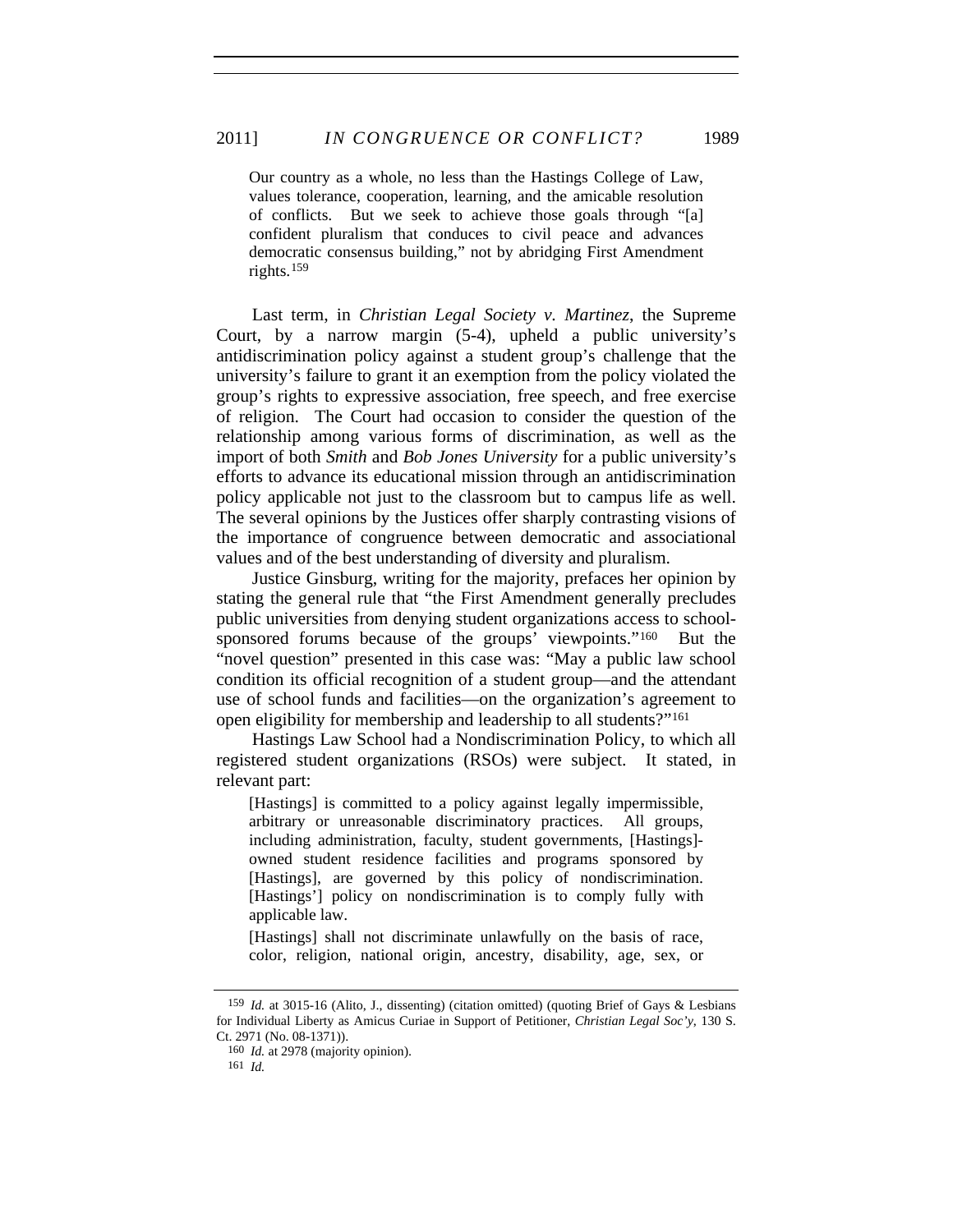sexual orientation. This nondiscrimination policy covers admission, access and treatment in Hastings-sponsored programs and activities.[162](#page-33-0)

Hastings interpreted this policy to mandate an "acceptance of all comers" by RSOs. School-approved groups must "allow any student to participate, become a member, or seek leadership positions."[163](#page-33-1)

The Hastings chapter of the Christian Legal Society, an association of Christian lawyers and law students, which charters chapters at law schools throughout the county, sought an exemption from this policy.<sup>[164](#page-33-2)</sup> The source of the conflict necessitating an exemption was that the chapters must adopt bylaws requiring members and officers to sign a "Statement of Faith" and to conduct their lives in accord with prescribed principles, including the tenet that "sexual activity should not occur outside of marriage between a man and a woman."[165](#page-33-3) CLS interpreted this to exclude from the group anyone who engages in "unrepentant homosexual conduct."<sup>[166](#page-33-4)</sup> It also excluded students with religious convictions different from those in the Statement of Faith.[167](#page-33-5) (Notably, by contrast to the Boy Scouts of America's "secret" policy opposing homosexuality as contrary to its mission, this policy is very public and very clear.[168](#page-33-6))

Hastings rejected the request for an exemption. It took the position that if CLS wished to operate within Hastings' program of student groups, it must "open its membership to all students irrespective of their religious beliefs or sexual orientation."[169](#page-33-7) The benefits attendant upon being an RSO included seeking financial assistance from the school, "which subsidizes their events using funds from a mandatory studentactivity fee imposed on all students."[170](#page-33-8) RSOs could also use law school channels to communicate with students (such as a weekly newsletter, advertising on bulletin boards, and an annual student organization fair), apply to use Law School facilities for meetings and office space, and use the Law School's name and logo.[171](#page-33-9)

When Hastings denied CLS's request for an exemption, it indicated that if CLS chose to operate outside the RSO system, it could

<span id="page-33-2"></span><span id="page-33-1"></span><span id="page-33-0"></span><sup>162</sup> *Id.* at 2979 (quoting BD. OF DIRS. OF THE UNIV. OF CAL., HASTINGS COLL. OF LAW, POLICIES AND REGULATIONS APPLYING TO COLLEGE ACTIVITIES, ORGANIZATIONS AND STUDENTS § 20 POLICY ON NONDISCRIMINATION (2002)).

<sup>163</sup> *Id.*

<sup>164</sup> *Id*. at 2980.

<sup>165</sup> *Id.*

<sup>166</sup> *Id.*

<sup>167</sup> *Id.*

<span id="page-33-9"></span><span id="page-33-8"></span><span id="page-33-7"></span><span id="page-33-6"></span><span id="page-33-5"></span><span id="page-33-4"></span><span id="page-33-3"></span><sup>168</sup> Boy Scouts of Am. v. Dale, 530 U.S. 640, 672 (2000) (Stevens, J., dissenting) (characterizing Boy Scouts' alleged policy against homosexuality as a "secret" policy).

<sup>169</sup> *Christian Legal Soc'y*, 130 S. Ct. at 2980-81.

<sup>170</sup> *Id.* at 2979.

<sup>171</sup> *Id*.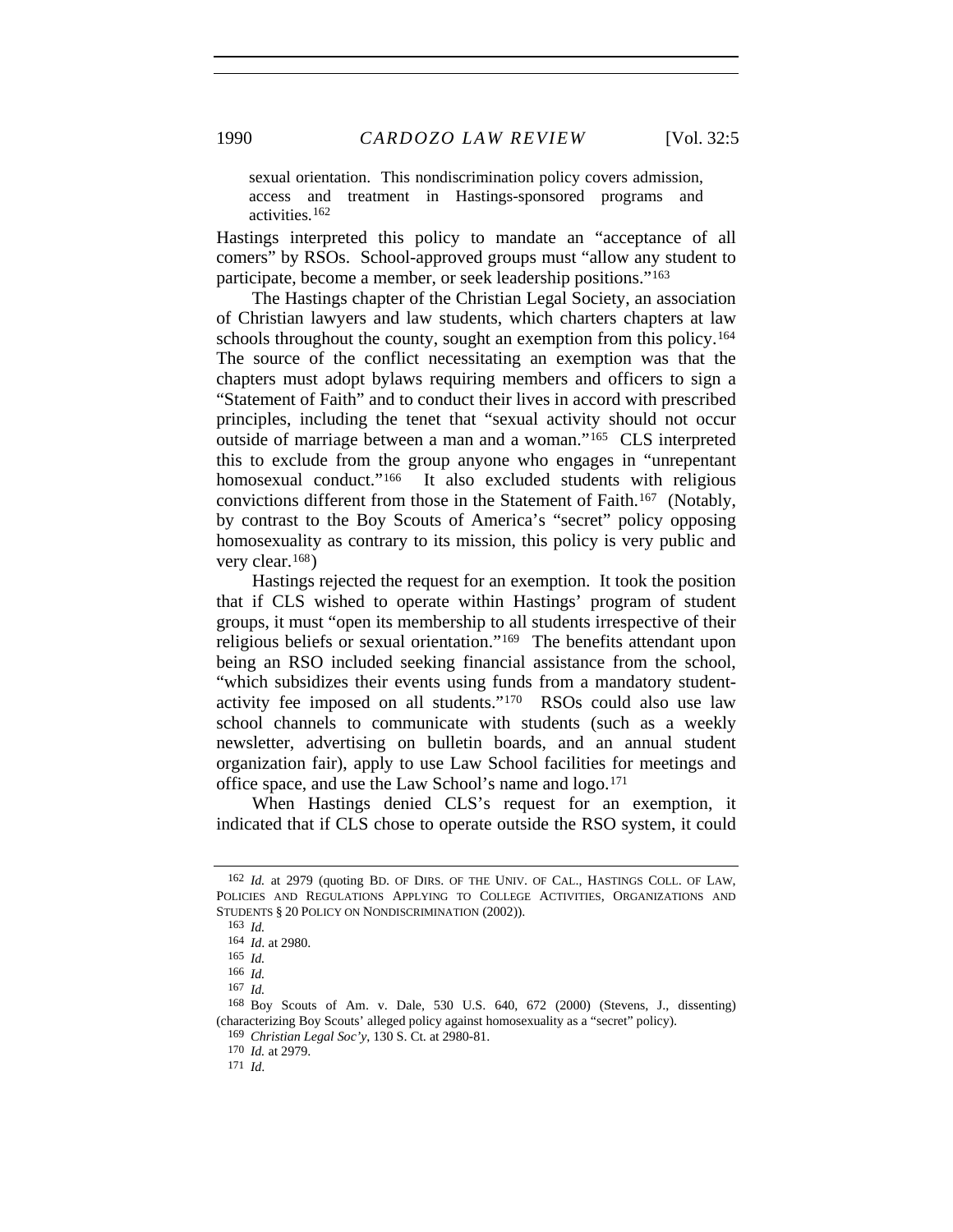still use Hastings facilities for meetings and activities and use chalkboards and campus bulletin boards to announce its events. "In other words, Hastings would do nothing to suppress CLS's endeavors, but neither would it lend RSO-level support for them."[172](#page-34-0) As this linedrawing noted by Justice Ginsburg indicates, this case illustrates a way, other than outright prohibition, that government may have an impact on a religious group: denial of a status to which benefits attach. In this sense, it is more of a subsidy case (like *Bob Jones*) than a prohibition case.

CLS declined to alter its bylaws, and, operating without RSO status, held weekly meetings and sponsored several events. It sued Hastings for violation of federal constitutional rights to free speech, expressive association, and free exercise of religion. It lost on all three claims in the federal district court and then, on appeal, in the Ninth Circuit.[173](#page-34-1) Rejecting CLS's expressive association claim, the district court observed that Hastings was not "directly ordering CLS to admit" students; it was instead denying official recognition, and putting limits on funds and facilities, if it did not.[174](#page-34-2) Moreover, CLS met without this official status, suggesting the rule was "not a substantial impediment."<sup>[175](#page-34-3)</sup> In a brief opinion, the Ninth Circuit affirmed, concluding that Hastings's open membership rule was "viewpoint neutral and reasonable"; it required that "all groups must accept all comers as voting members even if those individuals disagree with the mission of the group."[176](#page-34-4)

Christian Legal Society might well have expected, given the Supreme Court's prior precedents on religious freedom in universities and freedom of association, that victory was likely. How, after all, can Hastings' open membership rule be squared with protection of freedom of expressive association? How can a group "stand for" particular values, if it must admit as members persons who disagree with those values? Why make the cost of official recognition be such unwanted association? (Recall, for example, Justice O'Connor's cautioning in *Smith* about making sure the price religious persons must pay to participate in society is constitutionally justified.) What policy goal could Hastings be furthering that sufficiently outweighed this expressive freedom? For example, what sense does it make to require the Hastings Democratic Caucus to allow students with Republican

<sup>172</sup> *Id.* at 2981.

<sup>173</sup> *Id.*

<sup>174</sup> *Id.*

<sup>175</sup> *Id.*

<span id="page-34-4"></span><span id="page-34-3"></span><span id="page-34-2"></span><span id="page-34-1"></span><span id="page-34-0"></span><sup>176</sup> *Id.* (quoting Christian Legal Soc'y Chapter of the Univ. of Cal., Hastings Coll. of the Law v. Kane, 319 F. App'x 645 (2009)).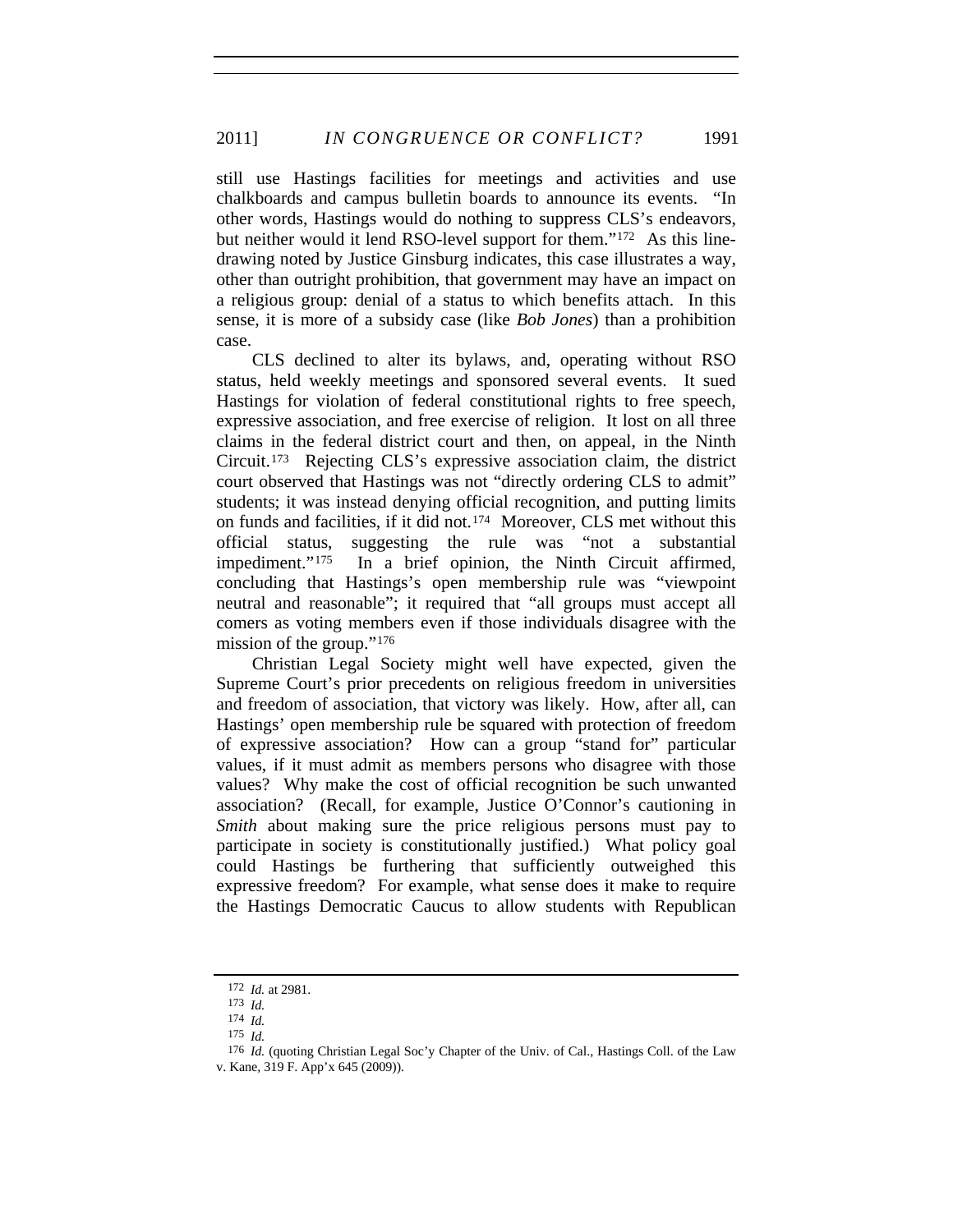1992 *CARDOZO LAW REVIEW* [Vol. 32:5

political beliefs become members and seek leadership positions (an example used in the litigation)?

Why, then, did the Court rule against the student organization? Justice Ginsburg began the majority opinion by observing that because Hastings is a public university, the relevant constitutional inquiry is when a governmental entity may place limits on speech occurring on its property. Here, the precedent requires that "[a]ny access barrier must be reasonable and viewpoint neutral."<sup>[177](#page-35-0)</sup>

The majority also looked to its public accommodations decisions, such as *Dale* and *Jaycees*, stating that restrictions on associational freedom are permitted only if they serve "compelling state interests" that are "unrelated to the suppression of ideas," and cannot be advanced by "significantly less restrictive [means]."[178](#page-35-1) *Roberts v. United States Jaycees*, after all, as Justice Ginsburg noted, observed that "freedom of association . . . presupposes a freedom not to associate."[179](#page-35-2) That observation shaped the Court's reasoning in favor of the Boy Scouts in *Dale*. "Insisting that an organization embrace unwelcome members," the precedents teach, "directly and immediately affects associational rights."[180](#page-35-3)

Of what import are those precedents when applied to Hastings' policy and denial of an exemption?[181](#page-35-4) CLS relied on *Dale* to support its case, but Justice Ginsburg distinguished between *compelling* a group to include unwanted members, "with no choice to opt out" (the public accommodations law at issue in *Dale* would have forced the Boy Scouts to accept members it did not desire) and *denying* a group a "state subsidy" if it did not do so.<sup>[182](#page-35-5)</sup> The line between coercion and persuasion is critical: "CLS, in seeking what is effectively a state subsidy, faces only indirect pressure to modify its membership policies; CLS may exclude any person for any reason if it foregoes the benefits of official recognition."[183](#page-35-6)

Relevant here are both the distinction between carrots and sticks and the distinction between tolerating and supporting discrimination. Requiring someone to take action is different, the Court observed, than withholding benefits if they do not. For this proposition, Ginsberg cited both *Bob Jones University*, in which, as described in Part III, the Court

<sup>177</sup> *Id.* at 2984.

<sup>178</sup> *Id.* at 2985 (quoting Roberts v. U.S. Jaycees, 468 U.S. 609, 623 (1984)).

<sup>179</sup> *Id.*

<sup>180</sup> *Id.* (citing Boy Scouts of Am. v. Dale, 530 U.S. 640, 659 (2000)).

<span id="page-35-5"></span><span id="page-35-4"></span><span id="page-35-3"></span><span id="page-35-2"></span><span id="page-35-1"></span><span id="page-35-0"></span><sup>181</sup> The Court treats the student group's speech and association claims as related: "*Who* speaks on its behalf, CLS reasons, colors *what* concept is conveyed." *Id.* at 2985. The Court applies its "limited-public-forum precedents" as the appropriate framework for assessing CLS's speech and association claims. *Id.*

<span id="page-35-6"></span><sup>182</sup> *Id.* at 2986.

<sup>183</sup> *Id.*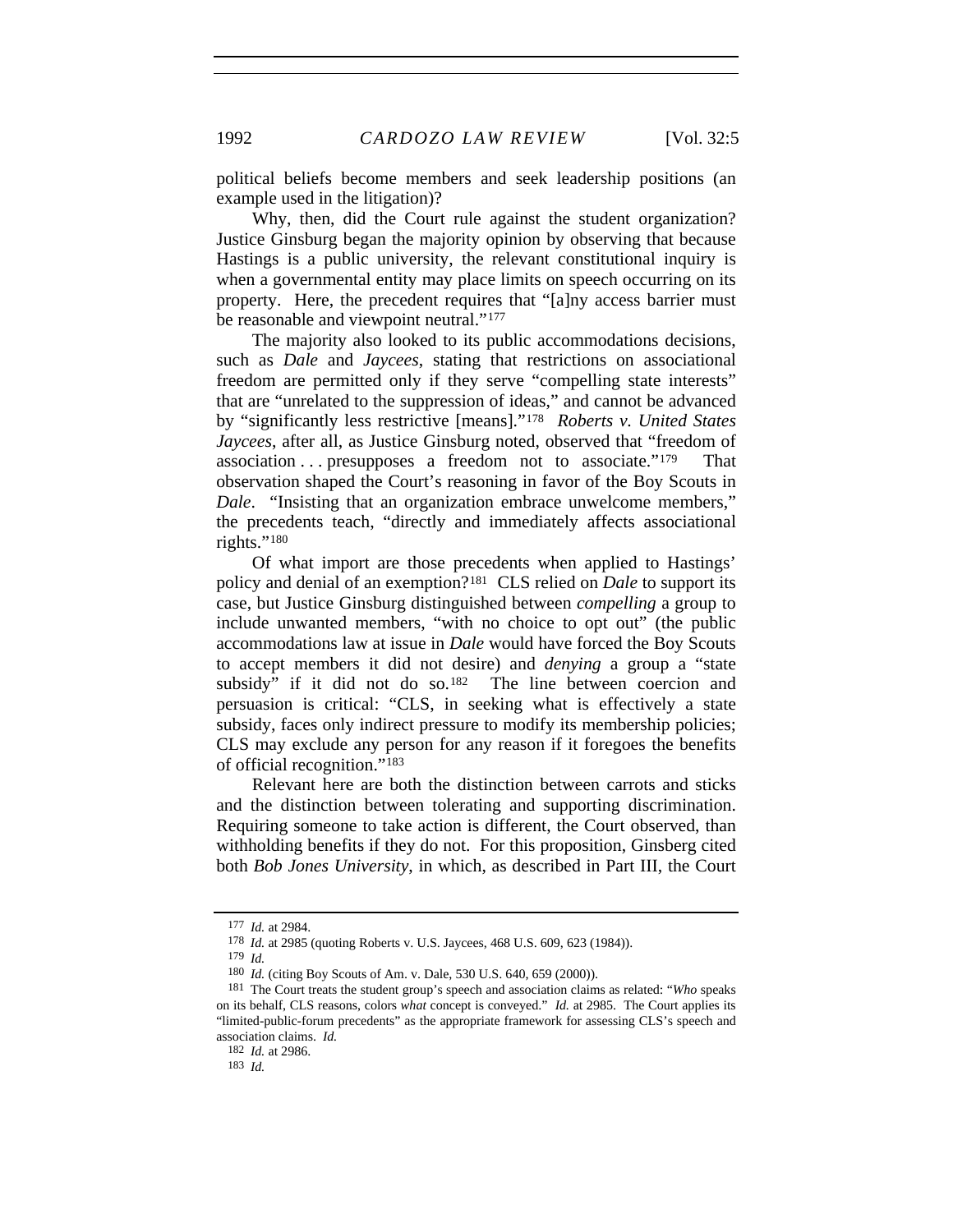upheld denial of tax-exempt status due to the university's racially discriminatory policies, and *Grove City College v. Bell*, where the Court held that a private religious college's receipt of federal financial aid made it subject to compliance with Title IX's prohibition of sex discrimination.[184](#page-36-0) Hastings was "dangling the carrot of subsidy, not wielding the stick of prohibition."<sup>[185](#page-36-1)</sup> Ginsburg explained the constitutional significance of the distinction: "That the Constitution may compel toleration of private discrimination in some circumstances does not mean that it requires state support for such discrimination."<sup>[186](#page-36-2)</sup>

The majority's reasoning here is consistent with what I describe elsewhere as the anti-compulsion rationale for toleration: Toleration requires that the state not compel, but it may persuade in favor of the conduct it seeks to promote, and decline to support the disfavored conduct.[187](#page-36-3) Notably, given the question of the relationship among forms of discrimination, the Court cited a decades-old precedent about racial discrimination, in which the Court held that a state textbookpurchasing program that provided free textbooks even to private schools that discriminated on racial grounds was constitutionally infirm. Chief Justice Burger stated that, because the Constitution clearly bars racial discrimination in state-operated schools, "it is also axiomatic that a state may not induce, encourage or promote private persons to accomplish what it is constitutionally forbidden to accomplish."<sup>[188](#page-36-4)</sup>

The Court then considered CLS's speech and expressive association rights, guided by its limited-public-forum decisions. Summarizing its precedents on clashes between public universities and student groups, Ginsburg explained that once a public university has opened up a limited public forum, it "may not exclude speech where its distinction is not reasonable in light of the purpose served by the forum . . . nor may it discriminate against speech on the basis of viewpoint."[189](#page-36-5) So, is the "accept-all-comers" rule reasonable, given the function of the RSO forum and the circumstances? The notion of a university's authority to advance its educational mission features centrally in the majority's conclusion that it is. Ginsburg placed the instant clash in the context of the educational mission of schools and

<span id="page-36-0"></span><sup>184</sup> Grove City Coll. v. Bell, 465 U.S. 555 (1984). The only evident failure of compliance in this case was a refusal, on the grounds of conscience, to complete the required affirmance; the college had a nondiscrimination policy and there was no evidence of discrimination.

<sup>185</sup> *Christian Legal Soc'y*, 130 S. Ct. at 2986.

<sup>186</sup> *Id.* (quoting Norwood v. Harrison, 413 U.S. 455, 463 (1973)).

<span id="page-36-3"></span><span id="page-36-2"></span><span id="page-36-1"></span><sup>187</sup> Elsewhere, I distinguish between "empty toleration" and "toleration as respect," critiquing the Court's abortion jurisprudence for reflecting empty toleration. *See* MCCLAIN, *supra* note 3, at 242-48.

<span id="page-36-4"></span><sup>188</sup> *Norwood*, 413 U.S. at 465 (quoting Lee v. Macon Cnty. Bd. of Educ., 267 F. Supp. 458, 475-76 (M.D. Ala. 1967)).

<span id="page-36-5"></span><sup>189</sup> *Christian Legal Soc'y*, 130 S. Ct. at 2988 (quoting Rosenberger v. Rector & Visitors of the Univ. of Va., 515 U.S. 819, 829 (1995)).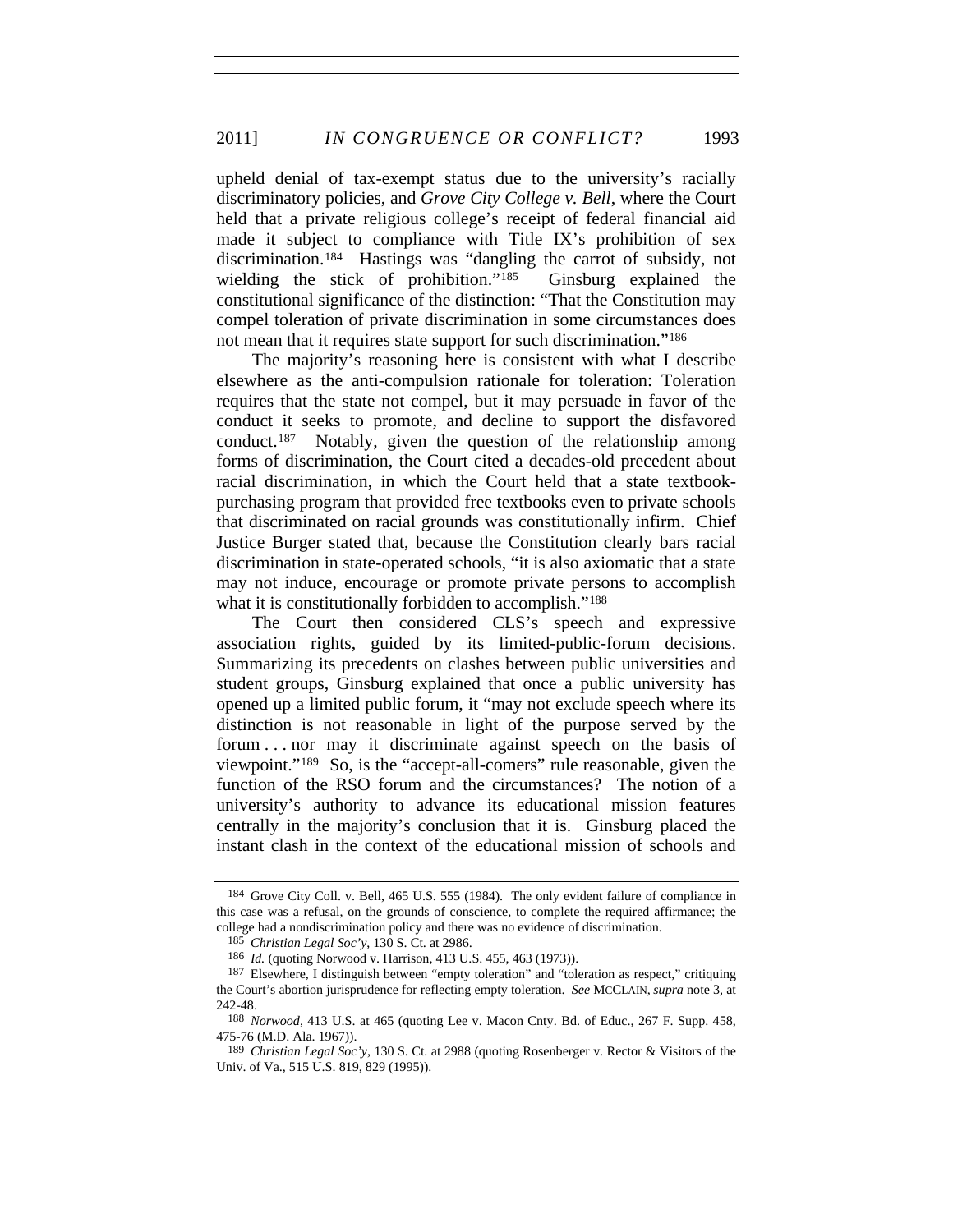reiterates that courts should not substitute their own notions of sound educational policy for those of school authorities they review. Perhaps surprisingly, given that the educational institution before the Court is a law school, she quoted *Hazelwood School District v. Kuhlmeier* for the "oft-expressed view that the education of the Nation's youth is primarily the responsibility of parents, teachers, and State and local officials, and not of federal judges."[190](#page-37-0) Of course, Hastings Law School is not educating children, but (generally) young adults. But the Court, like many lower courts, drew on precedents about elementary and secondary school when considering the educational mission of institutions of higher learning. First off, the Court stressed that a college's "commission—and its concomitant license to choose among pedagogical approaches" extends beyond the classroom to extracurricular programs, which are "today, essential parts of the educational process."[191](#page-37-1) Schools "enjoy" a "significant measure of authority over the type of officially recognized activities in which their students participate."<sup>[192](#page-37-2)</sup>

Hastings defended its policy on several grounds. Most relevant here are three such grounds. First, it analogized the forum provided by student groups to the law school classroom: Professors are not permitted to admit or exclude students based on their status or belief, so it is reasonable for the law school to decide that the educational experience afforded by student groups is "best promoted when all participants in the forum . . . provide equal access to all students."[193](#page-37-3) Second, it made a *tolerance* and *diversity* argument that is pertinent to the question of how to prepare young people for participation in the democratic process and for citizenship:

The Law School reasonably adheres to the view that an all-comers policy, to the extent it brings together individuals with diverse backgrounds and beliefs, "encourages tolerance, cooperation, and learning among students." And if the policy sometimes produces discord, Hastings can rationally rank among RSO-program goals development of conflict-resolution skills, toleration, and readiness to find common ground.[194](#page-37-4)

Third, Hastings also defended its policy as conveying its decision "to decline to subsidize with public monies and benefits conduct of which the people of California disapprove."[195](#page-37-5) The embodiment of the voice of the people of California is, in this case, California's educational code, which forbids discrimination. Although the Court did not cite *Bob* 

<span id="page-37-1"></span><span id="page-37-0"></span><sup>190</sup> *Id.* (citing Hazelwood Sch. Dist. v. Kuhlmeier, 484 U.S. 260, 273 (1988)).

<sup>191</sup> *Id.* at 2988-89.

<span id="page-37-2"></span><sup>192</sup> *Id.* at 2989.

<sup>193</sup> *Id.*

<span id="page-37-4"></span><span id="page-37-3"></span><sup>194</sup> *Id.* at 2990 (citation omitted).

<span id="page-37-5"></span><sup>195</sup> *Id.*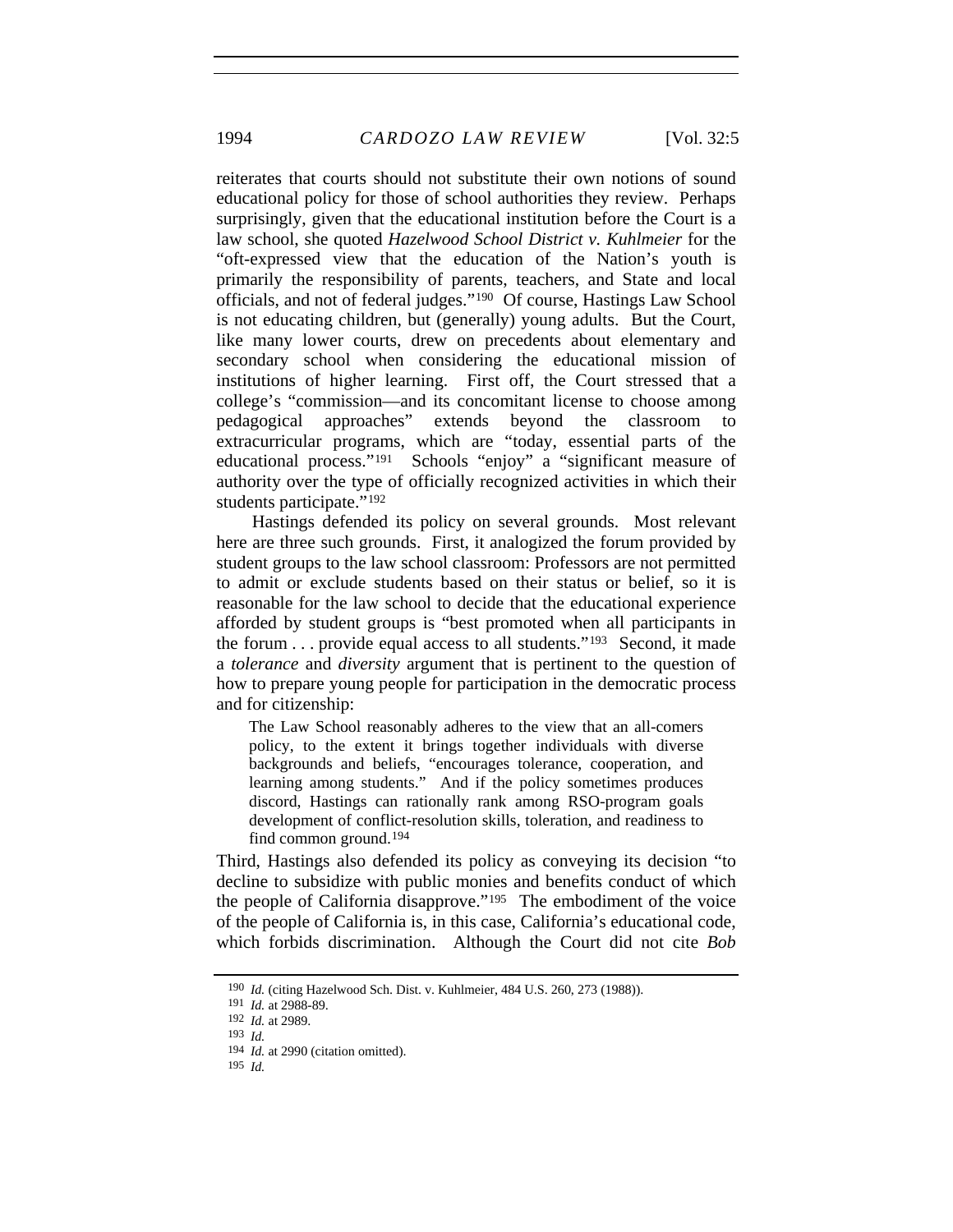*Jones University*, and the case before it involved a firm *state* policy, it is reminiscent of the *Bob Jones* distinction between permitting discriminatory conduct that conflicts with public policy and giving financial support to it. On the logic of *Bob Jones University*, conduct contrary to California's antidiscrimination law would not be in the public interest or of public benefit.

The Court concluded that Hastings' justifications are reasonable "in light of the RSO forum's purposes."<sup>[196](#page-38-0)</sup> It observed that the policy allowed "substantial alternative channels" for CLS to communicate its message.[197](#page-38-1) This lessens the burden on First Amendment rights.[198](#page-38-2) For example, CLS met without RSO status and had an increased number of students at its events and meetings.<sup>[199](#page-38-3)</sup>

The majority and concurring opinions differed sharply with Justice Alito's dissent over the issue of diversity and the threat posed to it by Hastings's policy. Does diversity mean (1) that each group can form around its own distinctive views, and exclude those who do not share such views, thus creating a diverse whole out of distinct parts, or (2) that each group must reflect the diversity of the whole? CLS argued (and Alito agreed) that Hastings' policy was "frankly absurd" because there "can be no diversity of viewpoints in a forum . . . if groups are not permitted to form around viewpoints."[200](#page-38-4) CLS raised the specter of hostile takeovers, where "saboteurs [would] infiltrate groups to subvert their mission and message."[201](#page-38-5) The Court found this too hypothetical and noted that the school's policy did not prevent groups from having rules that protect against such outcomes, and that its own code of conduct, which extended to RSO activities, prohibited "obstruction or disruption, disorderly conduct, and threats."[202](#page-38-6)

#### B. Smith*'s Featured Role*

*Smith* made an appearance when the majority concluded that the Constitution does not require a religious exemption.[203](#page-38-7) CLS argued that the Law School lacked any legitimate interest, or any interest reasonably related to the forum's purpose, in urging "religious groups

201 *Id.*

<sup>196</sup> *Id* at 2991.

<sup>197</sup> *Id.*

<span id="page-38-0"></span><sup>198</sup> *Id.*

<sup>199</sup> *Id.*

<span id="page-38-4"></span><span id="page-38-3"></span><span id="page-38-2"></span><span id="page-38-1"></span><sup>200</sup> *Id.* at 2992 (quoting Brief for Petitioner at 49-50, *Christian Legal Soc'y*, 130 S. Ct. 2971 (No. 08-1371)).

<span id="page-38-7"></span><span id="page-38-6"></span><span id="page-38-5"></span><sup>202</sup> *Id.* (quoting Brief of Hastings College of the Law Respondents at 43 n.16, *Christian Legal Soc'y*, 130 S. Ct. 2971 (No. 08-1371)).

<sup>203</sup> *Id.* at 2993 n.24.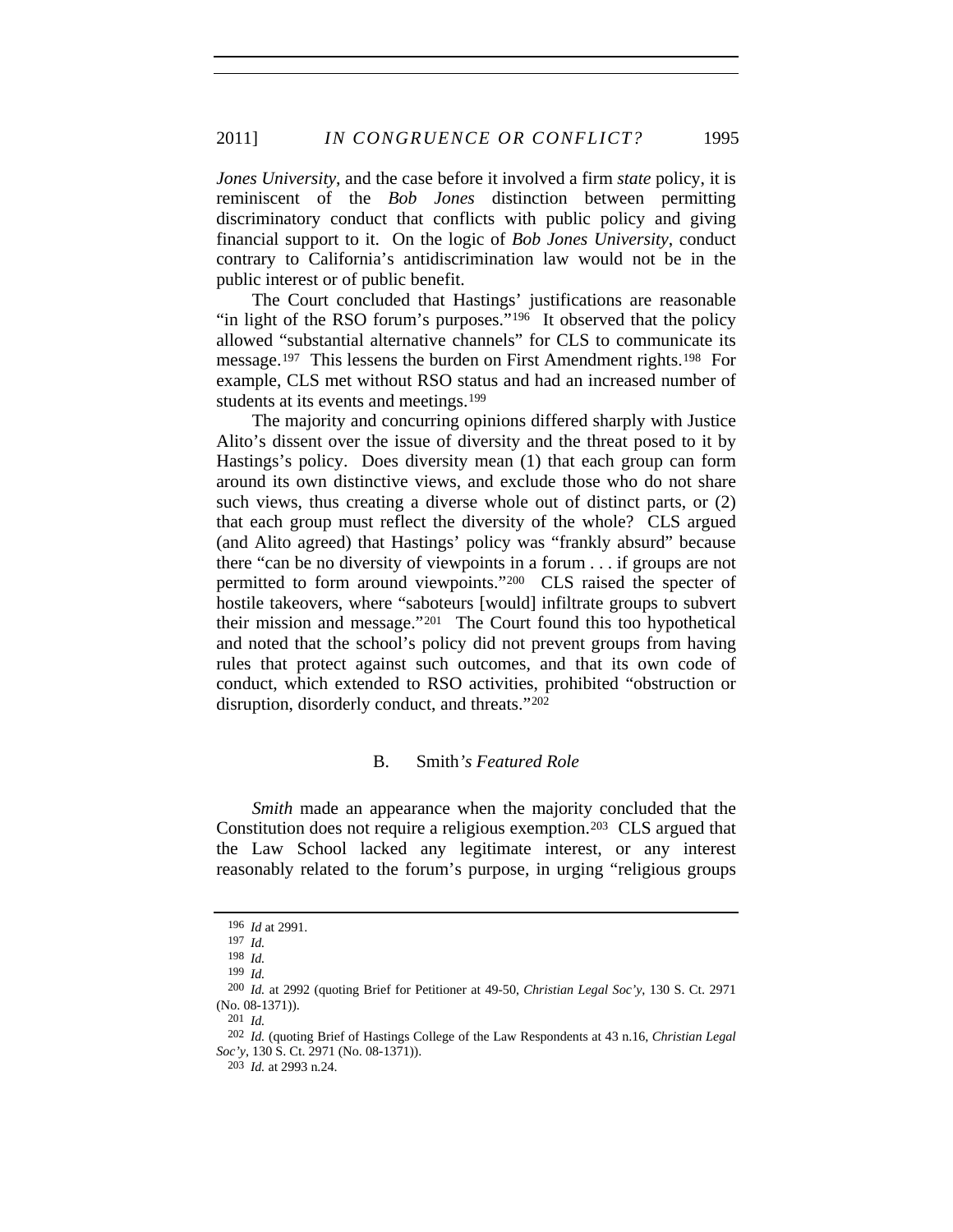not to favor co-religionists for purposes of their religious activities."[204](#page-39-0) The Court disagreed: "Exclusion, after all, has two sides. Hastings, caught in the crossfire between a group's desire to exclude and students' demand for equal access, may reasonably draw a line in the sand permitting *all* organizations to express what they wish but *no* group to discriminate in membership."[205](#page-39-1) The Court observed that whether or not Hastings might, by analogy to Title VII, provide an exemption for religious association, *Smith* "unequivocally answers no" to the question of whether Hastings must grant an exemption.[206](#page-39-2)

Ginsburg stressed the harms of exclusion that the "accept-allcomers" rule seeks to avoid. It is here that analogies to race and sex discrimination play a role. CLS argued that Hastings' policy was vulnerable to constitutional attack because it "systematically and predictably burdens most heavily those groups whose viewpoints are out of favor with the campus mainstream" and favors "politically correct" student expression.[207](#page-39-3) Similarly, Justice Alito, in dissent, countered that "the Court arms public educational institutions with a handy weapon for suppressing the speech of unpopular groups."<sup>[208](#page-39-4)</sup> But, Justice Ginsburg rejoined, the policy is still neutral even it if "has an incidental effect on some speakers or messages but not others."[209](#page-39-5) Further, if the differential impact is on groups who wish to enforce exclusionary membership policies, so long as the state does not target conduct on the basis of expressive content, "acts are not shielded from regulation merely because they express a discriminatory idea of philosophy."[210](#page-39-6) Here, the Court cited to *Roberts* and to other precedents upholding public accommodations laws barring sex discrimination against freedom of association claims.[211](#page-39-7) Hastings' policy aims at conduct: "rejecting would-be members."[212](#page-39-8) It aims to redress the perceived harms of exclusionary membership policies. (Recall that states can try to promote alternatives to harmful behavior.) It is CLS's conduct, not its Christian perspective, that stands—from Hastings's view point—"between the group and RSO status."[213](#page-39-9)

The Court briefly discussed—and rejected—CLS's Free Exercise Clause claim. Here it said *Smith* "forecloses that argument," because it

<sup>204</sup> *Id.* at 2993.

<span id="page-39-0"></span><sup>205</sup> *Id.*

<sup>206</sup> *Id*. at 2993 n.24.

<sup>207</sup> *Id.* at 2994.

<sup>208</sup> *Id.* at 3001 (Alito, J., dissenting).

<span id="page-39-6"></span><span id="page-39-5"></span><span id="page-39-4"></span><span id="page-39-3"></span><span id="page-39-2"></span><span id="page-39-1"></span><sup>209</sup> *Id.* at 2994 (majority opinion) (quoting Ward v. Rock Against Racism, 491 U.S. 781, 791 (1989)).

<sup>210</sup> *Id.* (quoting R.A.V. v. City of St. Paul, 505 U.S. 377, 390 (1992)).

<sup>211</sup> *Id.* (citing *R.A.V.*, 505 U.S. at 390; Bd. of Dirs. of Rotary Int'l v. Rotary Club of Duarte,

<span id="page-39-9"></span><span id="page-39-8"></span><span id="page-39-7"></span><sup>481</sup> U.S. 537, 549 (1987); Roberts v. U.S. Jaycees, 468 U.S. 609, 623 (1984)).

<sup>212</sup> *Id.* at 2994.

<sup>213</sup> *Id.*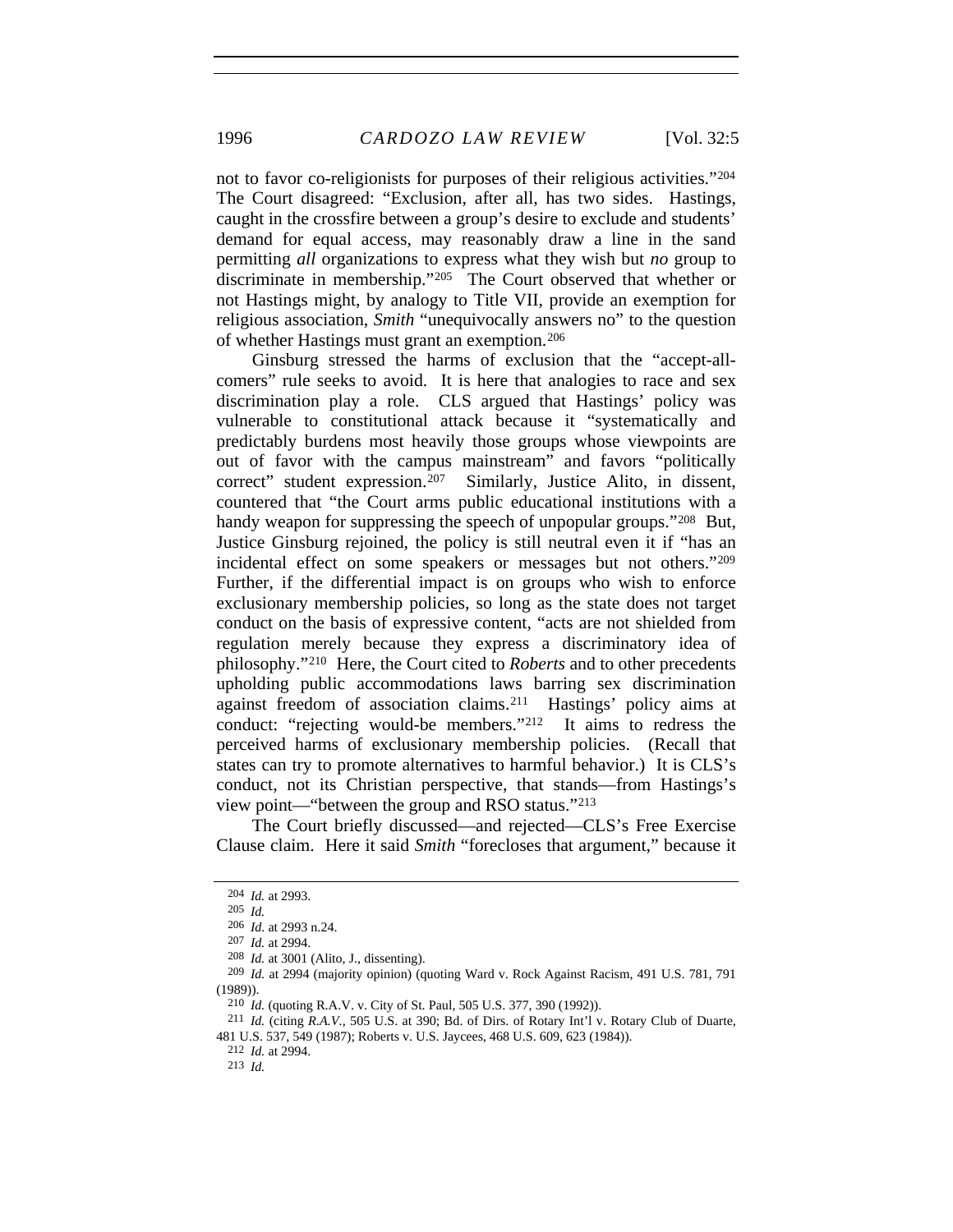"held that the Free Exercise Clause does not inhibit enforcement of otherwise valid regulations of general application that incidentally burden religious conduct. In seeking an exemption from Hastings' across-the-board all-comers policy, CLS, we repeat, seeks preferential, not equal, treatment; it therefore cannot moor its request for accommodation to the Free Exercise Clause."[214](#page-40-0)

### C. *Justice Stevens's Concurrence: The University's Educational Mission: Why the Campus Is Not the Public Square*

Three features of Stevens's concurrence warrant mention. First, *Smith* features in support of his observation that "it is a basic tenet of First Amendment law that disparate impact does not, in itself, constitute viewpoint discrimination."[215](#page-40-1) The predicate for this observation is that Hastings' "accept-all-comers" policy was viewpoint neutral. Even though it "may end up having greater consequence for religious groups  $\ldots$  [T] here is  $\ldots$  no evidence that the policy was intended to cause harm to religious groups, or that it has in practice caused significant harm to their operations."<sup>[216](#page-40-2)</sup>

Second, Stevens stressed that the educational mission of Hastings, a public university, justifies its antidiscrimination policy. He analogized the discrimination at issue (on the basis of sexual orientation) to other forms of objectionable discrimination. He brought out the idea that educational policies reflect and promote values, including tolerance. Stevens interpreted the policy as reflecting a judgment by the school "that discrimination by school officials or organizations on the basis of certain factors, such as race and religion, is less tolerable than discrimination on the basis of other factors," which is a "reasonable choice" in the context of the RSO program, even if not the "wisest" one.<sup>[217](#page-40-3)</sup> The RSO policy serves "pedagogical objectives" pertaining to promoting tolerance and other values:

Academic administrators routinely employ antidiscrimination rules to promote tolerance, understanding, and respect, and to safeguard students from invidious forms of discrimination, including sexual orientation discrimination. Applied to the RSO context, these values can, in turn, advance numerous pedagogical objectives.[218](#page-40-4)

<span id="page-40-2"></span><span id="page-40-1"></span><span id="page-40-0"></span><sup>214</sup> *Id.* at 2995 n.27 (citation omitted) (citing Emp't Div. v. Smith, 494 U.S. 872, 878-82 (1990)).

<sup>215</sup> *Id.* at 2997 (Stevens, J., concurring).

<sup>216</sup> *Id.* at 2996.

<sup>217</sup> *Id.* at 2997.

<span id="page-40-4"></span><span id="page-40-3"></span><sup>218</sup> *Id.*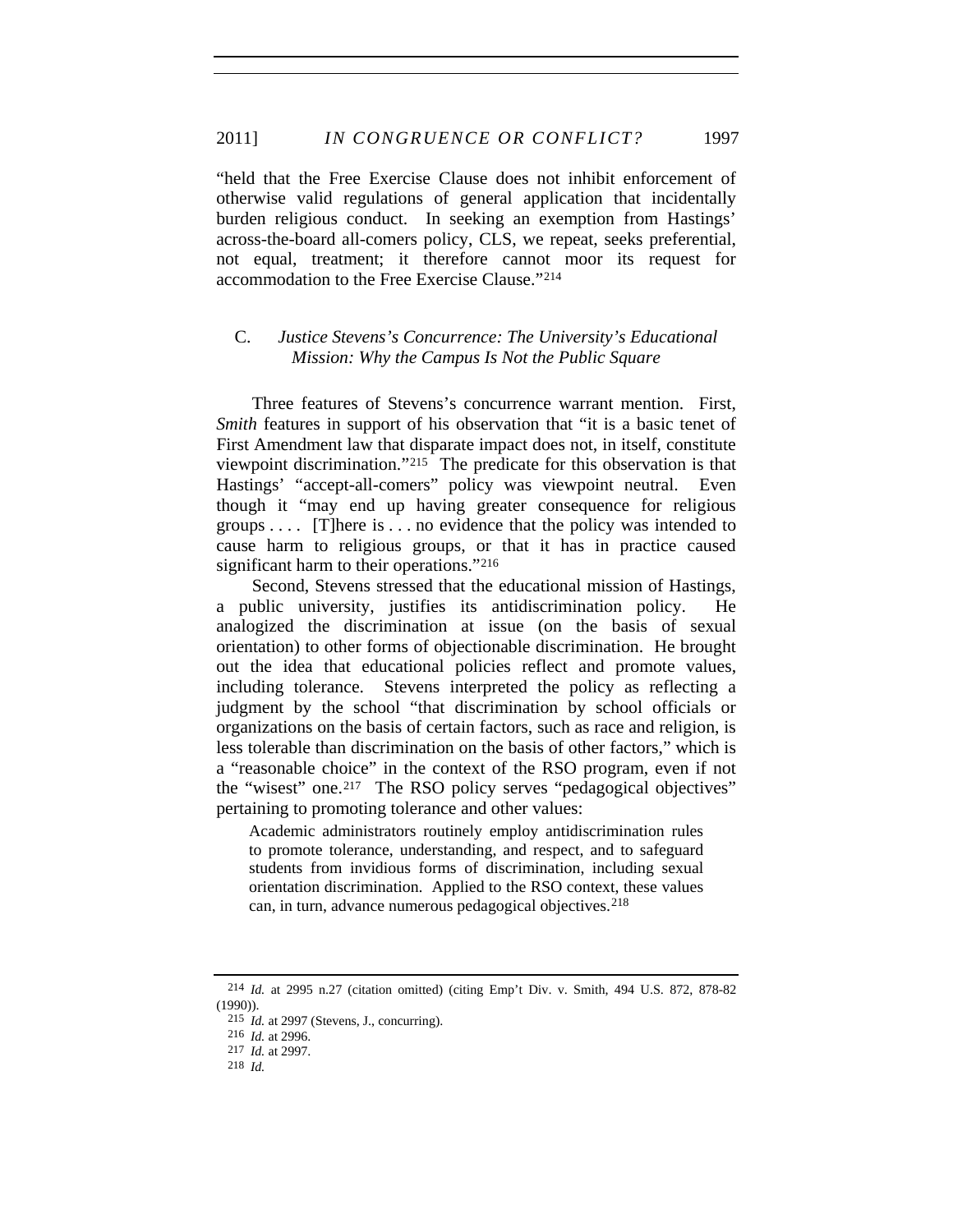Stevens distinguished a public university campus from a "wholly public setting," in which a religious association or secular association "must be allowed broad freedom to control its membership and its message, even if its decisions cause offense to outsiders.["219](#page-41-0) He agreed with Alito's dissent that "profound constitutional problems would arise if the State of California tried to 'demand that all Christian groups admit members who believe that Jesus was merely human."<sup>[220](#page-41-1)</sup>

But he explained that the campus setting is different from the public square: Even though, "to some 'university students, the campus is their world,' it does not follow that the campus ought to be equated with *the public square*."<sup>[221](#page-41-2)</sup> CLS "does not want to be just a Christian group," but "aspires to be a recognized student organization."[222](#page-41-3) Hastings is "not a legislature"—and "no state actor has demanded that anyone do anything outside the confines of a discrete voluntary academic program."[223](#page-41-4)

The university's formative role includes inculcating norms and values. Thus, by contrast to the public square, public universities have a "distinctive role" in modern democratic societies; religious organizations, and all other organizations "must abide by certain norms of conduct when they enter an academic community."[224](#page-41-5) Is the public university, on this view, more like an institution of civil society, even though public, or more like an arm of government? On the one hand, rhetoric about freedom of speech refers to schools—academic communities—as important marketplaces of ideas, suggesting an absence of direction about norms and values.[225](#page-41-6) On the other hand, Stevens stated that the public university has a distinctive role that justifies its imposition of certain norms and entails value judgments:

Public universities serve a distinctive role in a modern democratic society. Like all specialized government entities, they must make countless decisions about how to allocate resources in pursuit of their role. Some of those decisions will be controversial; many will have differential effects across populations; virtually all will entail value judgments of some kind. As a general matter, courts should respect universities' judgment and let them manage their own affairs.<sup>[226](#page-41-7)</sup>

<span id="page-41-0"></span><sup>219</sup> *Id.*

<span id="page-41-1"></span><sup>220</sup> *Id.* (quoting *id.* at 3000 (Alito, J., dissenting)).

<sup>221</sup> *Id.* (emphasis added) (quoting *id.* at 3007 (Alito, J., dissenting)).

<sup>222</sup> *Id.* at 2997.

<sup>223</sup> *Id.*

<sup>224</sup> *Id.* at 2997-98.

<span id="page-41-7"></span><span id="page-41-6"></span><span id="page-41-5"></span><span id="page-41-4"></span><span id="page-41-3"></span><span id="page-41-2"></span><sup>225</sup> Here we could draw an interesting analogy to Justice O'Connor's statement in *U.S. Jaycees* that "an association must choose its market"—that of commerce or that of ideas. Roberts v. U.S. Jaycees, 468 U.S. 609, 636 (1984) (O'Connor, J., concurring in part and concurring in the judgment).

<sup>226</sup> *Christian Legal Soc'y*, 130 S. Ct. at 2997-98.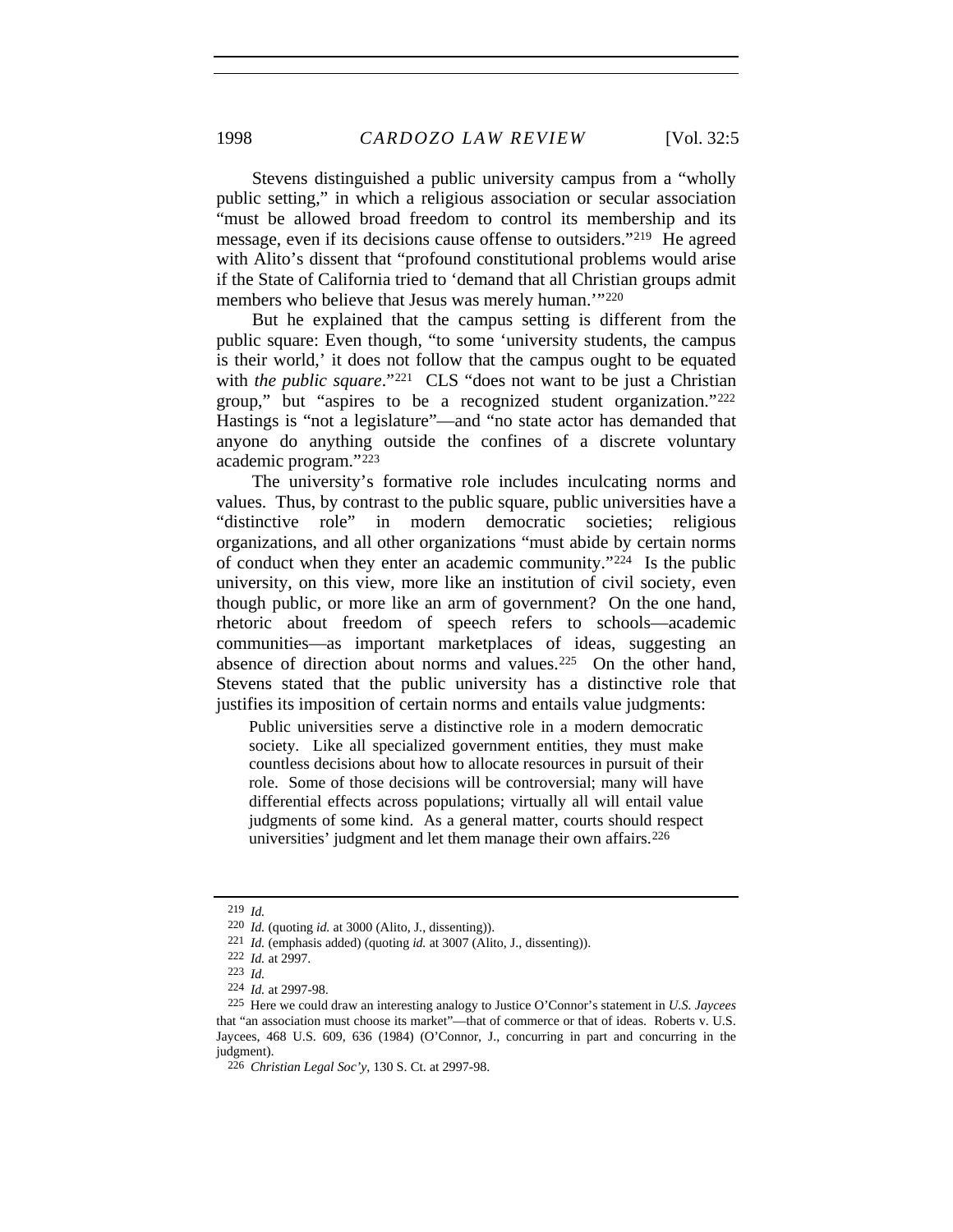Like the majority, Stevens urged judicial deference to a university's understanding of its own mission and its attendant values. Accordingly, the RSO program is "not an open commons that Hastings happens to maintain. It is a mechanism through which Hastings confers certain benefits and pursues certain aspects of its educational mission."[227](#page-42-0) A university need not—and cannot—"remain neutral" in "determining which goals" to pursue through its program and how best to promote those goals (although the rule implementing these value choices is allegedly neutral because it does not single out religious groups).[228](#page-42-1) The university can consider, in effect, the lack of congruence between those goals and the goals of an organization: "When any given group refuses to comply with the rules, the RSO sponsor need not admit that group at the cost of undermining the program and the values reflected therein."[229](#page-42-2)

Congruence is also an implicit consideration when Stevens emphasized the difference between tolerating and subsidizing groups whose exclusion or treatment of others conflicts with public goals. Here, Stevens pressed an analogy: exclusion on the basis of sexual orientation/sexual conduct brings to mind exclusion or mistreatment of other groups subjected to discrimination but now protected by antidiscrimination laws (such as Jews, blacks, and women). This argument is a bit like a slippery slope or a "where will it stop" argument, provoking a strong retort by Justice Alito. Justice Stevens stated:

In this case, petitioner excludes students who will not sign its Statement of Faith or who engage in "unrepentant homosexual conduct." The expressive association argument it presses, however, is hardly limited to these facts. Other groups may exclude or mistreat Jews, blacks, and women—or those who do not share their contempt for Jews, blacks, and women. *A free society must tolerate such groups*. It need not subsidize them, give them its official imprimatur, or grant them equal access to law school facilities. $230$ 

This passage brings to mind classic race discrimination cases like *Shelley v. Kraemer*,<sup>[231](#page-42-4)</sup> *Palmore v. Sidoti*,<sup>[232](#page-42-5)</sup> and the more recent *Romer v. Evans*,[233](#page-42-6) concerning sexual orientation discrimination, which offer

<span id="page-42-6"></span>233 517 U.S. 620, 623, 632 (1996) (stating that "the first Justice Harlan admonished this Court that the Constitution 'neither knows nor tolerates classes among citizens,'" and concluding that

<span id="page-42-0"></span><sup>227</sup> *Id.* at 2998.

<sup>228</sup> *Id.*

<sup>229</sup> *Id.*

<sup>230</sup> *Id.* at 2998 (emphasis added).

<span id="page-42-4"></span><span id="page-42-3"></span><span id="page-42-2"></span><span id="page-42-1"></span><sup>231 334</sup> U.S. 1 (1948) (holding that state courts may not enforce racially restrictive land use covenants).

<span id="page-42-5"></span><sup>232 466</sup> U.S. 429, 433 (1984) (holding that state court erred in denying mother custody because of her interracial marriage and likely prejudice against her child and stating that "[t]he Constitution cannot control such prejudices but neither can it tolerate them. Private biases may be outside the reach of the law, but the law cannot, directly or indirectly, give them effect.").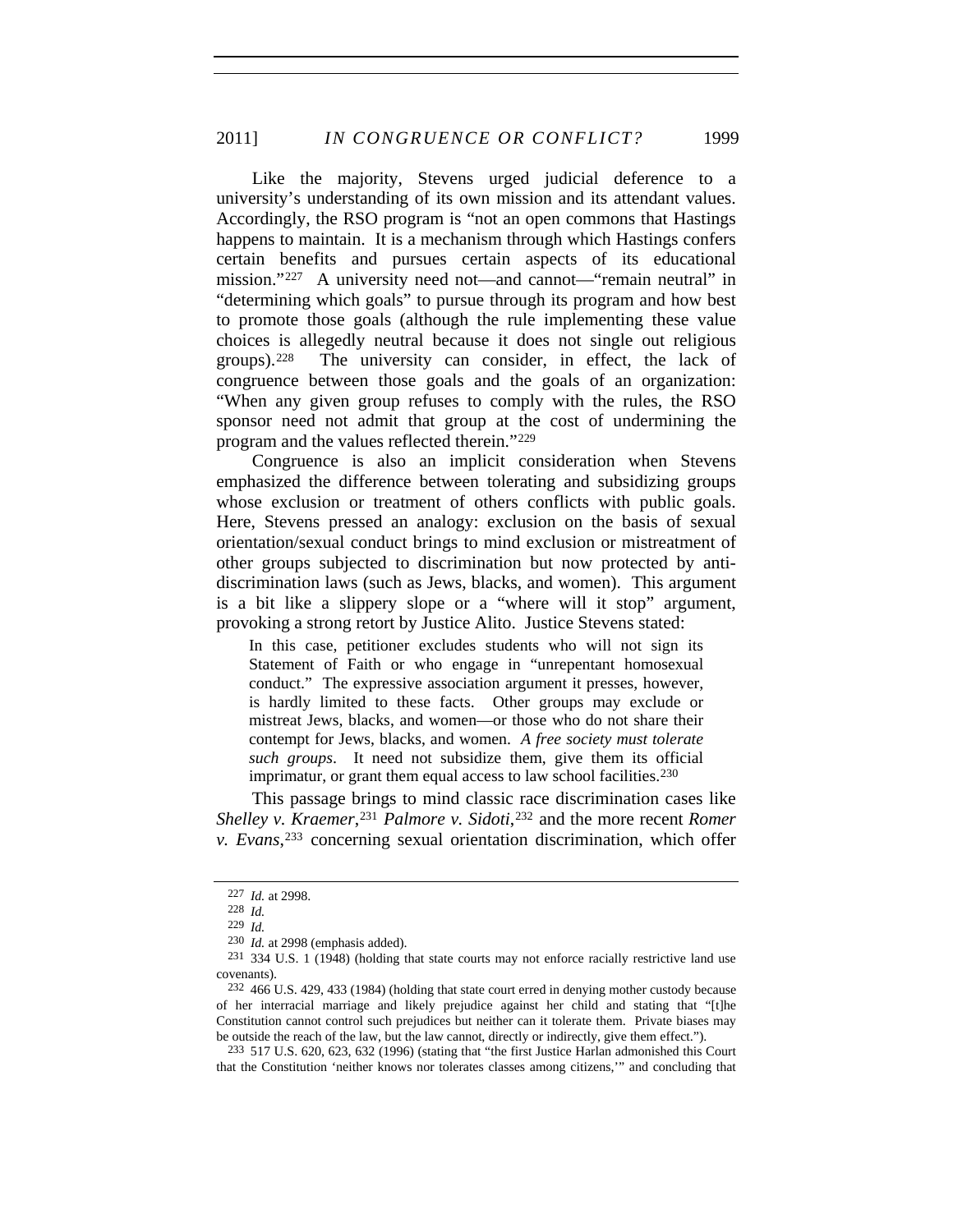similar statements about the Constitution or government not supporting or giving effect to private prejudice. Also notable is Stevens's reference to religious, racial, and sex discrimination as things that must be tolerated but not supported or subsidized, with the clear implication that these forms of discrimination are *not in sync with public goals and values*. Even though a goal of antidiscrimination law is full and equal access, Stevens is saying that when an organization's rules are not in sync with a university's antidiscrimination policies, the university need not give it equal access to school facilities. This is, in other words, a permissible form of discrimination, explained as the difference between tolerating and subsidizing.

#### D. *Justice Kennedy's Concurring Opinion: Reaching Students Where Learning Takes Place*

Justice Kennedy's concurring opinion also stressed the latitude afforded universities to pursue their educational missions, even as he acknowledged the practical difficulty that the "accept-all-comers" rule poses, "even if not so designed or intended," for "certain groups to express their views in a manner essential to their message."[234](#page-43-0) This seems, he noted, in evident tension with prior Court precedents (such as *Dale*): "A group that can limit membership to those who agree in full with its aims and purposes may be more effective in delivering its message or furthering its expressive objectives; and the Court has recognized that this interest can be protected against governmental interference or regulation."[235](#page-43-1) Kennedy also noted, but distinguished, earlier Supreme Court cases about campus student groups, which observed, for example: "By allowing like-minded students to form groups around shared identities, a school creates room for selfexpression and personal development."[236](#page-43-2) Hastings, in fact, like "[m]any educational institutions," recognizes the formative role of student groups: students "may be shaped as profoundly by their peers as by their teachers."[237](#page-43-3) This observation resonates with recent legal scholarship calling for greater attention to the formative role of space "between home and school,"[238](#page-43-4) with the "between" here being the

Amendment 2 lacked a rational relationship to legitimate state interests and seemed "inexplicable by anything but animus toward the class that it affects" (quoting Plessy v. Ferguson, 163 U.S. 537, 559 (1896))).

<sup>234</sup> *Christian Legal Soc'y*, 130 S. Ct. at 2999 (Kennedy, J., concurring).

<sup>235</sup> *Id.*

<span id="page-43-4"></span><span id="page-43-3"></span><span id="page-43-2"></span><span id="page-43-1"></span><span id="page-43-0"></span><sup>236</sup> *Id.* (citing Bd. of Regents of the Univ. of Wis. Sys. v. Southworth, 529 U.S. 217, 229  $(2000)$ ).

<sup>237</sup> *Id.* at 2999.

<sup>238</sup> Laura A. Rosenbury, *Between Home and School*, 155 U. PA. L. REV. 833 (2007).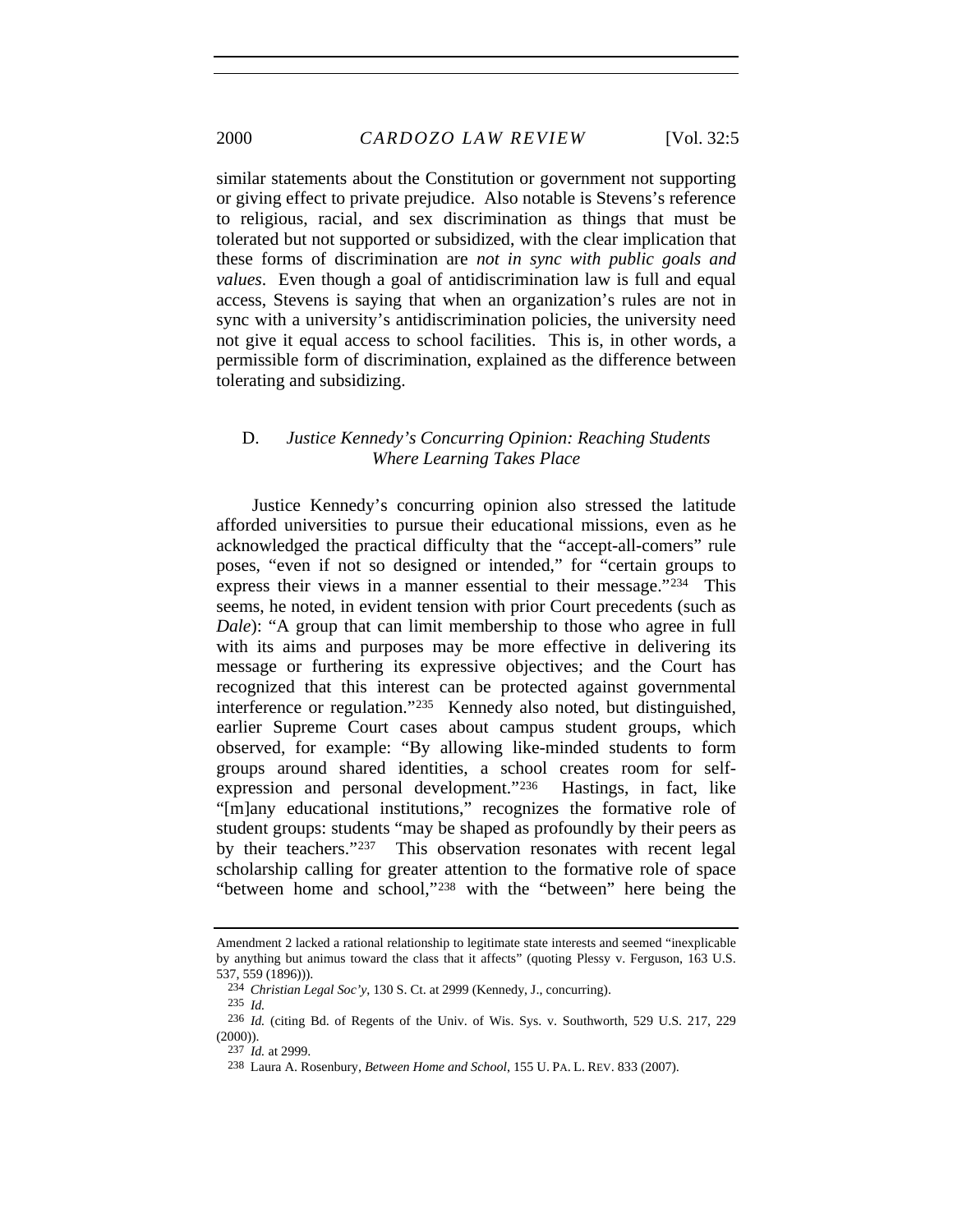university campus. Kennedy quoted Justice Powell's concurrence in *Regents of University of California v. Bakke*:

[A] great deal of learning . . . occurs through interactions among students . . . who have a wide variety of interests, talents, and perspectives; and who are able, directly or indirectly, to learn from their differences and to stimulate one another to reexamine even their most deeply held assumptions about themselves and their world.<sup>239</sup>

Thus, programs like the Hastings RSO program "facilitate interactions between students, enabling them to explore new points of view, to develop interests and talents, and to nurture a growing sense of self."[240](#page-44-1)

Is this self-exploration best achieved through maximum diversity among different groups or by promoting diversity *within* groups? Even though Justice Powell, for example, earlier stressed the importance of diversity among groups (as did Justice Alito, in dissent here), Justice Kennedy argued that law students, inside and outside the classroom, "develop their skills" over the three years not by walling themselves off, but by

participating in a community that teaches them how to create arguments in a convincing, rational, and respectful manner and to express doubt and disagreement in a professional way. A law school furthers these objectives by allowing broad diversity in registered student organizations. But these objectives may be better achieved if students can act cooperatively to learn from and teach each other through interactions in social and intellectual contexts. A vibrant dialogue is not possible if students wall themselves off from opposing points of view.[241](#page-44-2)

In other words, the "accept-all-comers" policy protects against such walling off. Kennedy further stated that, "[t]he era of loyalty oaths is behind us," and that

[a] school quite properly may conclude that allowing an oath or belief-affirming requirement, or an outside conduct requirement, could be divisive for student relations and inconsistent with the basic concept that a view's validity should be tested through free and open discussion. The school's policy therefore represents a permissible effort to preserve the value of its forum.[242](#page-44-3)

<span id="page-44-1"></span><span id="page-44-0"></span><sup>239</sup> *Christian Legal Soc'y*, 130 S. Ct. at 2999 (Kennedy, J., concurring) (citing Regents of Univ. of Cal. v. Bakke, 438 U.S. 265, 312, 313 n.48 (1978) (Powell, J.)).

<sup>240</sup> *Id.*

<sup>241</sup> *Id.* at 2999-3000.

<span id="page-44-3"></span><span id="page-44-2"></span><sup>242</sup> *Id.* at 3000. Justice Kennedy observes that if membership is conditioned on avowing particular beliefs or disclosing private, off campus behavior, "[s]tudents whose views are in the minority at the school would likely fare worse in that regime." *Id.* He states that there has been no showing yet that an accept-all-comers policy "was either designed or used to infiltrate the group or challenge its leadership in order to stifle its views." *Id.*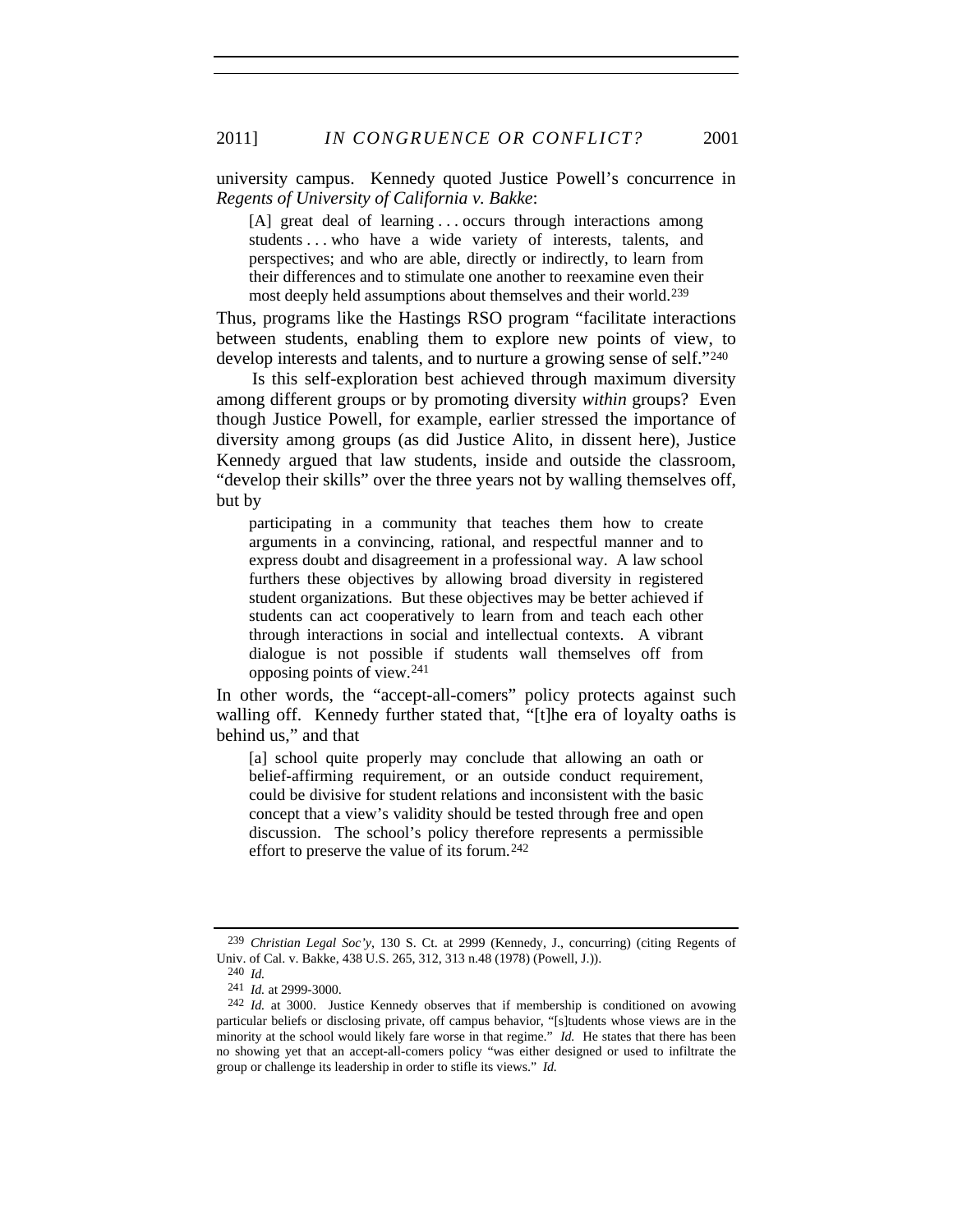For Kennedy, then, the educative end of fostering student interaction across difference justifies the burdens the school's policy places on groups' self-expression.

## E. *Justice Alito's Dissent: How Not to Promote Genuine Tolerance, Diversity, and Pluralism*

In his lengthy dissent, joined by Chief Justice Roberts, Justice Scalia (the author of *Smith*), and Justice Thomas, Justice Alito cast the majority opinion as a departure from freedom of speech—and the protection of "the freedom to express 'the thought that we hate'"—and a slide into limiting freedom of expression for speech that offends "prevailing standards of political correctness in our country's institutions of higher learning."[243](#page-45-0) In the space of this Article, I will focus only on those arguments in his opinion that join issue sharply with the majority and concurrence over congruence, toleration, and the best understandings of diversity and pluralism.[244](#page-45-1) Neither *Smith* nor *Bob Jones University* appear in his dissent, although the Court's freedom of expressive association precedents, such as *Roberts* and *Dale*, feature prominently.

Alito challenged the majority's emphasis on the distinction between outright prohibition and subsidy. He asserted that subsidy, or funding, has little to do with the issue: "[M]ost of what CLS sought and was denied . . . would have been virtually cost free."<sup>[245](#page-45-2)</sup> He warned that characterizing desired student activity as "a matter of funding" will threaten the First Amendment rights of students for whom "'the campus is their world.'["246](#page-45-3) Alito pressed the analogy between the campus and the town square in its importance to students' ability to communicate (again quoting CLS):

The right to meet on campus and use campus channels of communication is at least as important to university students as the right to gather on the town square and use local communication forums is to the citizen.[247](#page-45-4)

He contended that the Court departs from prior campus speech cases, such as *Healy*, in which a public college refused to recognize a

<span id="page-45-0"></span><sup>243</sup> *Id.* (Alito, J., dissenting) (quoting United States v. Schwimmer, 279 U.S. 644, 654-55 (1929) (Holmes, J., dissenting)).

<span id="page-45-1"></span><sup>244</sup> Thus, I am not discussing Justice Alito's lengthy discussion of when Hastings actually adopted the policy at issue or whether it enforced it uniformly. *Id.* at 3000-06. 245 *Id.* at 3006-07.

<sup>246</sup> *Id.* at 3007 (citing Reply Brief for Petitioner at 13, *Christian Legal Soc'y*, 130 S. Ct. 2971

<span id="page-45-3"></span><span id="page-45-2"></span><sup>(</sup>No. 08-1371)).

<span id="page-45-4"></span><sup>247</sup> *Id.* (quoting Reply Brief for Petitioner at 13, *Christian Legal Soc'y*, 130 S. Ct. 2971 (No. 08-1371)).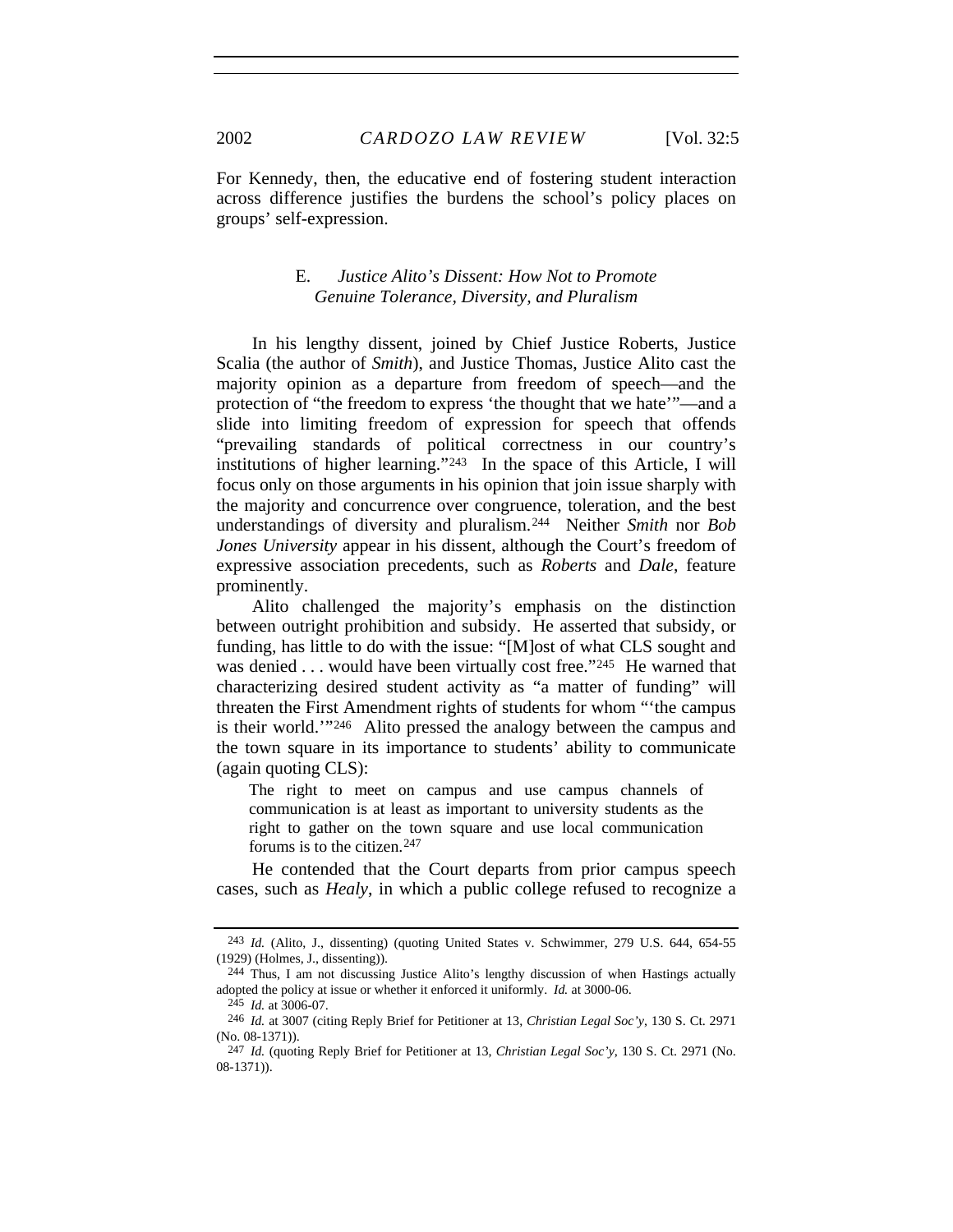local chapter of the Students for a Democratic Society.<sup>[248](#page-46-0)</sup> He concluded that the only way to distinguish *Healy*, in which the student group prevailed, seemed to be "identity of the student group."[249](#page-46-1) He cited further precedents to contend that in the present case, Hastings is violating the rule against viewpoint discrimination by singling out religious viewpoints.

Alito argued that even if analyzed under the limited public forum cases, Hastings' actions are not constitutional. He stressed the significance of the university setting, where "the State acts against a background of tradition of thought and experiment that is at the center of our intellectual and philosophical tradition."[250](#page-46-2) The Court's precedents state that the university "must maintain strict viewpoint neutrality," but Hastings itself engaged in viewpoint discrimination when it claimed that the CLS bylaws impermissibly discriminated on the basis of religion and sexual orientation.[251](#page-46-3)

Where the majority and concurring opinions stressed the authority of a university to carry out an educational mission that entails value judgments, Justice Alito invoked the Court's freedom of expressive association cases (such as *Dale*) and its recognition that "[t]he forced inclusion of an unwanted person in a group infringes the group's freedom of expressive association if the presence of that person affects in a significant way the group's ability to advocate public or private viewpoints."[252](#page-46-4) Hastings, he claimed, singled out one category of expressive association for disfavored treatment: "[G]roups formed to express a religious message . . . were required to admit students who did not share their views."[253](#page-46-5) This conflicts with *Dale* and *Roberts* and the other club cases: "It is now well established that the First Amendment shields the right of a group to engage in expressive association by limiting membership to persons whose admission does not significantly interfere with the group's ability to convey its views."[254](#page-46-6) Alito argued that Hastings' policy, "as interpreted by the law school, also discriminated on the basis of viewpoint regarding sexual morality"— "that sexual conduct outside marriage between a man and a woman is wrongful."[255](#page-46-7) But nothing would prohibit a group, for example, Free

<sup>248</sup> Healy v. James, 408 U.S. 169 (1972).

<sup>249</sup> *Christian Legal Soc'y*, 130 S. Ct. at 3008 (Alito, J., dissenting).

<span id="page-46-3"></span><span id="page-46-2"></span><span id="page-46-1"></span><span id="page-46-0"></span><sup>250</sup> *Id.* at 3009 (quoting Rosenberger v. Rector & Visitors of the Univ. of Va., 515 U.S. 819, 835 (1995)).

<sup>251</sup> *Id.* at 3009-10.

<sup>252</sup> *Id.* at 3010-11 (quoting Boy Scouts of Am. v. Dale, 530 U.S. 640, 648 (2000)).

<span id="page-46-7"></span><span id="page-46-6"></span><span id="page-46-5"></span><span id="page-46-4"></span><sup>253</sup> *Id.* at 3010. He gives examples of other groups not obligated to accept students who supported the antithesis of their message. *Id.*

<sup>254</sup> *Id*. at 3011.

<sup>255</sup> *Id.* at 3012.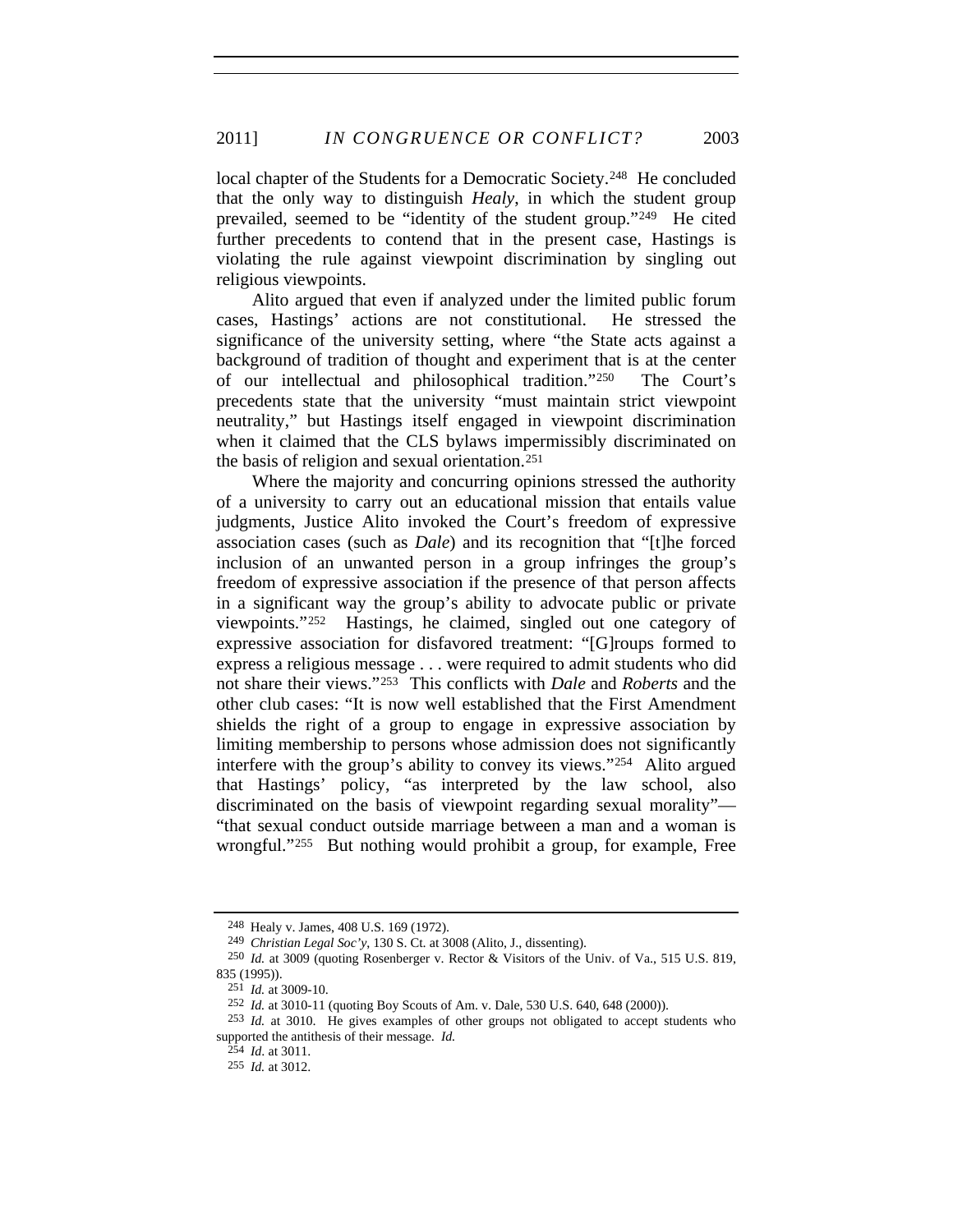Love Club, from limiting membership to persons willing to endorse the group's beliefs.

A central point of disagreement between Alito, on the one hand, and the majority and concurring opinions, on the other, is their assessment of whether the university's policy fosters diversity and is consonant with pluralism. Here Alito's dissent, like the other opinions, shares the beginning premise that universities properly take interest in facilitating student groups. The parties stipulated, for example, that the RSO forum "seeks to promote a diversity of viewpoints *among* registered student organizations, including viewpoints on religion and human sexuality."<sup>[256](#page-47-0)</sup> Noting the existence of some sixty RSOs, "each with its own independently devised purpose," Alito concluded: "In short, the RSO forum, true to its design, has allowed Hastings students to replicate on campus a broad array of private, independent, noncommercial organizations that is very similar to those that nonstudents have formed in the outside world."[257](#page-47-1)

However, the accept-all-comers policy is "antithetical to [this] design" for the same reason as if it applied to private groups off campus: "Forced inclusion" of members whose presence would affect in a significant way the group's ability to advocate public or private viewpoints burdens a group's First Amendment right of expressive association.[258](#page-47-2) Hastings may not do this without a compelling interest, "unrelated to the suppression of ideas, that cannot be achieved through means significantly less restrictive of associational freedoms."[259](#page-47-3) Again, Alito stressed the analogy between the campus and the general public square. A state could not have a "generally applicable law mandating that private religious groups admit members who do not share the groups' beliefs," for example, the State of California mandating that Christian groups admit members who believe Jesus was merely human.<sup>[260](#page-47-4)</sup> Alito then switched from what the State of California may not do to what Hastings may not do on campus. He asserted: "Religious groups like CLS obviously engage in expressive association, and no legitimate state interest could override the powerful effect that an accept-all-comers law would have on the ability of religious groups to express their views."[261](#page-47-5)

What of Hastings' argument that the policy, "by bringing together students with diverse views, encourages tolerance, cooperation, learning, and the development of conflict-resolution skills"?<sup>[262](#page-47-6)</sup> Alito

<sup>256</sup> *Id.* at 3013.

<span id="page-47-1"></span><span id="page-47-0"></span><sup>257</sup> *Id.* at 3013-14.

<sup>258</sup> *Id.* at 3014.

<span id="page-47-5"></span><span id="page-47-4"></span><span id="page-47-3"></span><span id="page-47-2"></span><sup>259</sup> *Id.* (quoting Roberts v. U.S. Jaycees, 468 U.S. 609, 623 (1984)).

<sup>260</sup> *Id.*

<sup>261</sup> *Id.*

<span id="page-47-6"></span><sup>262</sup> *Id.* at 3015.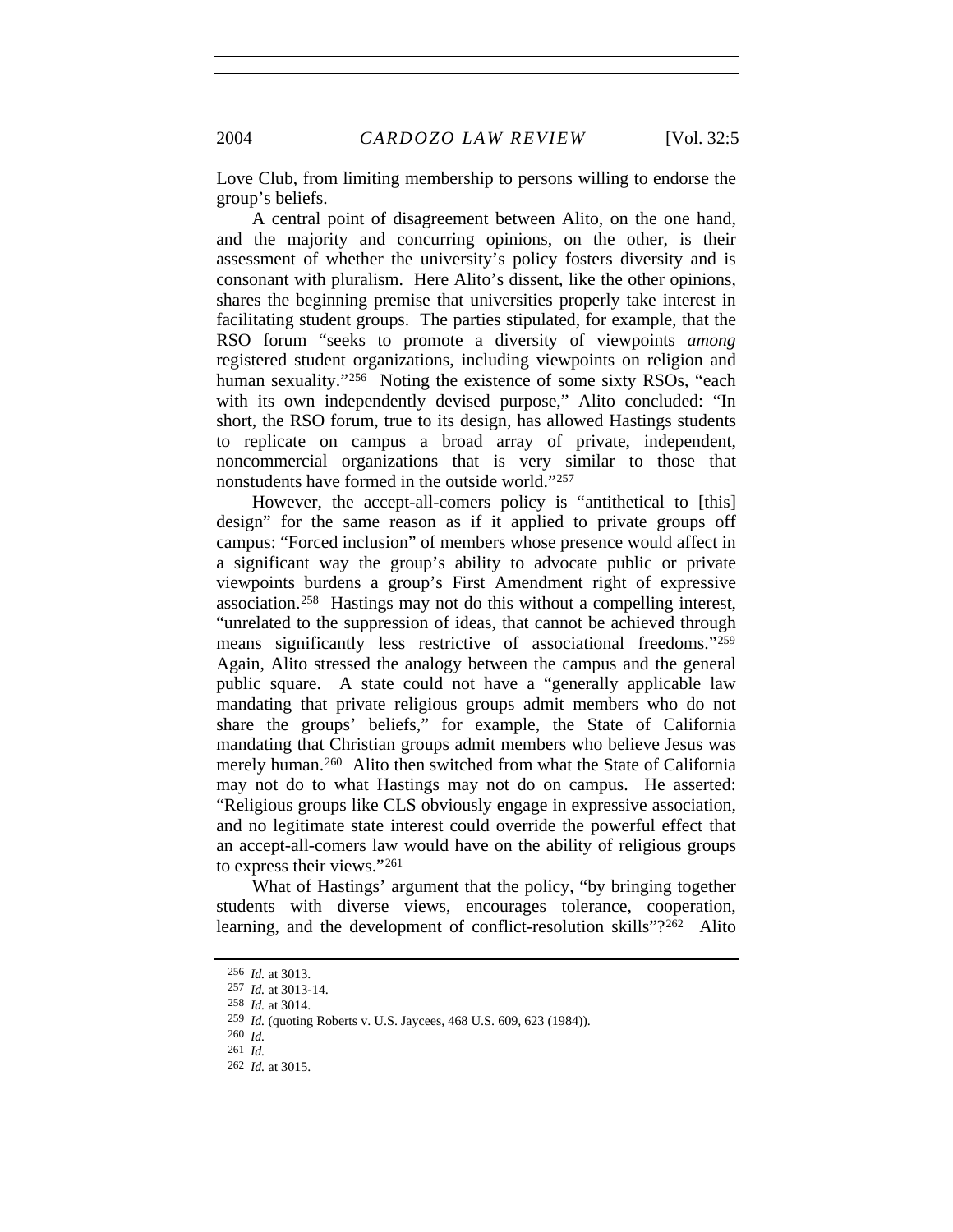counters that these are "obviously commendable goals, but they are not undermined by permitting a religious group to restrict membership to persons who share the group's faith."[263](#page-48-0) Many religious groups impose such restrictions, (for example, "regularly differentiate between Jews and non-Jews").[264](#page-48-1) "Such practices" (contra Justice Stevens's rhetoric about contempt for blacks, Jews, and women) "are not manifestations of 'contempt' for members of other faiths" and do not "thwart the objectives that Hastings endorses."[265](#page-48-2) Strikingly, Alito asserted that CLS's restrictive practices and Hastings' goals are in harmony or congruent in the sense that the former will not thwart the latter. This conclusion relates to his vision of pluralism, which allows diverse groups to flourish by controlling their own memberships:

Our country as a whole, no less than the Hastings College of Law, values tolerance, cooperation, learning, and the amicable resolution of conflicts. But we seek to achieve those goals through "[a] confident pluralism that conduces to civil peace and advances democratic consensus-building," not by abridging First Amendment rights.[266](#page-48-3)

Alito's model of pluralism, in effect, is that we do not need congruence to support democracy. It is similar to Powell's vision in his *Bob Jones University* concurrence. Receiving no attention in Alito's dissent is the proposition that the university's educational mission, which necessarily entails value judgments, distinguishes the campus from the public square.

Finally, Alito warned that the "most important effect" of the Court's holding is the "marginalization" of certain groups, those who "cannot in good conscience agree in their bylaws that they will admit persons who do not share their faith."[267](#page-48-4) He cited to amicus briefs for conservative and orthodox religious groups, predicting their exclusion or relegation to second-class status.[268](#page-48-5) He concluded that the majority's opinion is a serious setback to freedom of expression, and, under the First Amendment, to a "profound national commitment to the principle that debate of public issues should be uninhibited, robust, and wide-

<sup>263</sup> *Id.*

<sup>264</sup> *Id.*

<sup>265</sup> *Id.*

<span id="page-48-3"></span><span id="page-48-2"></span><span id="page-48-1"></span><span id="page-48-0"></span><sup>266</sup> *Id.* at 3015-16 (citing Brief of Gays & Lesbians for Individual Liberty as Amicus Curiae in Support of Petitioner at 35, *Christian Legal Soc'y*, 130 S. Ct. 2971 (No. 08-1371)).

<sup>267</sup> *Id.* at 3019.

<span id="page-48-5"></span><span id="page-48-4"></span><sup>268</sup> *Id.* at 3019-20 (citing, e.g., Brief of Amici Curiae Evangelical Scholars et al. in Support of Petitioner at 19, *Christian Legal Soc'y*, 130 S. Ct. 2971 (No. 08-1371)) (asserting that affirmance will "allow every public college and university in the United States to exclude all evangelical Christian organizations"); Brief of Amicus Curiae Agudath Israel of America in Support of Petitioner at 3, 8, *Christian Legal Soc'y*, 130 S. Ct. 2971 (No. 08-1371) (noting that affirmance would "point a judicial dagger at the heart of the Orthodox Jewish community in the United States" and permit that community to be relegated to the status of a "second-class group").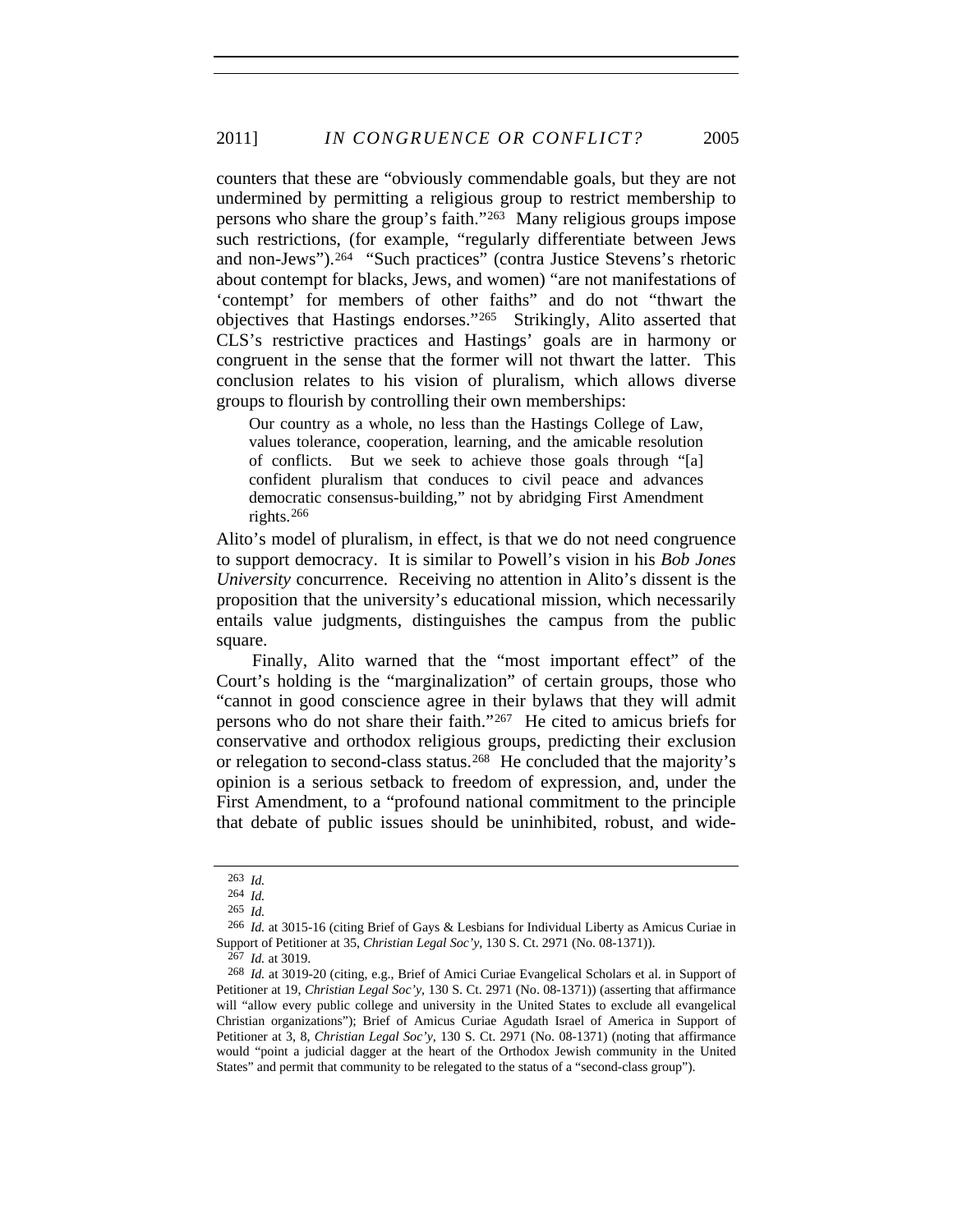open." He cautioned that even those who find CLS's views objectionable should be concerned about the way the group has been treated."[269](#page-49-0) Alito's concern here is illustrative of the concern voiced that as the aims of antidiscrimination law expand, the potential for its conflict with religious and associational freedom expands as well.[270](#page-49-1)

#### **CONCLUSION**

In this Article, I have looked back at *Employment Division v. Smith* as a case that raises the problem of congruence or conflict between religious and political values and the related puzzle of how to understand and address pluralism in our constitutional democracy. I then trained a similar lens on *Bob Jones University v. United States*, and the tension between the majority opinion and Justice Powell's concurring opinion. My third illustration was the resolution of these issues in *Christian Legal Society v. Martinez*. The various opinions in this case offer a fresh example of conflicts between claims to freedom of religion and association, on the one hand, and on the other, the aims of antidiscrimination laws and policies. This tension arises in part from our constitutional and political order's simultaneous commitment to two orienting ideas about the relationship between civil society and the state: (1) the institutions of civil society are foundational sources of values and virtues that undergird constitutional democracy; and (2) civil society's institutions are important buffers against overbearing governmental power and are places that generate their own distinctive (and sometimes conflicting) virtues and values.

The relevance of analogy is an ongoing issue in the newest generation of clashes between rights to free exercise of religion and association and antidiscrimination laws enacted to advance the free and equal citizenship of all members of society. What is the relationship among discrimination based on race, sex, and sexual orientation? In *Christian Legal Society*, for example, the majority opinion drew freely on precedents about prohibiting race and sex discrimination in education to support Hastings' use of carrots, rather than sticks, to prohibit student groups from discriminating based on sexual orientation.[271](#page-49-2) Justice Stevens's concurrence drew similar analogies, pointing out that an expressive association "may exclude or mistreat

<sup>269</sup> *Christian Legal Soc'y*, 130 S. Ct. at 3020.

<span id="page-49-2"></span><span id="page-49-1"></span><span id="page-49-0"></span><sup>270</sup> *See generally* SAME-SEX MARRIAGE, *supra* note 146. In *Dale*, the majority observed that as public accommodations laws have expanded to cover more places, "the potential for conflict between state public accommodations laws and the First Amendment rights of organizations has increased." Boy Scouts of Am. v. Dale, 530 U.S. 640, 657 (2000).

<sup>271</sup> *Christian Legal Soc'y*, 130 S. Ct. at 2986.